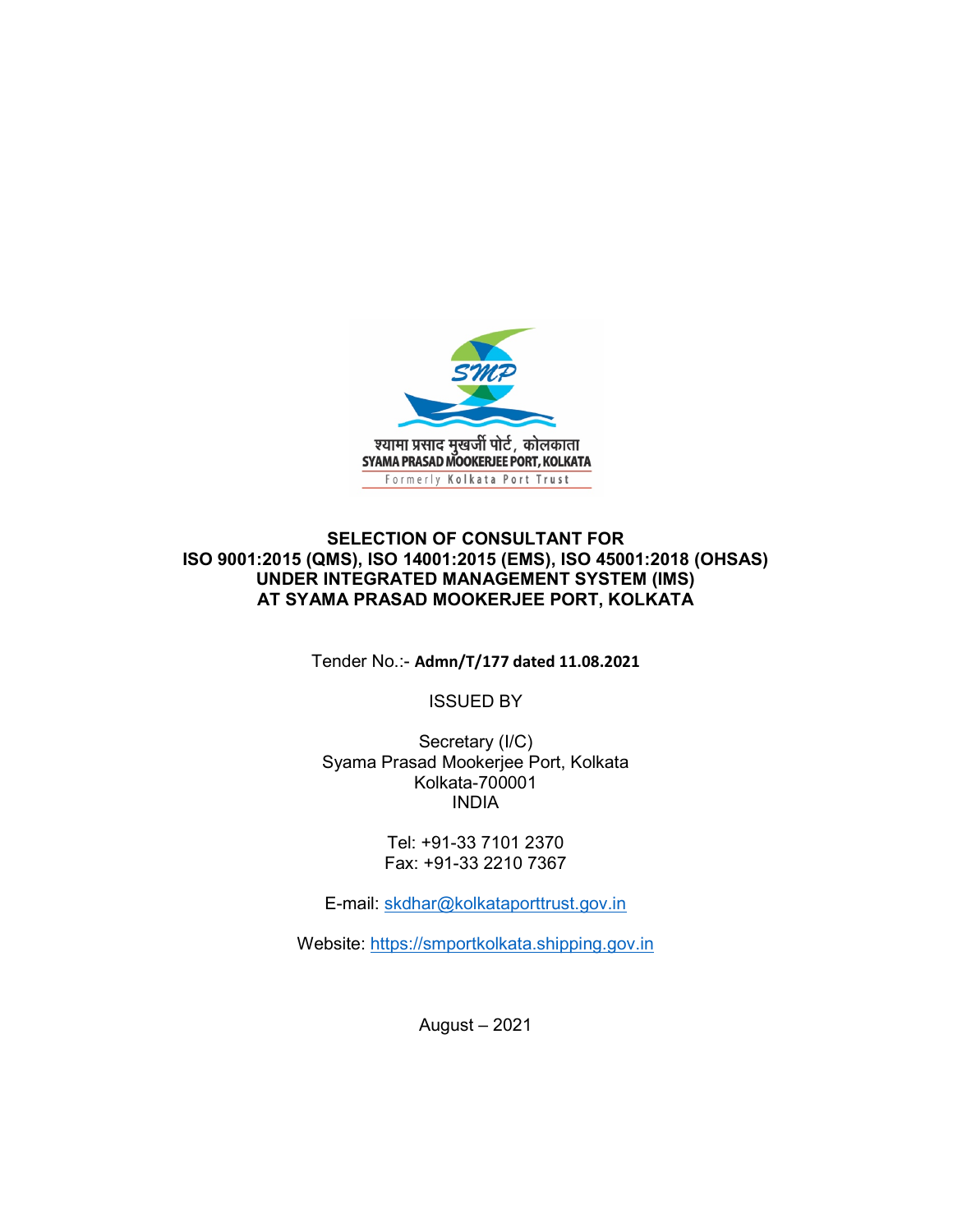# INDEX

--------------------------------------------------------------------------------------------------------------------------

| Clause No. | Item                                                             |                 |
|------------|------------------------------------------------------------------|-----------------|
| 1.0        | Notice inviting tender.                                          | 4               |
| 2.0        | Schedule of Tender (SOT).                                        | $\overline{5}$  |
| 3.0        | Pre-qualification Criteria.                                      | $\overline{7}$  |
| 4.0        | Tender Authority.                                                | 9               |
| 5.0        | Instruction to Bidder.                                           | 9               |
| 6.0        | Mode of submission of Bid.                                       | 10              |
| 7.0        | Other Instruction.                                               | 11              |
| 8.0        | <b>Bid Security Declaration</b>                                  | 12              |
| 9.0        | Security Deposit.                                                | 12 <sup>2</sup> |
| 10.0       | Instruction for filling the Bids.                                | 13              |
| 11.0       | <b>Technical Evaluation</b>                                      | 15              |
| 12.0       | Pricing of Bids.                                                 | 19              |
| 13.0       | <b>Final Evaluation</b>                                          | 20              |
| 14.0       | Duties & Taxes.                                                  | 20              |
| 15.0       | Acceptance of the Consultancy Services                           | 21              |
|            | Special condition of contract & Technical Specification          |                 |
| 16.0       | General                                                          | 22              |
| 17.0       | Introduction                                                     | $\overline{22}$ |
| 18.0       | Scope of Work.                                                   | 23              |
| 19.0       | Adequacy of the Tender.                                          | 25              |
| 20.0       | <b>Implementation Schedule</b>                                   | 25              |
| 21.0       | Payment Terms.                                                   | 25              |
| 22.0       | <b>Penalty for Default Delivery</b>                              | $\overline{26}$ |
| 23.0       | <b>Liaison Officer</b>                                           | 26              |
| 24.0       | Evaluation and comparison of Bids.                               | 26              |
| 25.0       | Bid Opening.                                                     | 27              |
| 26.0       | Applicability of GCC.                                            | 27              |
| 27.0       | Insurance.                                                       | 27              |
| 28.0       | <b>Termination of Contract.</b>                                  | 27              |
| 29.0       | Law of the Land.                                                 | 28              |
| 30.0       | Compliance of Labour Act.                                        | 29              |
| 31.0       | Force Majeure.                                                   | 29              |
| 32.0       | Interpretation of contract Documents, Disputes &<br>Arbitration. | 29              |
|            | <b>Bill of Quantities</b>                                        |                 |
| 33.0       | General                                                          | 32              |
| 34.0       | Format of price Bid                                              | 32              |
|            | <b>Annexure-I</b>                                                | 34              |
|            | <b>Annexure-II</b>                                               | 35              |
|            | <b>Appendix-1</b>                                                | 36              |
|            | <b>Appendix-2</b>                                                | 37              |
|            | Appendix-3                                                       | 38              |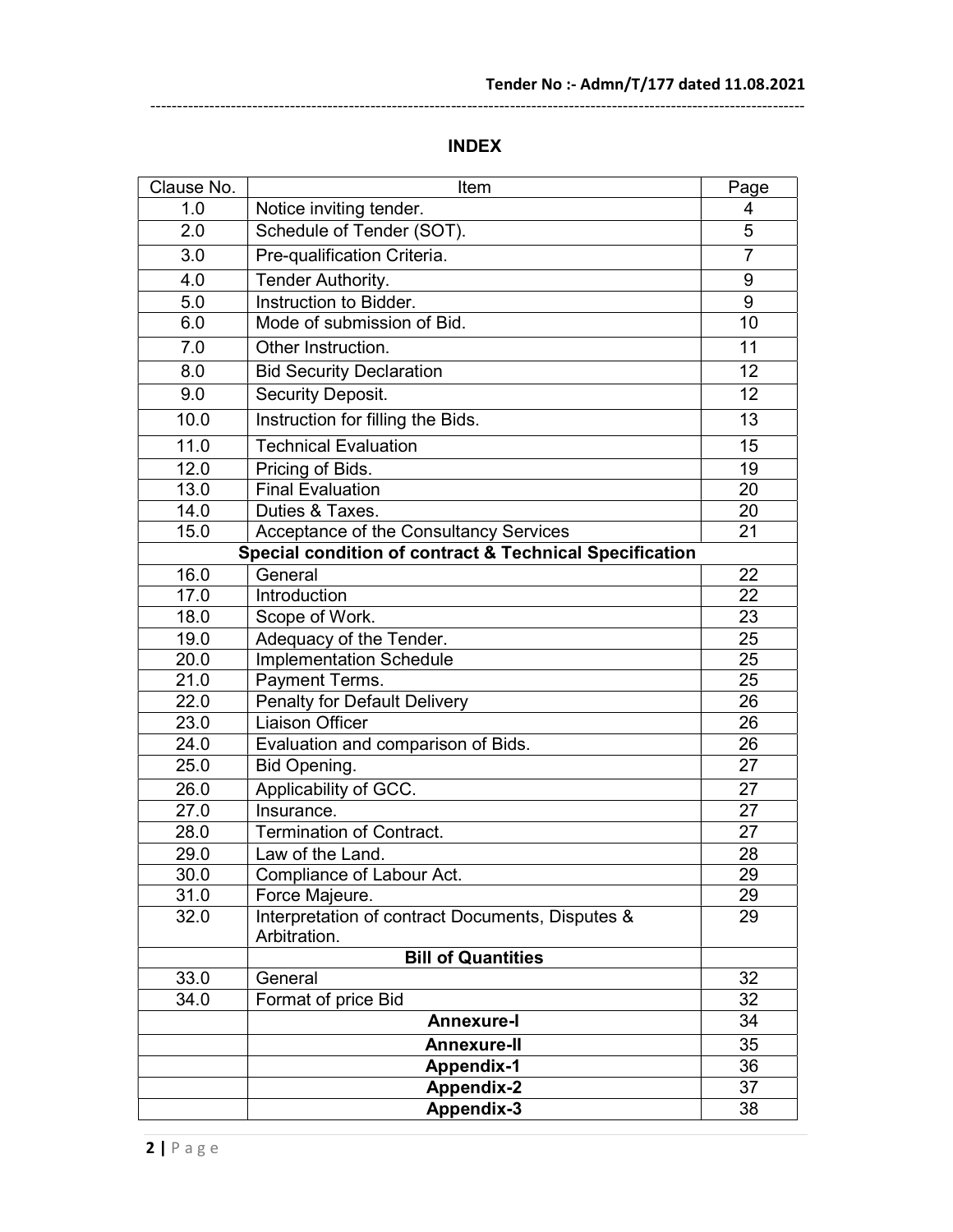# Tender No :- Admn/T/177 dated 11.08.2021

| Appendix-4 | 39 |
|------------|----|
| Appendix-5 | 4  |
| Appendix-6 |    |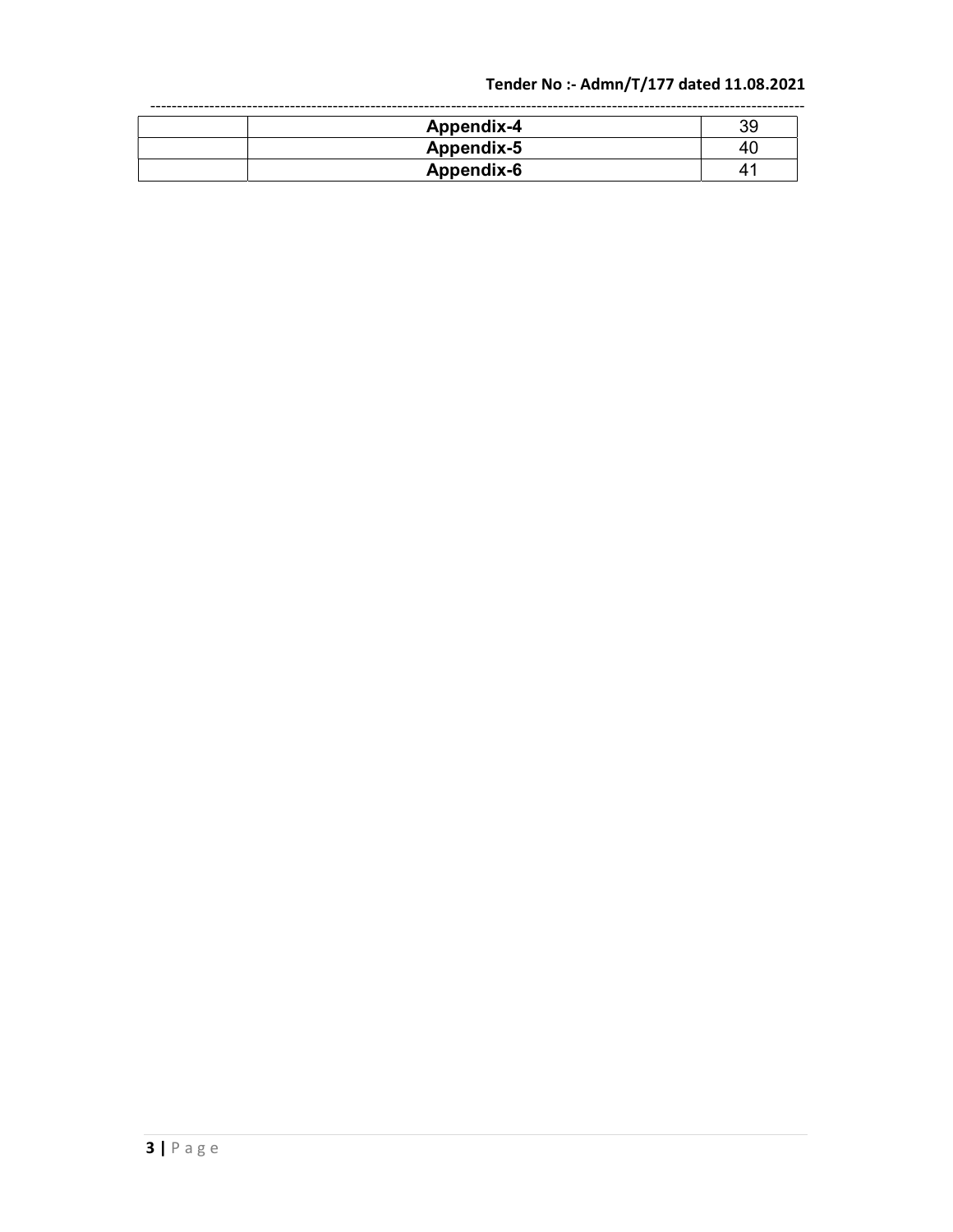# 1. Notice Inviting Tender

#### Online e-tenders are invited for Selection of Consultant for ISO 9001:2015 (QMS), ISO 14001:2015 (EMS), ISO 45001:2018 (OHSAS) under Integrated Management System (IMS) at Syama Prasad Mookerjee Port, Kolkata

| Date & time of Pre-bid meeting                               | 20.08.2021 11:30 hrs<br>(Video Conference through Zoom.<br>Link will be shared on request through<br>e-mail) |
|--------------------------------------------------------------|--------------------------------------------------------------------------------------------------------------|
| Last Date and time of closing of online<br>submission of Bid | 06.09.2021; upto 14:00 hrs                                                                                   |

The bid document may be seen through the https://kopt.enivida.in. Corrigenda or clarifications, if any, shall be hosted on the above-mentioned website only. The tender is also published on SMPK website (https://smportkolkata.shipping.gov.in)

> Secretary (I/C) Syama Prasad Mookerjee Port, Kolkata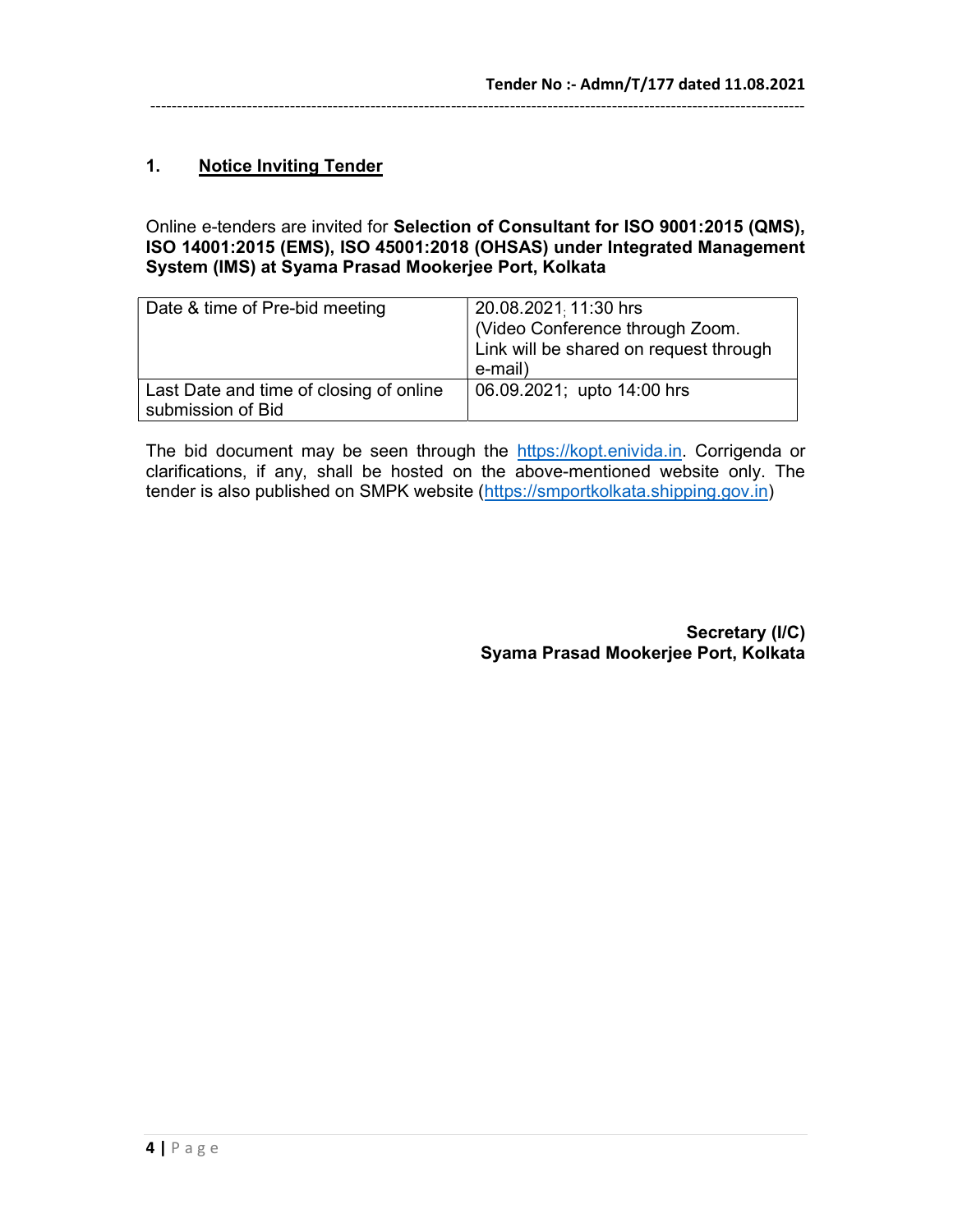# 2. SCHEDULE OF TENDER (SOT)

| Name of Work                                            | Selection of Consultant for ISO<br>9001:2015 (QMS), ISO 14001:2015<br>45001:2018 (OHSAS)<br>(EMS), ISO<br>under Integrated Management System<br>(IMS) at Syama Prasad Mookerjee Port,<br>Kolkata.                                                                                                                                                                                                                                                                                                                                               |
|---------------------------------------------------------|-------------------------------------------------------------------------------------------------------------------------------------------------------------------------------------------------------------------------------------------------------------------------------------------------------------------------------------------------------------------------------------------------------------------------------------------------------------------------------------------------------------------------------------------------|
| Mode of tender                                          | e-Procurement System<br>(Online two-part Techno-Commercial<br><b>Bid</b><br>and<br>Price<br>Bid<br>through<br>https://kopt.enivida.in.<br>The intending bidders are required to<br>submit their offers electronically through<br>e-tendering portal. Physical tender is<br>not acceptable.                                                                                                                                                                                                                                                      |
| Estimated value of tender<br><b>Tender Document Fee</b> | Rs 18,88,333 exclusive of GST<br>The intending bidders should submit the<br>tender fee of INR 500 (Rupees Five<br>Hundred) including GST<br><b>Bid</b><br>as<br>document fee (non-refundable), to SMP<br>Kolkata, through online RailTel E-wizard<br>Portal (https://kopt.enivida.in/).<br>Otherwise, scanned copy of the Tender<br>fee payment is required to be submitted<br>along with the bid offer. The original<br>shall<br>be<br>Tender fee<br>instrument<br>submitted within 3 days from the closing<br>of online submission of tender. |
|                                                         | Recognized<br>MSMEs<br>(Udyam<br>and Startups (DPIIT<br>registration)<br>certificate of recognition) are exempted<br>from submission of Tender Document<br>Fee. If MSMEs intend to participate in<br>the tender, for the items they are not<br>registered during Udyam registration,<br>then they will have to deposit tender<br>document fee.<br>In case of failure of submission of<br>Tender fee as applicable, the bid will be<br>summarily rejected, treating the same                                                                     |
| Tendering authority of SMPK                             | as non-responsive.<br>Secretary-I/c,<br>Syama Prasad Mookerjee Port, Kolkata<br>(SMPK) (formerly Kolkata Port Trust)<br>Kolkata - 700001                                                                                                                                                                                                                                                                                                                                                                                                        |

--------------------------------------------------------------------------------------------------------------------------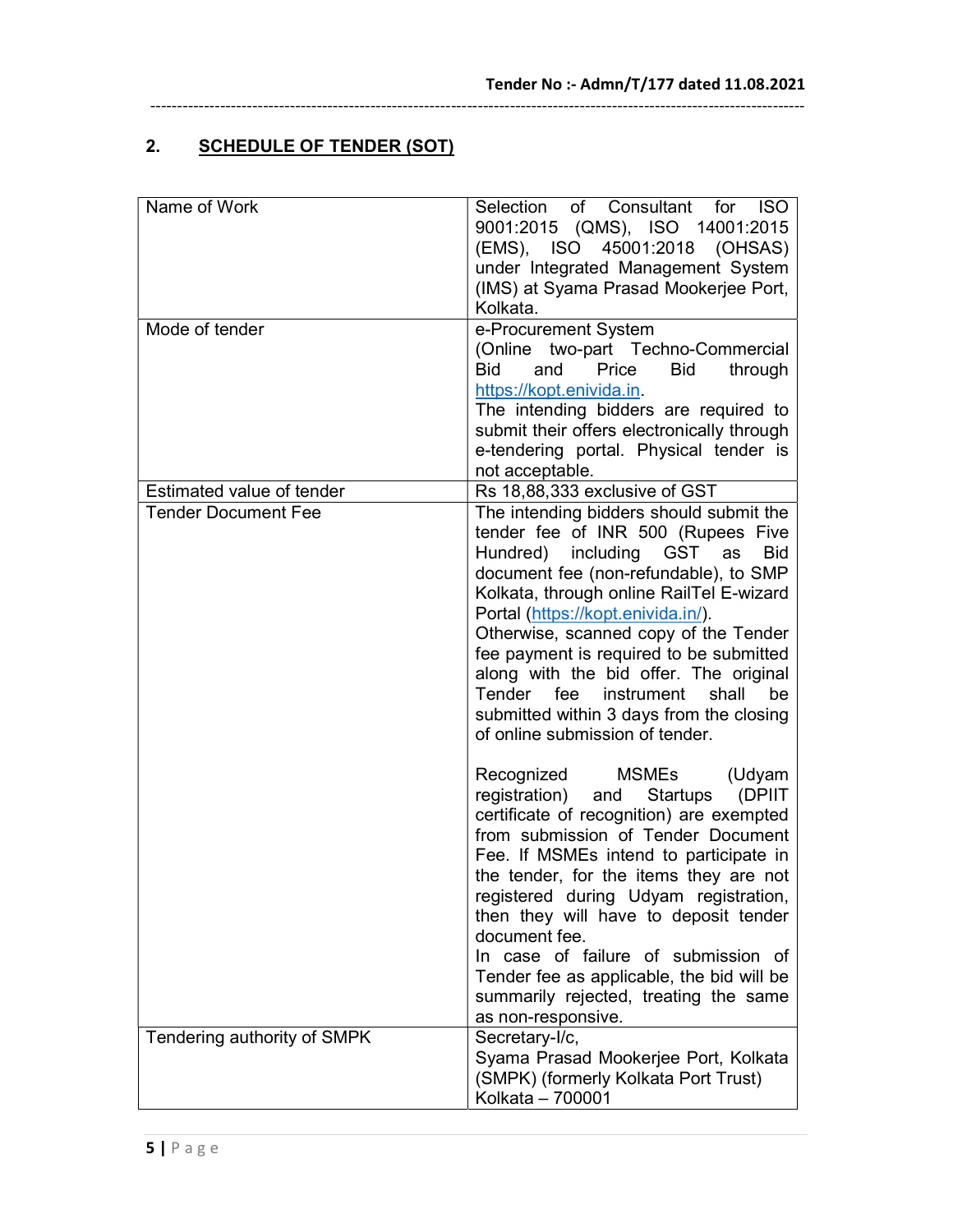| Date of NIT available to parties to      | 13.08.2021; 10 AM onwards              |  |  |
|------------------------------------------|----------------------------------------|--|--|
| download                                 |                                        |  |  |
| Last date of submission of Pre-Bid       | 18.08.2021                             |  |  |
| queries to SMPK in writing over email    |                                        |  |  |
| Date & time of Pre-bid meeting           | 20.08.2021 11:30 hrs                   |  |  |
|                                          | (Video Conference through Zoom.        |  |  |
|                                          | Link will be shared on request through |  |  |
|                                          | e-mail)                                |  |  |
| Date of uploading replies to Pre-bid     | 25.08.2021                             |  |  |
| queries                                  |                                        |  |  |
| Date of starting of online submission of | 26.08.2021                             |  |  |
| bid (Techno-commercial Bid & price bid)  |                                        |  |  |
| Last Date and time of closing of online  | 06.09.2021; upto 14:00 hrs             |  |  |
| submission of Bid                        |                                        |  |  |
| Date and time of opening of Techno-      | 06.09.2021; at/after 15:00 hrs         |  |  |
| commercial bid                           |                                        |  |  |
| Date and time of Presentation            | To be informed separately by letter or |  |  |
|                                          | E-mail.                                |  |  |
| Date and time of opening Price bid       | To be informed separately by letter or |  |  |
|                                          | E-mail                                 |  |  |

In case there is an unscheduled Holiday/Bandh/Strike on the prescribed dates, the next working day will be treated as the scheduled prescribed day for the same.

SMPK also reserves the sole right to extend the above dates, if required.

Secretary (I/C)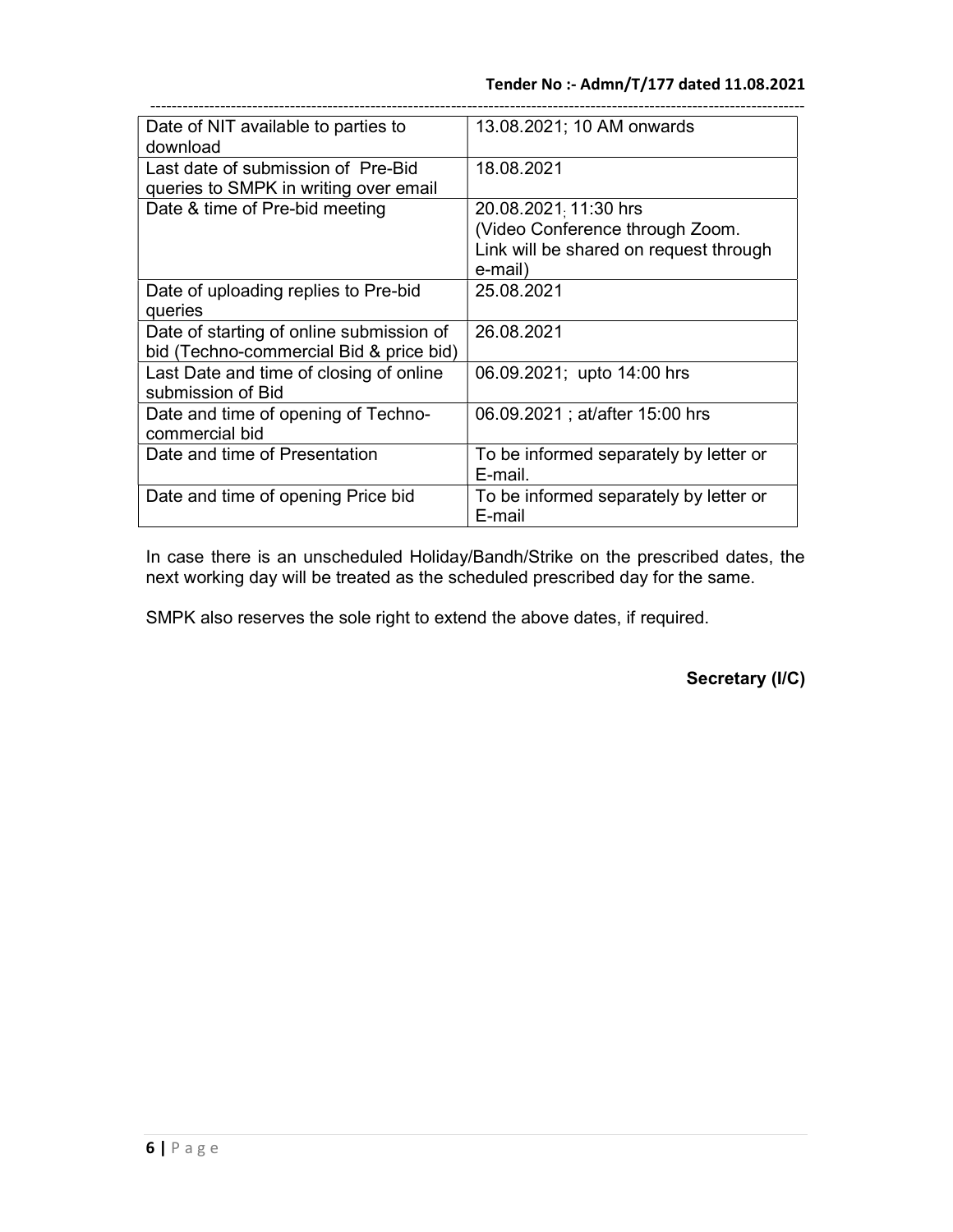3. Pre-Qualification Criteria

The pre-qualification criteria shall be as follows:

| S#             | <b>Eligibility Criteria</b>                                                                                                                                                                                                                                                                                                                                                                                                                                                                                                                                          | <b>Document Required</b>                                                                                                                                        |
|----------------|----------------------------------------------------------------------------------------------------------------------------------------------------------------------------------------------------------------------------------------------------------------------------------------------------------------------------------------------------------------------------------------------------------------------------------------------------------------------------------------------------------------------------------------------------------------------|-----------------------------------------------------------------------------------------------------------------------------------------------------------------|
| 1 <sub>1</sub> | The company should be a registered company<br>in India under the Companies Act, 1956 or a<br>partnership firm registered under LLP Act, 2008<br>or Partnership Firm under Partnership Act,<br>1932 and Registered with the Goods and<br>Service Tax Authorities, Should have been<br>operating for the last three financial years<br>(2018-19, 2019-20, 2020-21).<br>(In case of mergers / acquisition / restructuring                                                                                                                                               | 1. Copy of valid certificate<br>of incorporation.<br>2.<br>Partnership<br>Deed/<br>Agreement<br>3. Copy of Goods and<br>Service Tax Registration<br>Certificate |
|                | or name change, the date of establishment of<br>the earlier / original partnership firm/limited<br>company will be taken into account).                                                                                                                                                                                                                                                                                                                                                                                                                              |                                                                                                                                                                 |
| $\overline{2}$ | The bidder organization should have achieved<br>an average annual turnover of INR 15 Lakhs<br>over the last three financial years (2018-19,<br>2019-20, 2020-21).                                                                                                                                                                                                                                                                                                                                                                                                    | Company's<br>Annual<br>Reports, Audited Balance<br>Sheet and Profit and loss<br>account for last 3 years<br>$(i.e., 2018-19, 2019-20,$                          |
|                | case of recognized MSMEs (Udyam<br>In.<br>registration) and startups (DPIIT certificate of<br>recognition), the bidder organization should<br>have achieved an average annual turnover of<br>INR 7.5 Lakhs over the last three financial<br>years (2018-19, 2019-20, 2020-21). If MSMEs<br>intend to participate in the tender, for the items<br>not registered<br>they<br>are<br>during Udyam<br>registration, then they should have achieved an<br>average annual turnover of INR 15 Lakhs over<br>the last three financial years (2018-19, 2019-<br>20, 2020-21). | 2020-21).                                                                                                                                                       |
| 3              | The bidder should not have been blacklisted/<br>debarred/ deregistered/ banned<br>by SMP<br>Kolkata or any Govt. organization. If found, the<br>bid shall be disqualified.                                                                                                                                                                                                                                                                                                                                                                                           | Affidavit                                                                                                                                                       |
| 4              | The bidder should not be a Certification body.<br>This bid is open to consulting and training<br>organizations only.<br>(This is kept so, to avoid any conflict of interest<br>value-added<br>the<br>implementation<br>in.<br>οf<br>Management System)                                                                                                                                                                                                                                                                                                               | Self-Declaration                                                                                                                                                |
| 6              | The bidder should be ISO 9001:2015 certified<br>consultancy service organization.                                                                                                                                                                                                                                                                                                                                                                                                                                                                                    | Valid ISO Certificate with<br><b>IAF Logo</b>                                                                                                                   |

--------------------------------------------------------------------------------------------------------------------------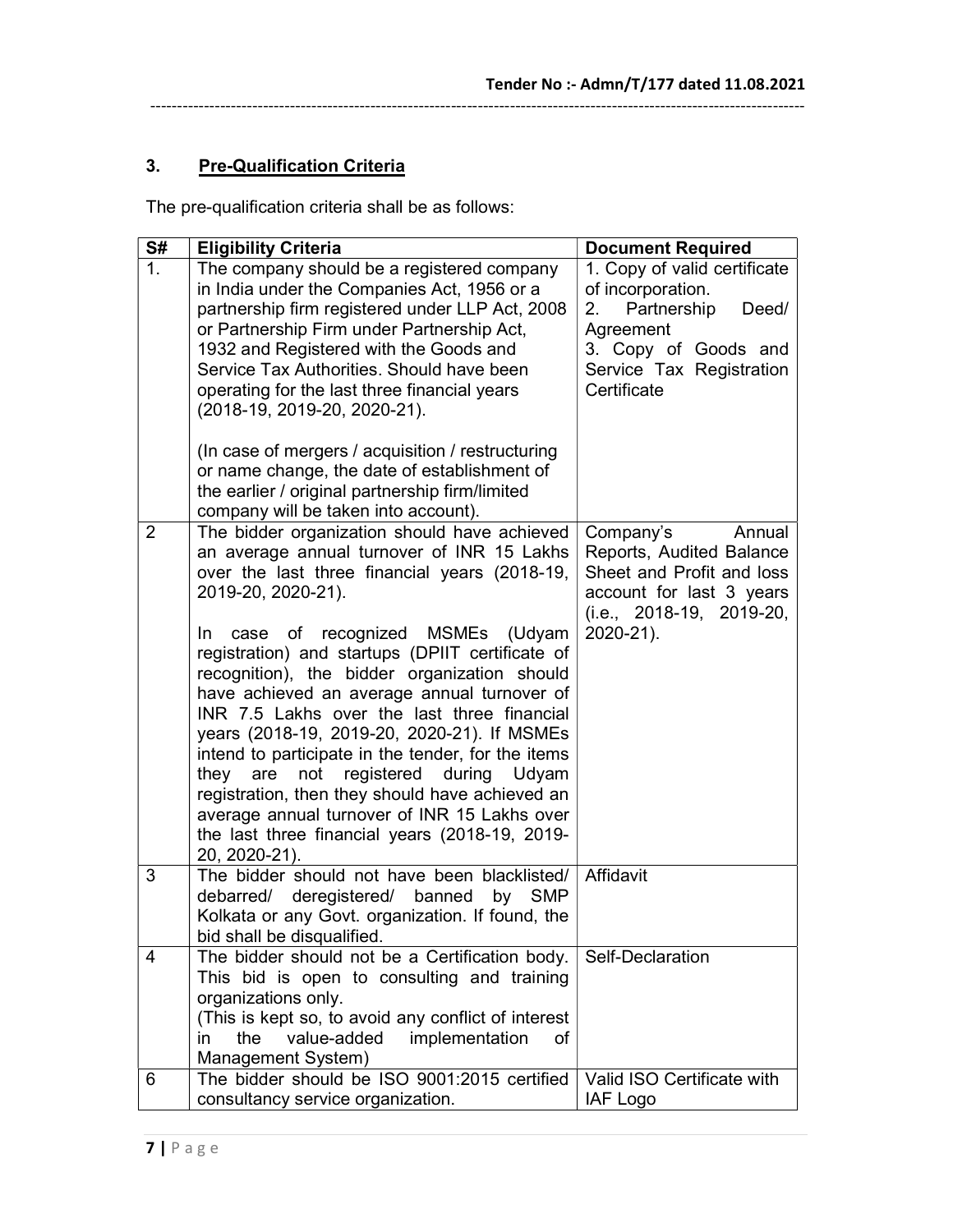| $\overline{7}$                                                                                                                                               | The bidder should have at least 2 * (two) ICRA<br>certified full time Lead Auditors for each ISO<br>9001:2015.<br><b>ISO</b><br>14001:2015<br><b>ISO</b><br>and<br>45001:2018 throughout the entire working<br>period with SMP, Kolkata. These Lead auditors<br>should have successfully implemented ** ISO<br>9001:2015, ISO<br>14001:2015<br><b>ISO</b><br>and<br>45001:2018 in atleast 2 (two) Govt./ Semi-<br>Govt./ PSU during last 7 years ending 31 <sup>st</sup><br>March 2021.<br>Notes: -<br>* A common lead Auditor for two or multiple standards is<br>acceptable.<br>** Successful implementation shall mean obtaining IMS<br>certification. Date of receipt of such certification has to be<br>during last 7 years ending 31 <sup>st</sup> March 2021.<br>*** During pendency of the contract, substitution of Lead<br>Auditors by bidder may be allowed by SMPK, provided<br>the substitute key personnel has equivalent qualification<br>and experience, upon which initial evaluation was done. | 1. List of Lead Auditors<br>(along with ICRA<br>Certification) on<br>company's payroll<br>2. Full time employee<br>proof should be<br>submitted by CA for PF<br>remittance.<br>3. ISO Certificates with<br>mention of the lead<br>auditor concerned. |  |
|--------------------------------------------------------------------------------------------------------------------------------------------------------------|------------------------------------------------------------------------------------------------------------------------------------------------------------------------------------------------------------------------------------------------------------------------------------------------------------------------------------------------------------------------------------------------------------------------------------------------------------------------------------------------------------------------------------------------------------------------------------------------------------------------------------------------------------------------------------------------------------------------------------------------------------------------------------------------------------------------------------------------------------------------------------------------------------------------------------------------------------------------------------------------------------------|------------------------------------------------------------------------------------------------------------------------------------------------------------------------------------------------------------------------------------------------------|--|
| 8                                                                                                                                                            | The bidder should have experience of providing<br>consultancy services for ISO 9001:2015, ISO<br>14001:2015 and ISO 45001:2018 (all three<br>under single work order and certification year<br>should be during the last 7 years ending 31 <sup>st</sup><br>March 2021) to at least 2 (two) Govt./ Semi-<br>Govt./ PSU unit in any sector with operating<br>income of atleast 100 crore during the last 7<br>years ending 31 <sup>st</sup> March 2021.                                                                                                                                                                                                                                                                                                                                                                                                                                                                                                                                                           | 1. Work order and<br>completion certificate<br>2. ISO Certificates<br>3. Proof of operating<br>income of certified unit<br>in the certification year                                                                                                 |  |
| 9                                                                                                                                                            | The bidder should have experience of having<br>completed/ ongoing similar works <sup>1</sup> during the<br>last 7 years ending 31 <sup>st</sup> March 2021, should be<br>either of the following:<br>a) 3 (three) similar works, each costing not<br>less than INR 7,55,333 or equivalent;<br>ΟR<br>b) 2 (two) similar works, each costing not<br>less than INR 9,44,167 or equivalent;<br>OR<br>c) 1 (one) similar work costing not less than<br>INR 15,10,666 or equivalent;                                                                                                                                                                                                                                                                                                                                                                                                                                                                                                                                   | <b>Work</b><br>Order<br>and<br><b>Completion Certificate.</b>                                                                                                                                                                                        |  |
| Similar works shall mean experience of carrying out consultancy services for<br>"Cortification of ISO 0001:2015 ISO 14001:2015 and ISO 45001:2019 (all throa |                                                                                                                                                                                                                                                                                                                                                                                                                                                                                                                                                                                                                                                                                                                                                                                                                                                                                                                                                                                                                  |                                                                                                                                                                                                                                                      |  |

"Certification of ISO 9001:2015, ISO 14001:2015 and ISO 45001:2018 (all three under single work order and certification year should be during the last 7 years ending 31<sup>st</sup> March 2021) in any Govt./ Semi-Govt./PSU organization"

Cost of similar works is considered excluding of GST or other statutory taxes.

In case of ongoing contracts, the tenderer shall submit satisfactory performance certificate from the Employer for the completed period of the contract.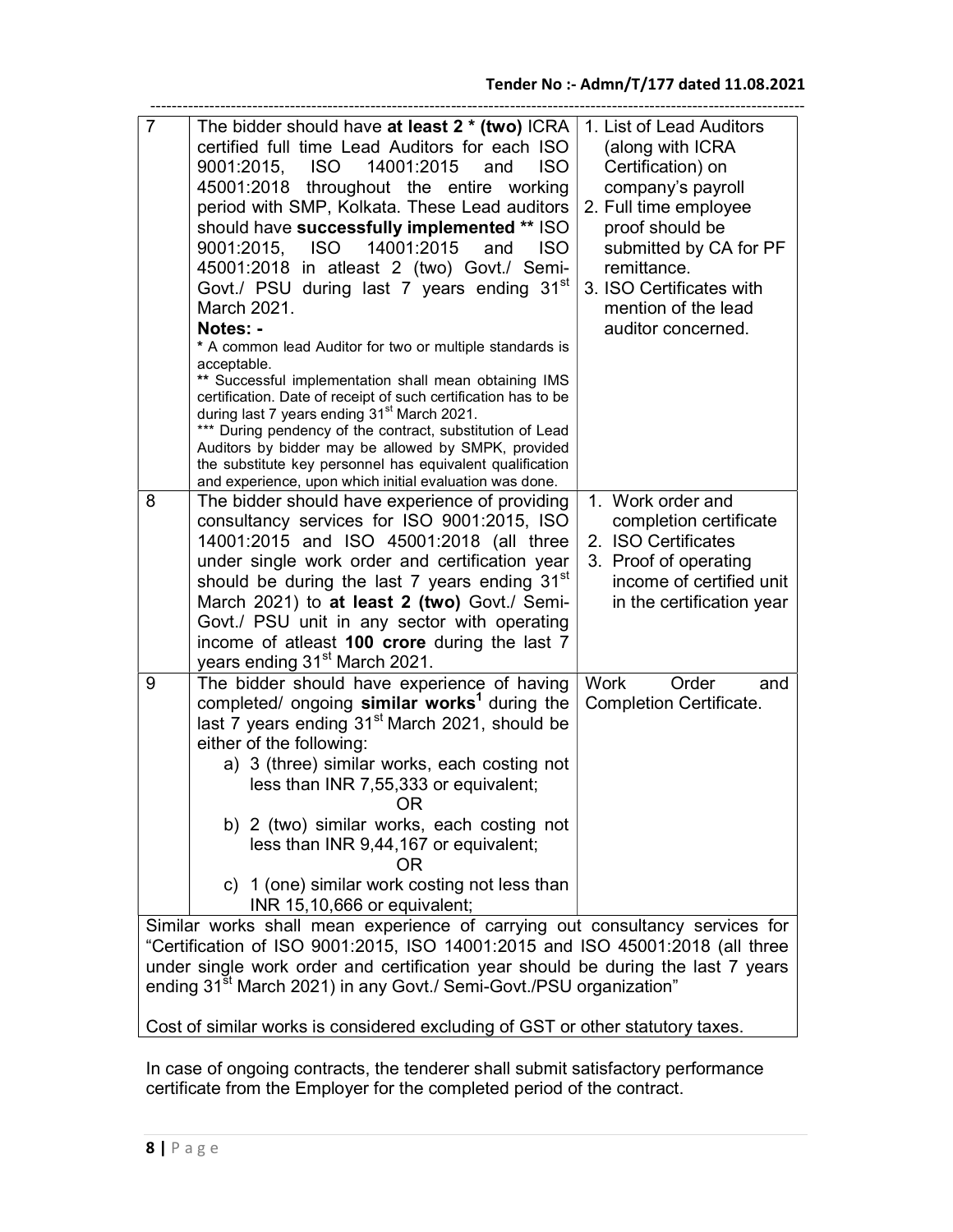## 4.0 Tender Authority

Secretary (I/C) Syama Prasad Mookerjee Port, Kolkata Kolkata-700001INDIA Tel: +91-33 7101 2370 Fax: +91-33 2210 7367

E-mail: skdhar@kolkataporttrust.gov.in Website: https://smportkolkata.shipping.gov.in

#### 5.0 Instructions to Bidders

- 5.1 Tender with supporting documents shall be submitted online as stipulated in the tender.
- 5.2 The bidder before filing and submitting the Tender is expected to thoroughly examine the Tender Documents including all instructions, forms, terms, specifications, schedules and references. Failure/omission to furnish this information required by the tender Document on submission of a bidder which is not substantially responsive to the tender requirement will result in the rejection of such tender.
- 5.3 Mere downloading of Tender Document shall not mean that a particular Bidder will be automatically considered qualified and their bid will be entertained. Such qualifications will be reviewed at the time of evaluation of bids.
- 5.4 In case there is an unscheduled Holiday / Bandh / Strike/ COVID-19 Lockdown on the prescribed last date of submission, the next working date will be treated as the scheduled prescribed day for the same.
- 5.5 Tender Document (Non-transferable) will be available in the website: www.kolkataporttrust.gov.in / eNivida Portal. Parties downloading the tender document from SMP, Kolkata's website should ensure submission of either the Receipt from Treasurer, SMP, Kolkata or Demand Draft towards Tender Fee, failing which the tender will not be considered.
- 5.6 SYAMA PRASAD MOOKERJEE PORT, KOLKATA reserve the right to reject any/all tenders or to accept any tender in whole or in part without assigning any reason whatsoever.
- 5.7 Further amendments, if any, would also appear in the same website.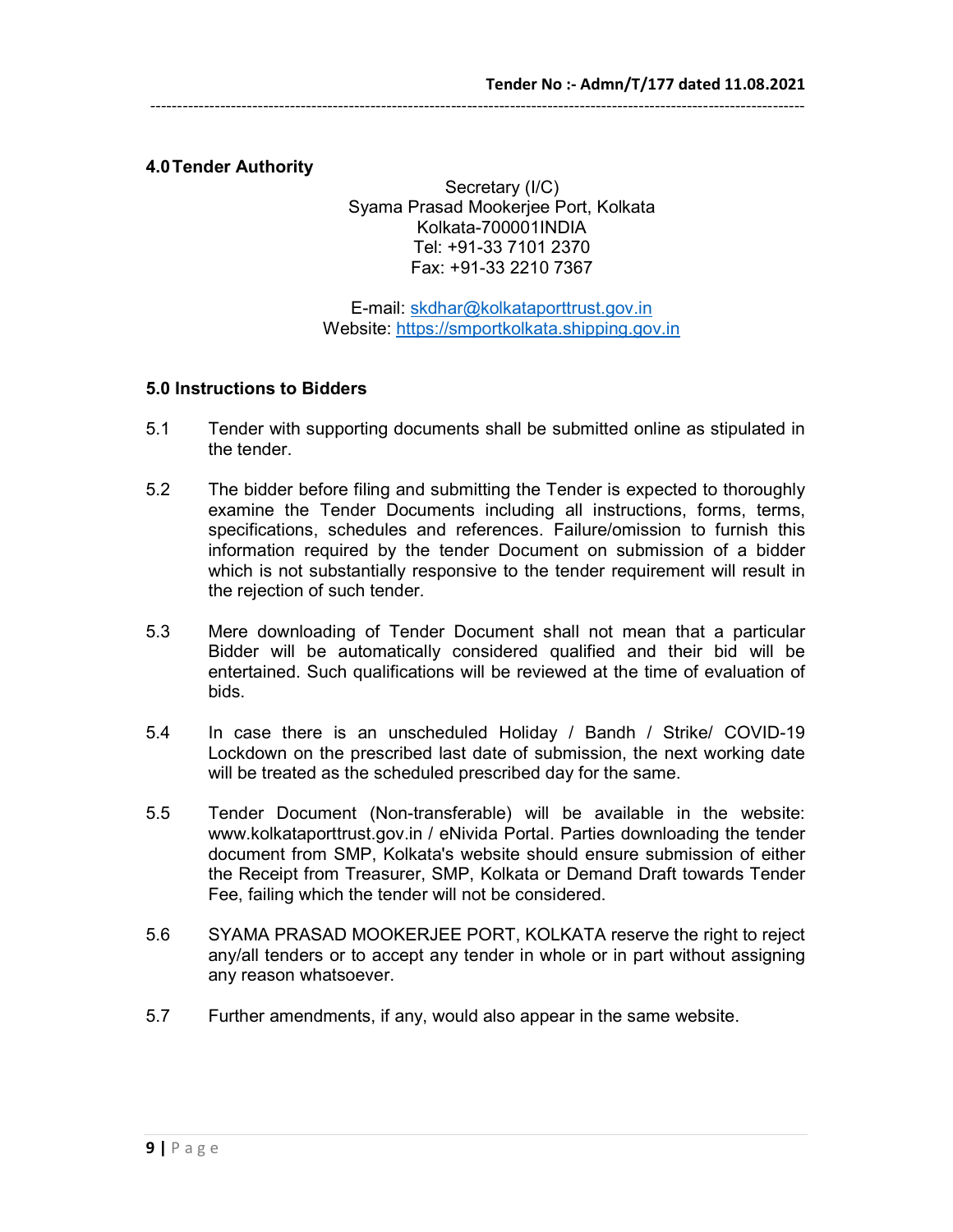#### -------------------------------------------------------------------------------------------------------------------------- 6.0 Mode of Submission of Bid

6.1 The tenders are to be submitted online in two parts i.e. Part-I & Part-II.

Part-I should constitute the Technical Bid and Terms and Conditions of offer and Part-II should constitute only the Price Bid without any deviation and condition.

Part-I (Techno-Commercial) will contain the scan copy of the following documents (along with the documents mentioned in Pre-Qualification criteria):

- a. Treasury Receipt (TR) of the cost of bid document or Original Bank Draft / Bankers Cheque payable to 'SYAMA PRASAD MOOKERJEE PORT, KOLKATA'.
- b. A separate letter addressing to Secretary-I/c, Syama Prasad Mookerjee Port, Kolkata (SMPK) confirming that the tenderer has accepted all terms and conditions laid down in the Bid document.
- c. Details of Supervision and Liaison set up planned to be used for supervision and co-ordination of the work.
- d. Signed blank copy of Price Bid format.
- e. Form of Tender duly filled in bidder's Letter Head (Format in GCC).
- f. Authentic documents relating to registration under GST Authority and ESI Authority as applicable.
- g. Current Trade License as applicable.
- h. Provident Fund Registration Certificate as applicable.
- i. A declaration from the bidder that he or she will not be associated with any other bidding firms or company.
- j. Power of attorney in connection with signing the tender document. (original is to be submitted later)
- k. Memorandum & Article of Association in case of Limited Company.
- l. The Partnership Deed in case of Partnership Firm.
- m. Partnership Agreement under Liability Partnership Act
- n. All form and formats duly filled in as given at Appendixes.
- o. Copy of PAN/TAN
- p. Copy of GSTN
- 6.1.1 The contractor shall submit the documents as per the Check List above (Clause-6.1) at the time of submission of the bid online.
- 6.1.2 THE DOCUMENTS UPLOADED BY BIDDER(S) WILL BE SCRUTINISED. IN CASE ANY OF THE INFORMATION FURNISHED BY THE BIDDER IS FOUND TO BE FALSE DURING SCRUTINY, IT SHALL BE CONSIDERED THE BREACH OF BID SECURITY DECLARATION. PUNITIVE ACTION INCLUDING SUSPENSION AND BANNING OF BUSINESS CAN ALSO BE TAKEN AGAINST DEFAULTING BIDDER(S). The original documents will have to be produced/shown by the bidder to SMP, Kolkata, as and when required, and failure of compliance may lead to rejection of bid.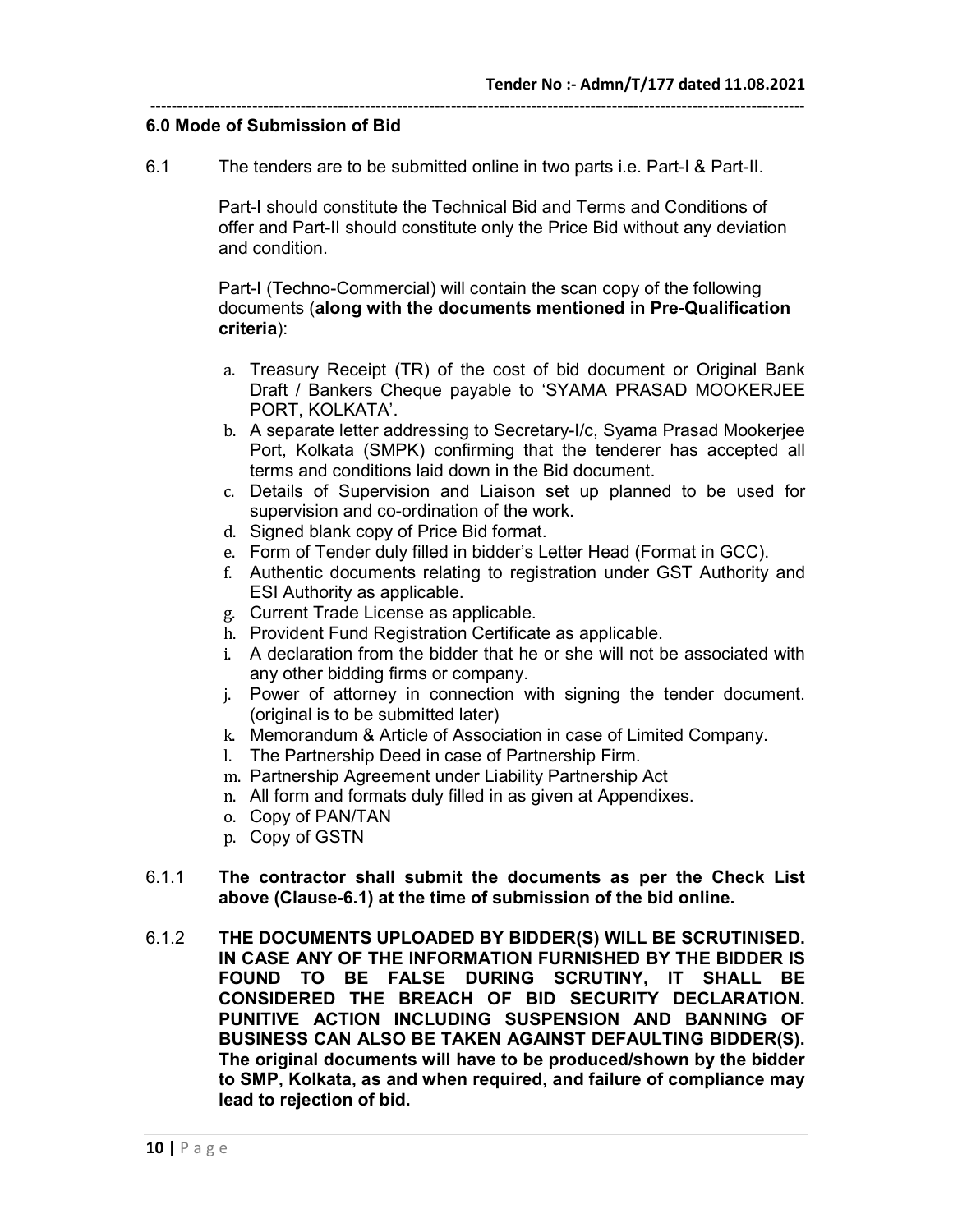- -------------------------------------------------------------------------------------------------------------------------- 6.2 Part-II (Price Bid), price shall be quoted online as per the format without any condition or deviation.
- 6.3 Deadline for submission of Tender :- The completed tender shall be submitted online within the prescribed date as indicated in the SOT.

## 7.0 Other Instructions

- 7.1 Bidders are advised to submit quotation online based upon technical specification, terms and conditions, Scope of Work contained in the Bid Documents and General Conditions of Contract (GCC) and not to stipulate any deviation. The General Conditions of Contract of SMP, Kolkata shall be applicable wherever relevant. The GCC may be downloaded from SMP, Kolkata website (https://kolkataporttrust.gov.in/ or https://smportkolkata.shipping.gov.in), 'Homepage - Rule and Regulations - Non-Service Regulations'- 'General Conditions of Contract- Forms and Agreements'. Should it, however, become unavoidable, deviations should be suggested during pre-bid meeting. SMP, Kolkata reserves the right to accept or reject the suggested deviations. No deviation from the laid down conditions of the Bid Document is firm unless it is notified by SMP, Kolkata.
- 7.2 SYAMA PRASAD MOOKERJEE PORT, KOLKATA will not be responsible for any costs or expenses incurred by the Bidder in connection with the preparation and submission of his bid or for any other expenses incurred in connection with such bidding.
- 7.3 The work is to be done as described in Bid Document. The bidders who need clarifications on any specific issue shall inform the Engineer in writing well in advance of the date of pre-bid discussion at the address given in the next clause.
- 7.4 The bidders are advised to examine the tender documents carefully and if the bidders find any discrepancy or omission in the Bid Document or have any doubt as to the meaning or intent of any part thereof, they shall at once inform the Engineer before the Prebid meeting. No individual reply to the above will be send but general clarification will be uploaded after considering the same in the Prebid meeting. No interpretations shall be made by any Bidder as to the meaning, if any, of the provisions of the Bid documents on the basis of verbal communication. Every request for any clarification/ interpretation shall be in writing, addressed and forwarded to the Engineer who shall be the point of contact at the following email address:

E-mail : skdhar@kolkataporttrust.gov.in / sumanc@kolkataporttrust.gov.in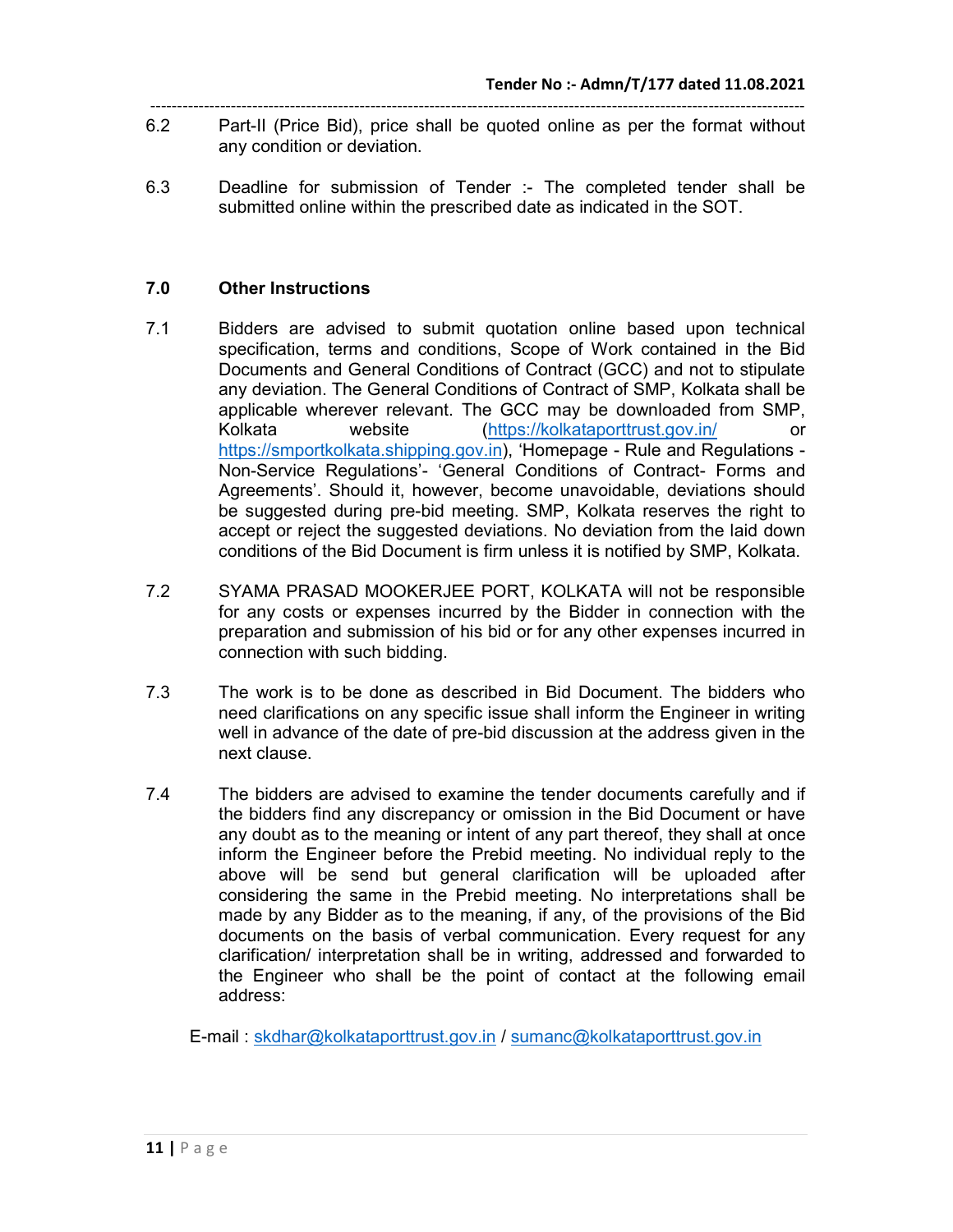-------------------------------------------------------------------------------------------------------------------------- 7.5 The bidders may please note that SYAMA PRASAD MOOKERJEE PORT, KOLKATA will not entertain any correspondence or queries on the status of the offers received against this Bid.

> Bidders are also requested not to depute any of their personnel or agents to visit SYAMA PRASAD MOOKERJEE PORT, KOLKATA's Offices for making such inquiries. Should SYAMA PRASAD MOOKERJEE PORT, KOLKATA find it necessary to seek any clarification, technical or otherwise, the concerned bidder will be duly contacted by SYAMA PRASAD MOOKERJEE PORT, KOLKATA.

- 7.6 Canvassing in any form by the Bidder or by any other agency acting on behalf of the Bidder after submission of the bid will disqualify the said bidder. SYAMA PRASAD MOOKERJEE PORT, KOLKATA may reject, accept or prefer any bid without assigning any reason whatsoever.
- 7.7 Fax/e-mail offers/ physical offer will not be considered. Bidders should prepare their Bid themselves. Bids prepared by agents will not be recognized. SMP, Kolkata will not be liable for any financial obligation in connection with any work until such time SMP, Kolkata communicates to the successful bidder in writing its decision to entrust the work (covered by the Bid document).
- 7.8 Amendment of Tender Documents :- At any time prior to the deadline for the submissions of tenders, SMP, Kolkata may, for any reason, whether on its own initiative or in response to a clarification requested by a prospective Tenderer / bidder, modify the Tender Documents by issuance of addenda, which shall be in writing and uploaded in the same websites. Such addenda will form part of their Tender. The Tender Document shall be deemed to be amended only by way of the amendments mentioned above. Any other communication issued to the Tenderers / bidders shall not be construed as amendment to the Tender Document.

## 8.0 Bid Security Declaration

8.1 The bidders shall be required to submit a bid security declaration as per given format (annexure I) in lieu of submission of Earnest Money Deposit (EMD).

#### 9.0. Security Deposit

The successful tenderer shall have to submit Security Deposit amount computed as per the undernoted percentage on the evaluated value of the tender as accepted by Syama Prasad Mookerjee Port, Kolkata in Demand Draft or in the form of Bank Guarantee as per the format provided in GCC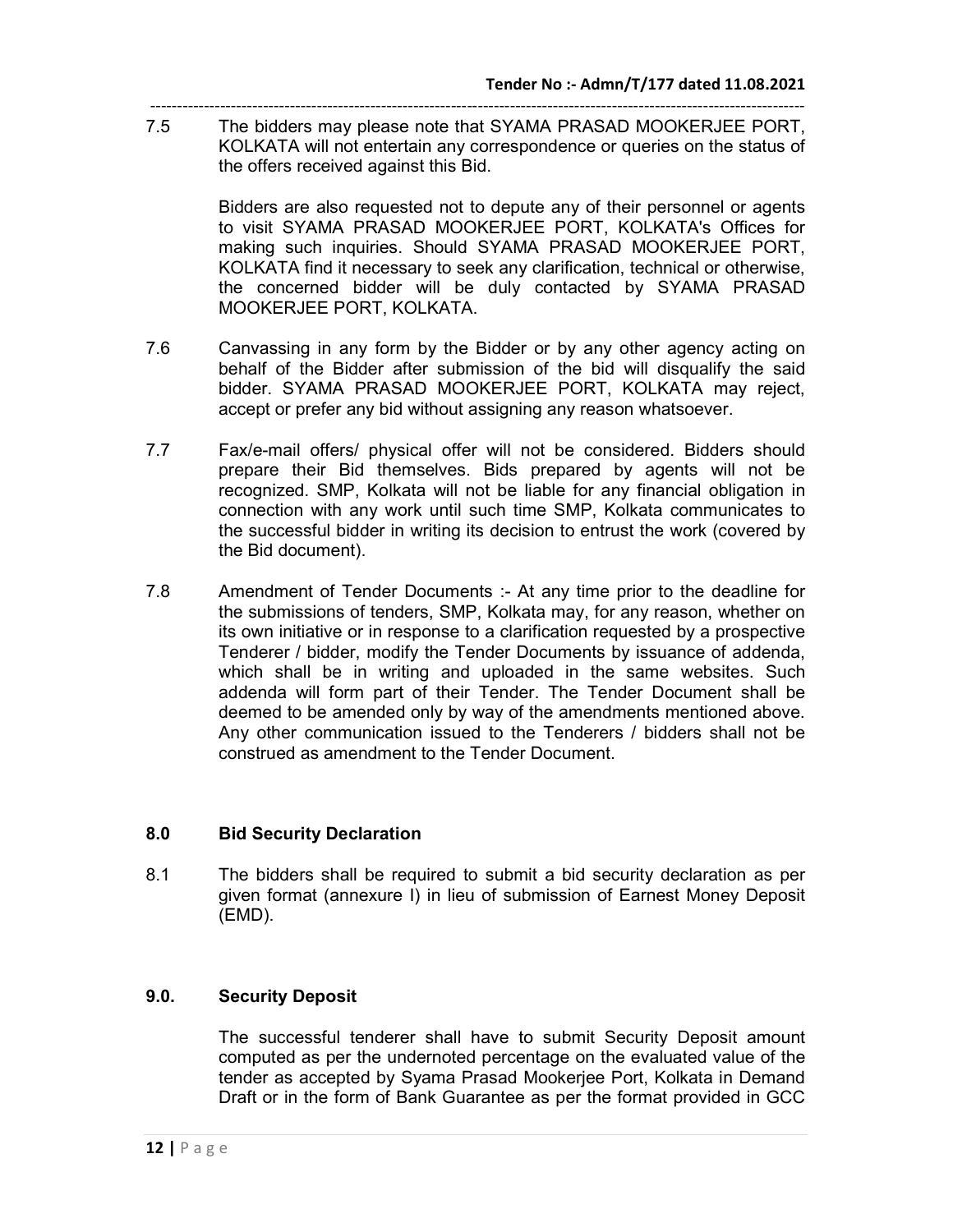in favour of "Syama Prasad Mookerjee Port, Kolkata" from a National/Scheduled Indian Bank from its branch at Kolkata:-

#### Security Deposit 3% of the Total value of the work

In case Bank Guarantee is issued by a branch outside Kolkata, the same shall be counter-guaranteed by a Kolkata branch of the same bank. The Bank Guarantee shall remain valid for 3 months beyond the contract period. The Security Deposit will be released within 90 days after successful completion of the contract period without any interest.

- 9.1 Security Deposit should be submitted within 20 calendar days, on receipt of Letter of Acceptance. In all cases, any dispute regarding such Bank Guarantee will be adjudicated under the jurisdiction of The Kolkata High Court.
- 9.2. The Security Deposit shall be held by the Secretary, SMP Kolkata as security for the performance of the contractor's obligation under the contract. The Security Money shall be refunded without any interest after successful completion of the contract subject to recovery of damage and / or loss incurred, if any, by SMP Kolkata due to default on the part of the contractor.
- 9.3 The Secretary, SMP Kolkata shall have the right to ask for the extension of the above Demand Draft/Bank Guarantee till such time the Contractual obligations are fulfilled and the Contractor will be duty bound to extend the same as asked by General Manager, Marine.
- 9.4 Bank Guarantee shall be issued by any Indian scheduled bank, having branch at Kolkata, In the event of issuing Bank Guarantee by any branch outside Kolkata, any KolkataBranch of such Bank shall confirm the same and stand by for all the commitments under the Bank Guarantee. In all cases, any dispute regarding such Bank Guarantee will be adjudicated under the jurisdiction of The Kolkata High Court.

## 10.0 Instructions for Filling the Bids

- 10.1 The bids can only be submitted in the name of the bidder.
- 10.2 The Bid and any annotations or accompanying documentation shall be in English language only and in metric system.
- 10.3 Bidders shall sign their proposal and all attached documents with the exact name of the firm who has downloaded the bid document.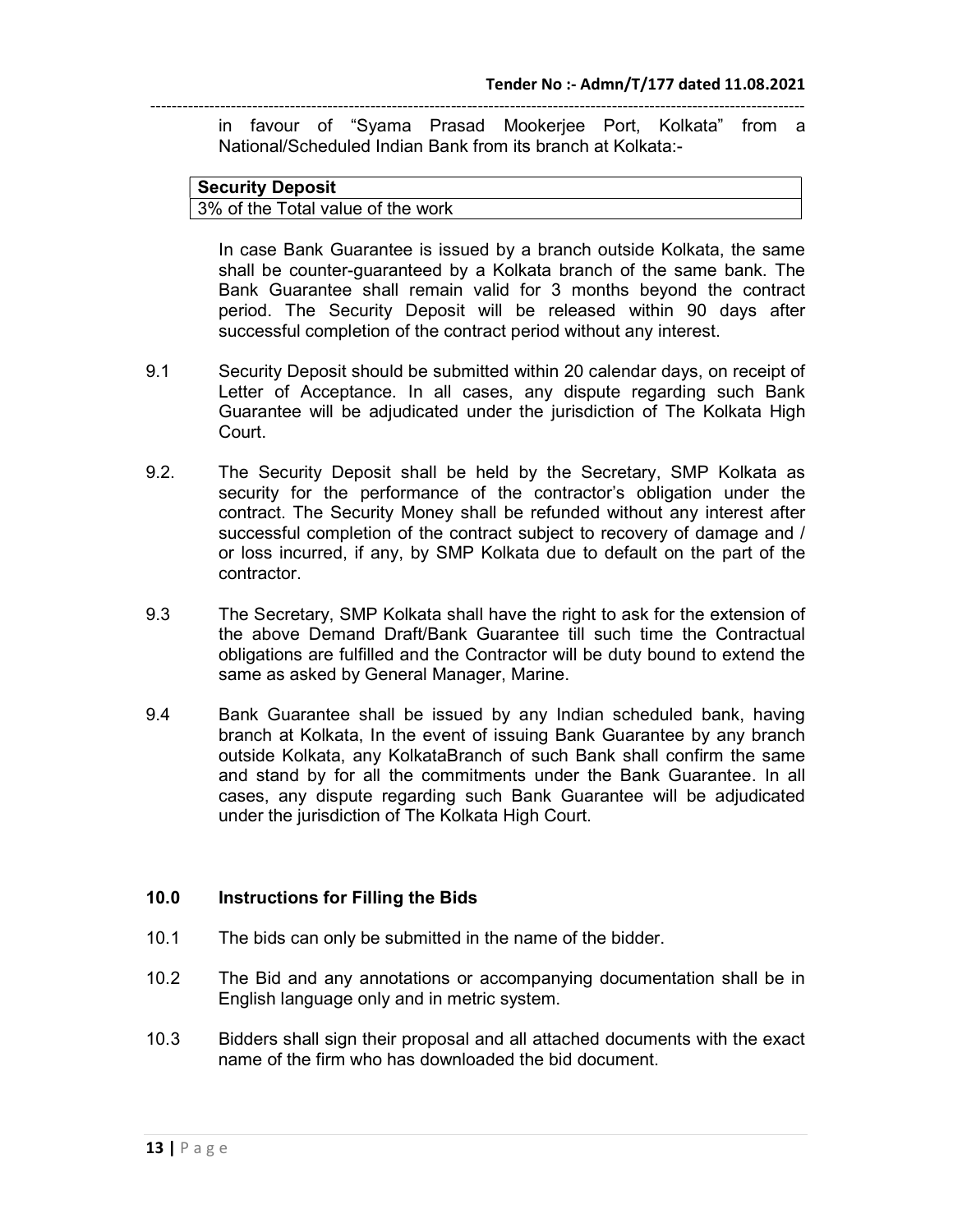- -------------------------------------------------------------------------------------------------------------------------- 10.4 Bidders shall clearly indicate their legal constitution and the person signing the tender and also shall state his capacity and also the source of his ability to bind the bidder. The power of attorney or authorization or resolution or any other document constituting adequate proof of the ability of the signatory to bind the bidder, shall be annexed to the bid. SYAMA PRASAD MOOKERJEE PORT, KOLKATA may reject outright any bid unsupported by adequate proof of the signatory's authority.
- 10.5 The tender shall be completed in all respect and shall be submitted together with requisite information and appendices. It shall be completed free from ambiguity, change or inter-lineation.
- 10.6 Bidders should indicate at the time of quoting against this bid their full postal /e-mail address and telephone and fax numbers.
- 10.7 Bidders shall set their quotations online as per BOQ format and without any qualifications.
- 10.8 Price Bids, containing any sort of qualifying expressions will be rejected.
- 10.9 SYAMA PRASAD MOOKERJEE PORT, KOLKATA reserves the right to ask any one of the bidders, who have submitted their price quotations to submit a break-up of the submitted prices with adequate justification to establish for each such component. Bidders shall confirm in writing in the form of Tender that should SYAMA PRASAD MOOKERJEE PORT, KOLKATA deem it necessary to ask for such a break up of quoted price, they will be duty bound to do so as requested by SMP, Kolkata and they shall be further duty bound to provide justification to the same, failing which or if their justification of prices are found unacceptable to SMP, Kolkata, their Tender may be cancelled by SYAMA PRASAD MOOKERJEE PORT, KOLKATA.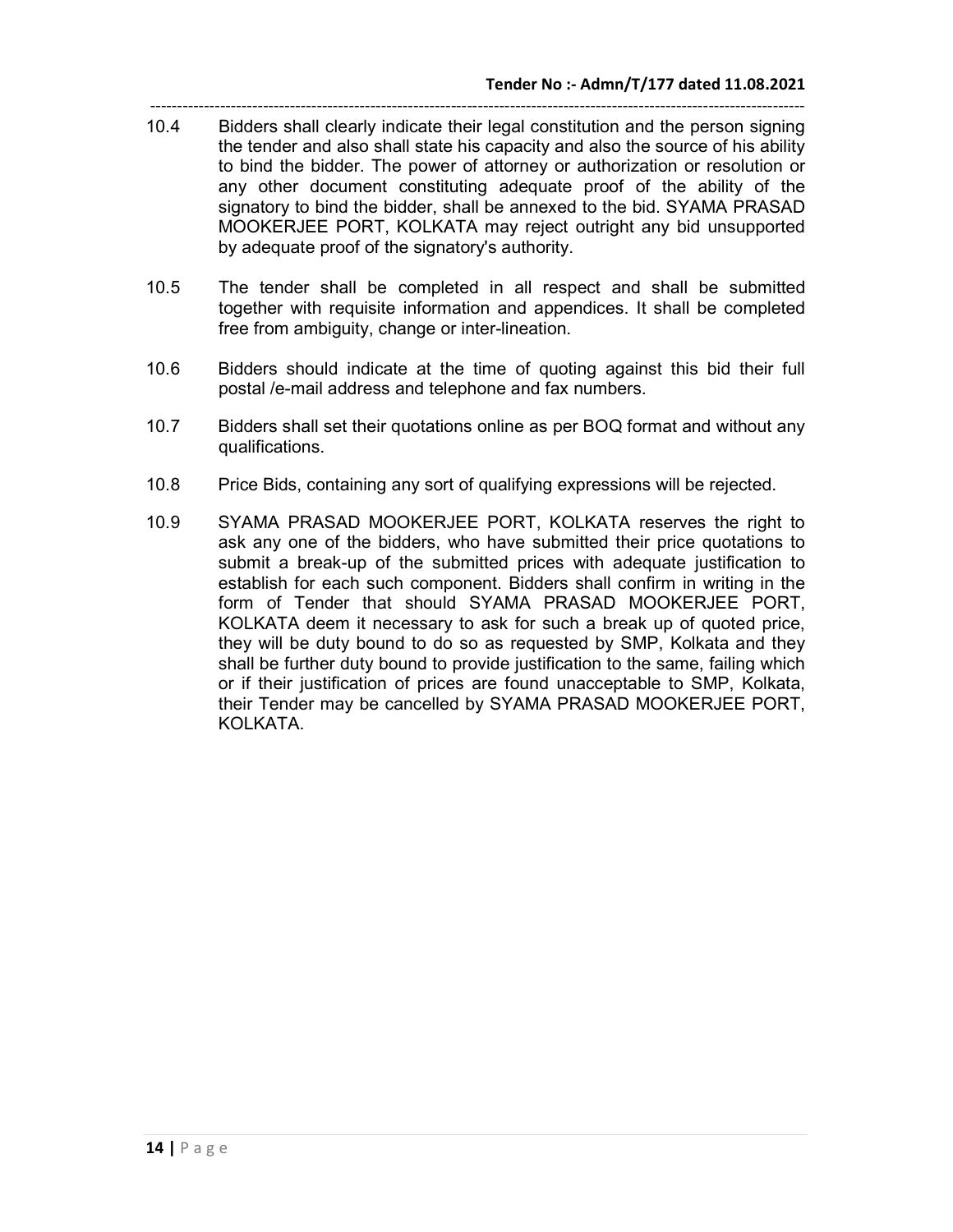# 11.0 Technical Evaluation

| S#             | <b>Parameters</b>                                                                                                                                                                                                                                                                                                                                                                                                                                                                                                                                                                                                                                                                                                                                                                                                            | <b>Max Marks</b> | <b>Documents Required</b>                                                                                                                                                                                                                                                                     |
|----------------|------------------------------------------------------------------------------------------------------------------------------------------------------------------------------------------------------------------------------------------------------------------------------------------------------------------------------------------------------------------------------------------------------------------------------------------------------------------------------------------------------------------------------------------------------------------------------------------------------------------------------------------------------------------------------------------------------------------------------------------------------------------------------------------------------------------------------|------------------|-----------------------------------------------------------------------------------------------------------------------------------------------------------------------------------------------------------------------------------------------------------------------------------------------|
| 1              | <b>Company Profile</b><br>Profile of company in terms of<br>experience, number of years in<br>business in India since<br>incorporation<br>• 5 or more than 5 Years $-3$<br>Marks<br>• 3 or more than 3 Years but less<br>than 5 Years $-2$ Marks                                                                                                                                                                                                                                                                                                                                                                                                                                                                                                                                                                             | 03               | 1. Copy of valid Certificate<br>of Incorporation<br>Copy of GSTcertificate<br>2.                                                                                                                                                                                                              |
|                | <b>Organization Manpower Capability</b>                                                                                                                                                                                                                                                                                                                                                                                                                                                                                                                                                                                                                                                                                                                                                                                      |                  |                                                                                                                                                                                                                                                                                               |
| $\overline{2}$ | a. Number of ICRA certified Lead<br><b>Auditors FULL TIME</b><br>Employees in the firm for ISO<br>9001:2015<br>• 1 marks for each certified<br><b>Lead Auditor</b><br>• Max marks 3<br>b. Number of ICRA certified Lead<br><b>Auditors FULL TIME</b><br>Employees in the firm for ISO<br>14001:2015<br>• 1 marks for each certified<br><b>Lead Auditor</b><br>• Max marks 3<br>c. Number of ICRA certified Lead<br><b>Auditors FULL TIME</b><br>Employees in the firm for ISO<br>45001:2018<br>• 1 marks for each certified<br><b>Lead Auditor</b><br>Max marks 3<br>Number of certifications<br>d.<br>implemented by the above<br>certified Lead Auditors during<br>last 7 years ending 31 <sup>st</sup> March,<br>2021 for ISO 9001:2015-<br>• $2 - 5: - 1$ mark<br>• $6 - 10$ :- 2 marks<br>$\bullet$ Above 10 :- 3 marks | 18               | 1. List of Lead Auditors<br>(along withrespective<br>ICRA certifications) on<br>company's payroll<br>2. Full time employee<br>proof should be<br>submitted by CA for PF<br>remittance.<br>3. Signed List of<br>certifications<br>implemented by the<br>concerned certified<br>Lead Auditor(s) |
|                | Number of certifications<br>e.<br>implemented by the above                                                                                                                                                                                                                                                                                                                                                                                                                                                                                                                                                                                                                                                                                                                                                                   |                  |                                                                                                                                                                                                                                                                                               |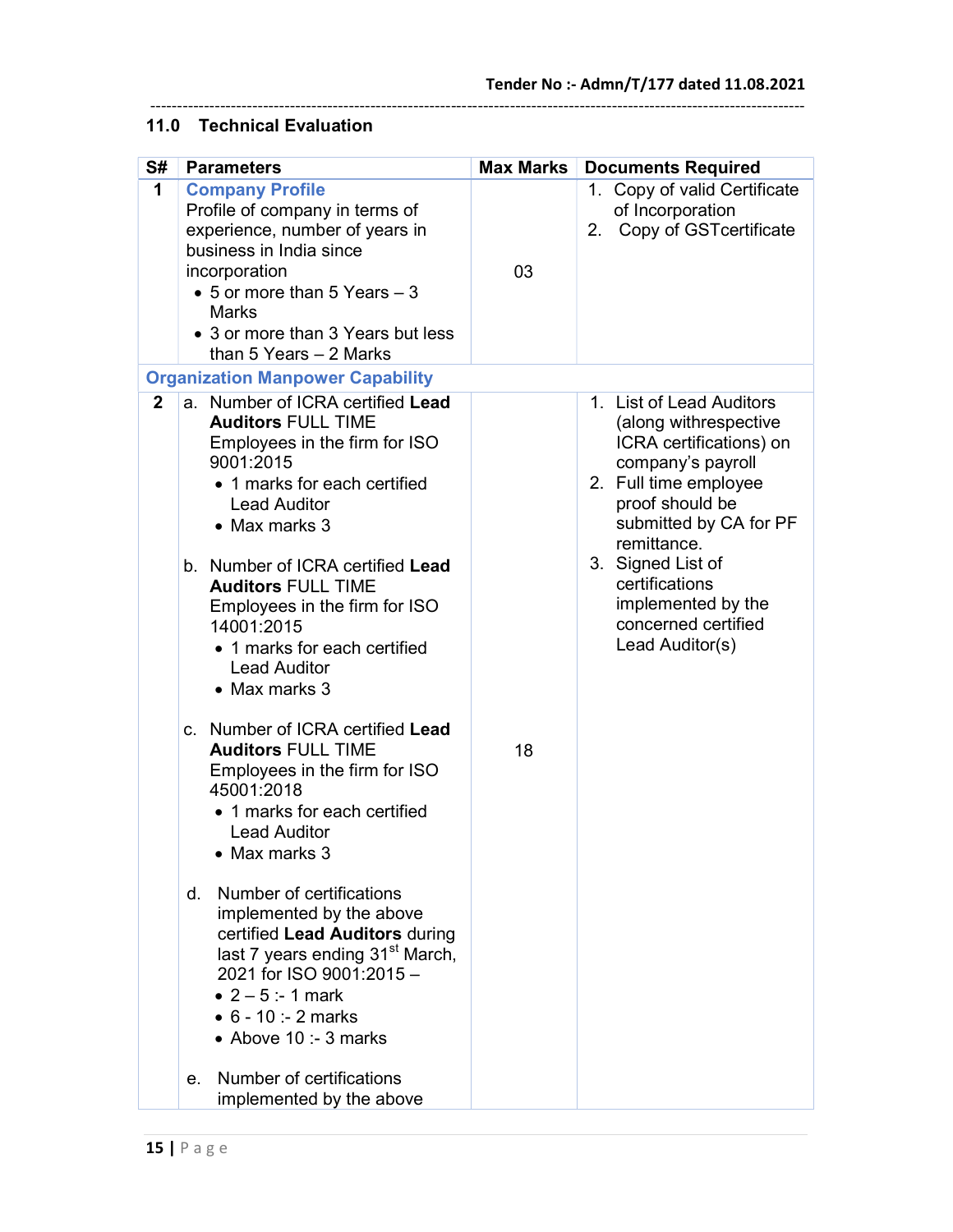operating income of the certified unit in the

|                                                                                                                                                                                                                                          | certified Lead Auditors during<br>last 7 years ending 31 <sup>st</sup> March,<br>2021 for ISO 14001:2015 -<br>• $2 - 5$ :-1 mark<br>$\bullet$ 6 - 10 :- 2 marks<br>$\bullet$ Above 10 :- 3 marks<br>Number of certifications<br>f.<br>implemented by the above<br>certified Lead Auditors during<br>last 7 years ending 31 <sup>st</sup> March,<br>2021 for ISO 45001:2018<br>• $2 - 5$ :-1 mark<br>• $6 - 10$ :- 2 marks<br>• Above $10:3$ marks |   |                                                                                                                                                                               |
|------------------------------------------------------------------------------------------------------------------------------------------------------------------------------------------------------------------------------------------|---------------------------------------------------------------------------------------------------------------------------------------------------------------------------------------------------------------------------------------------------------------------------------------------------------------------------------------------------------------------------------------------------------------------------------------------------|---|-------------------------------------------------------------------------------------------------------------------------------------------------------------------------------|
| 3                                                                                                                                                                                                                                        | a. Number of certified Internal<br><b>Auditors FULL TIME</b><br>Employees in the firm for ISO<br>9001:2015<br>• 0.5 marks for each Internal<br>Auditor<br>• Max marks 3                                                                                                                                                                                                                                                                           |   | 1. List of Internal Auditors<br>(with respective<br>certifications) on<br>company's payroll<br>2. Full time employee proof<br>should be submitted by<br>CA for PF remittance. |
|                                                                                                                                                                                                                                          | b. Number of certified <b>Internal</b><br><b>Auditors FULL TIME</b><br>Employees in the firm for ISO<br>14001:2015<br>• 0.5 mark for each Internal<br>Auditor<br>• Max marks 3                                                                                                                                                                                                                                                                    | 9 |                                                                                                                                                                               |
|                                                                                                                                                                                                                                          | c. Number of certified Internal<br><b>Auditors FULL TIME</b><br>Employees in the firm for ISO<br>45001:2018<br>g.0.5 marks for each Internal<br>Auditor<br>h. Max marks 3                                                                                                                                                                                                                                                                         |   |                                                                                                                                                                               |
| <b>Work Experience</b><br>(all three standards - ISO 9001:2015, ISO 14001:2015 and ISO 45001:2018 - should<br>be under single work order and certification year should be during the last 7 years<br>ending 31 <sup>st</sup> March 2021) |                                                                                                                                                                                                                                                                                                                                                                                                                                                   |   |                                                                                                                                                                               |
| 4                                                                                                                                                                                                                                        | <b>Experience of providing</b><br>consultancy services for ISO<br>9001:2015, ISO 14001:2015 and                                                                                                                                                                                                                                                                                                                                                   | 4 | 1. Work order and<br>completion certificate<br>2. Documentary proof of                                                                                                        |

ISO 45001:2018 to any Govt./ Semi-Govt./ PSU unit in any sector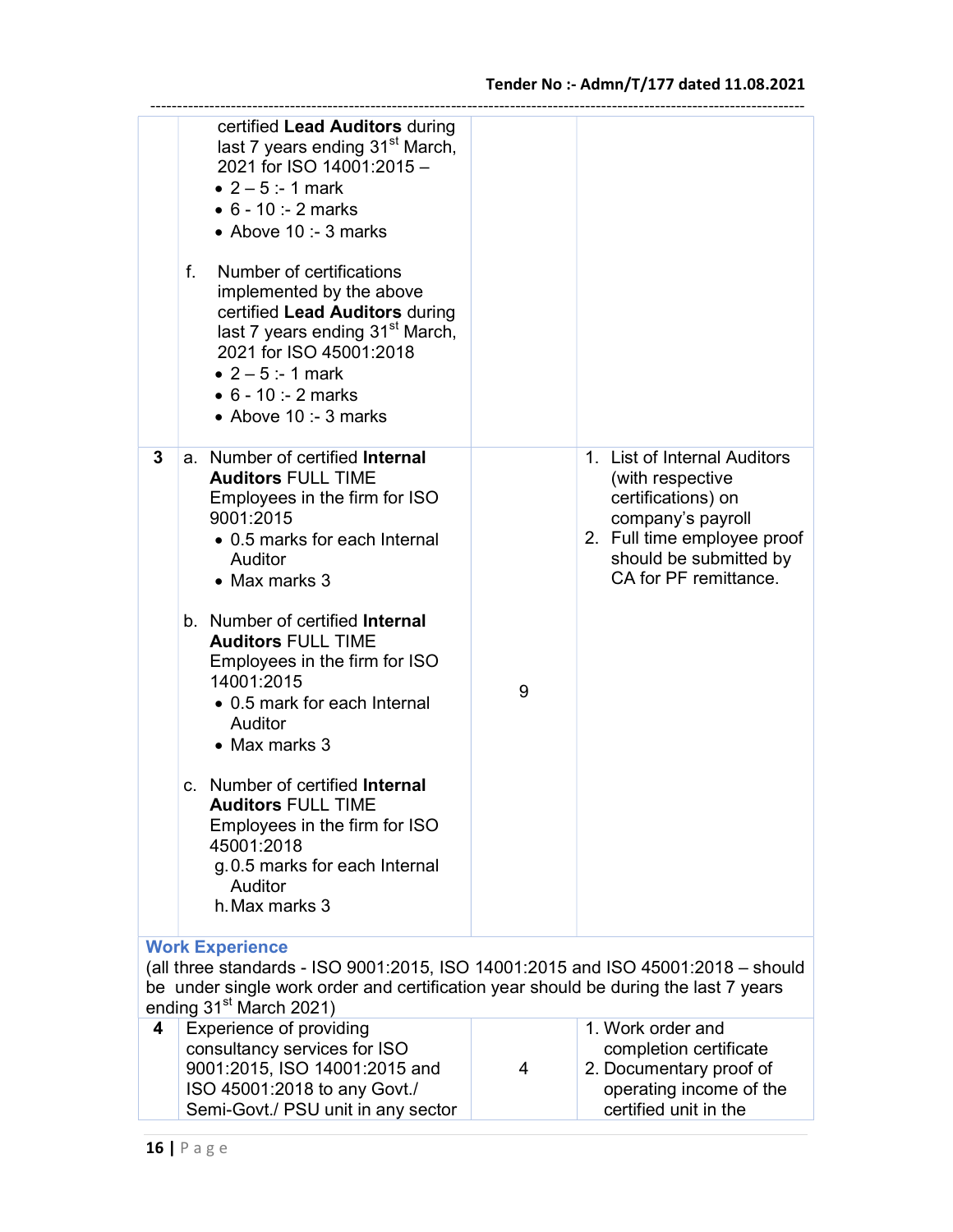|   | with operating income of atleast<br>INR 100 crore<br>2 marks for each project<br>$\bullet$<br>Max marks 4<br>$\bullet$                                                                                                                                                                                                                                                                                                                                                                                                  |   | certification year<br>3. ISO Certificates                                                                                                                               |
|---|-------------------------------------------------------------------------------------------------------------------------------------------------------------------------------------------------------------------------------------------------------------------------------------------------------------------------------------------------------------------------------------------------------------------------------------------------------------------------------------------------------------------------|---|-------------------------------------------------------------------------------------------------------------------------------------------------------------------------|
| 5 | <b>Experience of providing</b><br>consultancy services (atleast 1<br>project) for ISO 9001:2015, ISO<br>14001:2015 and ISO 45001:2018<br>to any Govt./ Semi-Govt./ PSU unit<br>in any sector with operating income<br>of<br>Equal or more than 500<br>$\bullet$<br>Crore - 5 marks<br>• Equal or more than 300<br>Crore but less than 500<br>Crore $-4$ marks<br>Equal or more than 100<br>$\bullet$<br>Core but less than 300<br>Crore $-3$ marks<br>Less than 100 Crore $-0$<br>marks                                 | 5 | 1. Work order and<br>completion certificate<br>2. Documentary proof of<br>operating income of the<br>certified unit in the<br>certification year<br>3. ISO Certificates |
| 6 | <b>Experience of providing</b><br>consultancy services for ISO<br>9001:2015, ISO 14001:2015 and<br>ISO 45001:2018 to any Govt./<br>Semi-Govt./ PSU unit in<br>transportation domain (Port<br>including Land Port/ Rail/ Road<br>Transport/ Air) with operating<br>income of atleast INR 100 crore<br>2 marks for each project<br>Max marks 4<br>$\bullet$                                                                                                                                                               | 4 | 1. Work order and<br>completion certificate<br>2. Documentary proof of<br>operating income of the<br>certified unit in the<br>certification year<br>3. ISO Certificates |
| 7 | <b>Experience of providing</b><br>consultancy services (atleast 1<br>project) for ISO 9001:2015, ISO<br>14001:2015 and ISO 45001:2018<br>to any Govt./ Semi-Govt./ PSU unit<br>in transportation domain (Port<br>including Land Port/ Rail/ Road<br>Transport/ Air) with operating<br>income of<br>Equal or more than 500<br>$\bullet$<br>Crore $-5$ marks<br>Equal or more than 300<br>Crore but less than 500<br>Crore $-4$ marks<br>Equal or more than 100<br>$\bullet$<br>Core but less than 300<br>Crore - 3 marks | 5 | 1. Work order and<br>completion certificate<br>2. Documentary proof of<br>operating income of the<br>certified unit in the<br>certification year<br>3. ISO Certificates |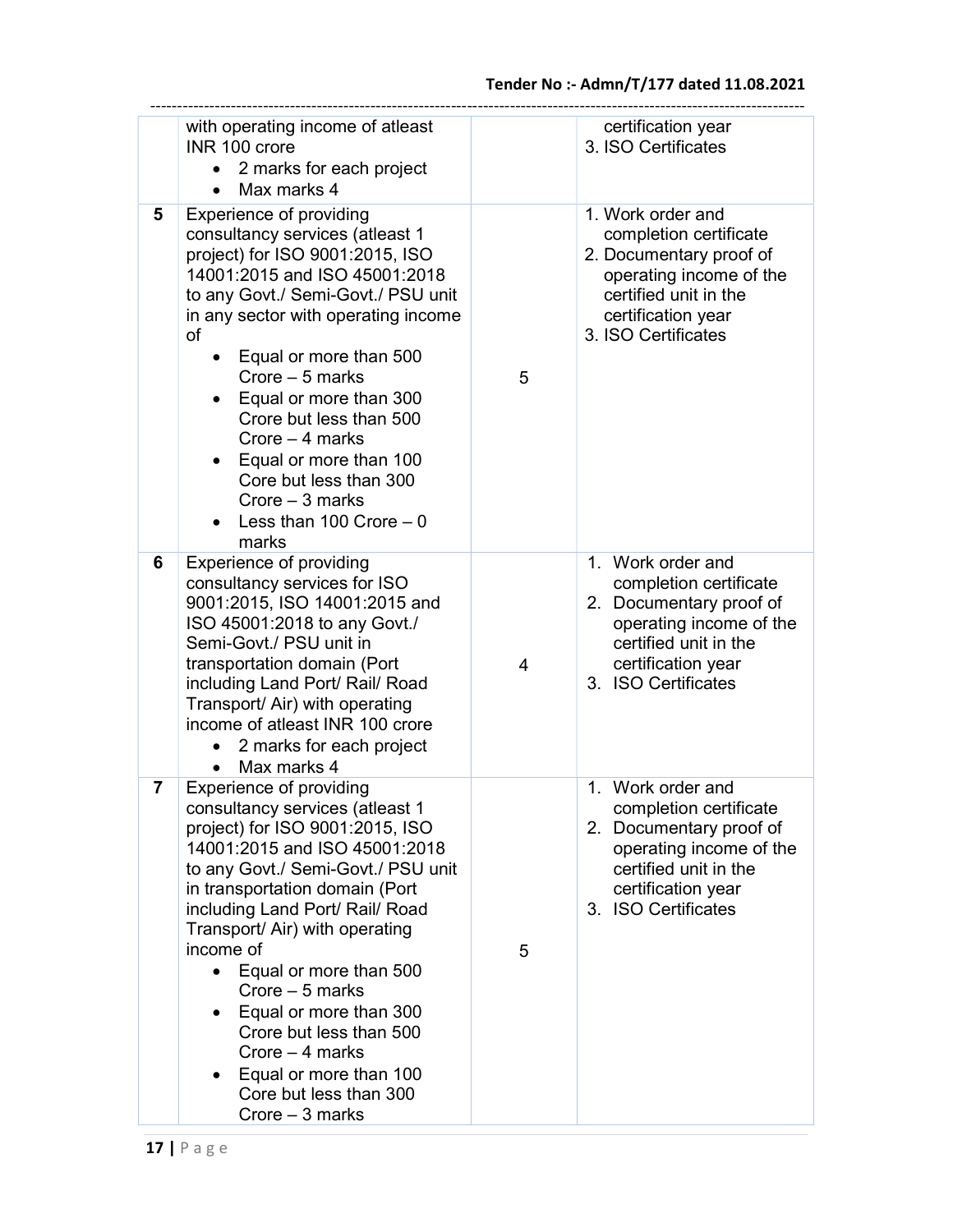|                             | Less than 100 Crore $-0$<br>marks                                                                                                                                                                                                                                                                                                                                                                                                                          |    |                                                                                                                                                                                                                                          |  |
|-----------------------------|------------------------------------------------------------------------------------------------------------------------------------------------------------------------------------------------------------------------------------------------------------------------------------------------------------------------------------------------------------------------------------------------------------------------------------------------------------|----|------------------------------------------------------------------------------------------------------------------------------------------------------------------------------------------------------------------------------------------|--|
| 8                           | <b>Experience of providing</b><br>consultancy services for ISO<br>9001:2015, ISO 14001:2015 and<br>ISO 45001:2018 to any Govt./<br>Private river/sea Port of India with<br>operating income of atleast INR<br>100 crore<br>• 3 marks for each project<br>Max marks 9<br>$\bullet$                                                                                                                                                                          | 9  | 1. Work order and<br>completion certificate<br>2. Documentary proof of<br>operating income of the<br>certified unit in the<br>certification year<br>3. ISO Certificates                                                                  |  |
| 9                           | Experience of atleast 1 (one)<br>consultancy project for ISO<br>9001:2015, ISO 14001:2015 and<br>ISO 45001:2018 to any Govt./<br>Private river/sea Port of India with<br>operating income of<br>Equal or more than 500<br>$\bullet$<br>Crore $-8$ marks<br>Equal or more than 300<br>Crore but less than 500<br>Crore $-6$ marks<br>Equal or more than 100<br>$\bullet$<br>Core but less than 300<br>Crore $-4$ marks<br>Less than 100 Crore $-0$<br>marks | 8  | 1. Work order and<br>completion certificate<br>2. Documentary proof<br>mentioning operating<br>income of the certified<br>unit in the certification<br>year<br>3. IMS Certificate                                                        |  |
|                             | <b>Approach &amp; Methodology</b>                                                                                                                                                                                                                                                                                                                                                                                                                          |    |                                                                                                                                                                                                                                          |  |
| 10                          | Approach & Methodology:<br>- Demonstration of in-depth<br>understanding of the project<br>requirements through the technical<br>proposal and presentation, with<br>detailed broken-down activities to<br>be undertaken with work schedule.                                                                                                                                                                                                                 | 20 | The approach and<br>methodology shall be a<br>maximum of 10 pages of<br>written text.<br>The Bidder will be invited for<br>Power Point presentation in<br>front of Committee /<br>Competent<br>Authority to evaluate the<br>presentation |  |
| <b>Financial Capability</b> |                                                                                                                                                                                                                                                                                                                                                                                                                                                            |    |                                                                                                                                                                                                                                          |  |
| 11.                         | Average Annual turnover during<br>last 3 financial years<br>ranging from INR 15 lakhs to<br>$\bullet$<br>less than INR 16 lakhs $-5$<br><b>Marks</b><br>ranging from INR 16 lakhs to<br>$\bullet$<br>less than INR 30 lakhs $-6$<br><b>Marks</b><br>ranging from INR 30 lakhs to                                                                                                                                                                           | 15 | Appendix 5 of this NIT                                                                                                                                                                                                                   |  |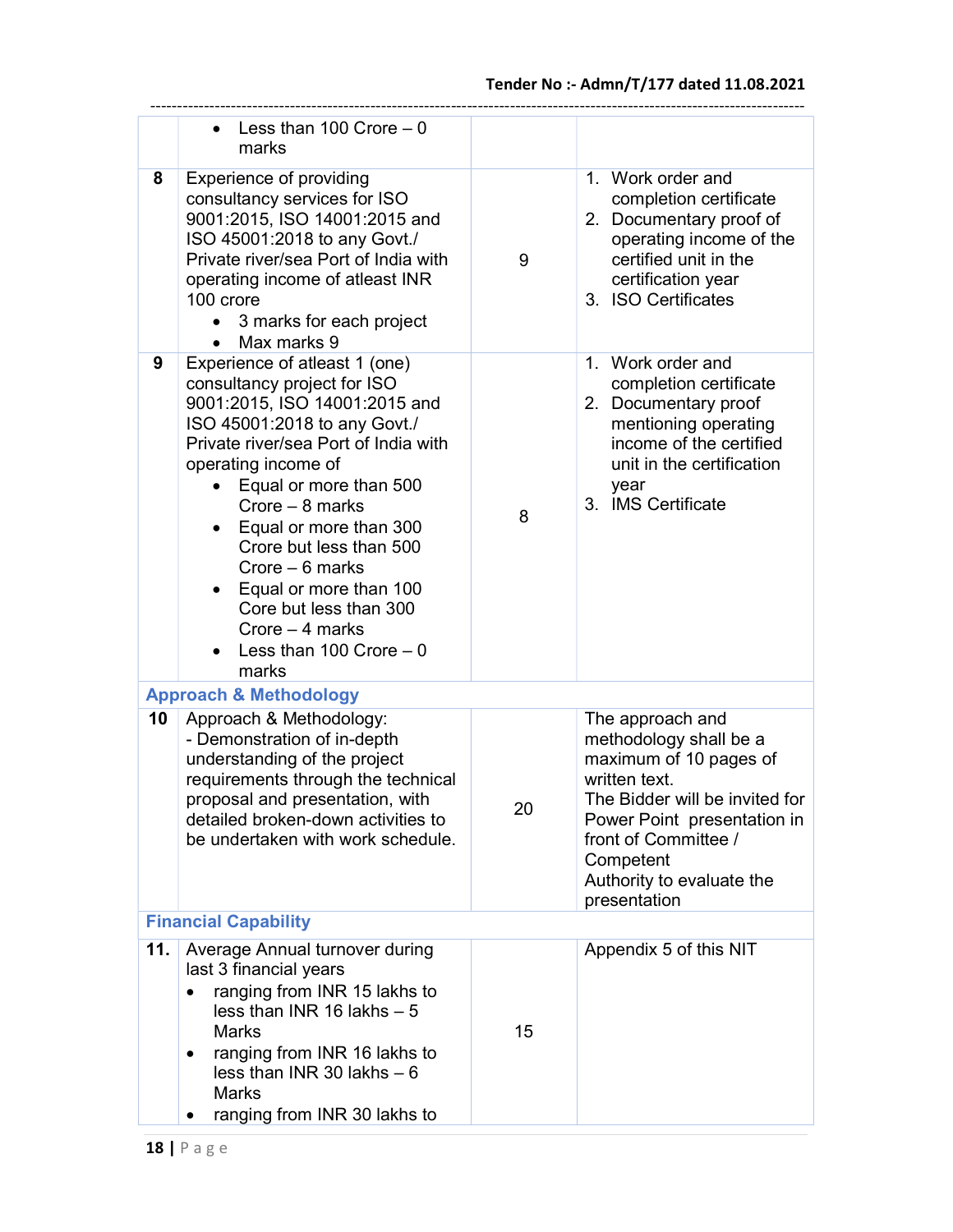| less than INR 50 lakhs $-7$<br><b>Marks</b><br>ranging from INR 50 lakhs to<br>$\bullet$<br>less than INR 75 lakhs $-8$<br>Marks<br>ranging from INR 75 lakhs to<br>$\bullet$<br>less than INR 1 crore $-9$ Marks<br>ranging from INR 1 crore to less<br>٠<br>than INR 1.5 crore $-$ 10 Marks<br>ranging from INR 1.5 crore to<br>٠<br>less than INR 2 crores $-11$<br>Marks<br>ranging from INR 2 crores to<br>$\bullet$<br>less than INR $3$ crores $-12$<br><b>Marks</b><br>ranging from INR 3 crores to<br>$\bullet$<br>less than INR 4 crores $-13$<br>Marks<br>ranging from INR 4 crores to<br>$\bullet$<br>less than INR 5 crores $-14$<br>Marks<br>$\bullet$ |  |
|----------------------------------------------------------------------------------------------------------------------------------------------------------------------------------------------------------------------------------------------------------------------------------------------------------------------------------------------------------------------------------------------------------------------------------------------------------------------------------------------------------------------------------------------------------------------------------------------------------------------------------------------------------------------|--|
| ranging from INR 5 crores and<br>above - 15 Marks                                                                                                                                                                                                                                                                                                                                                                                                                                                                                                                                                                                                                    |  |

For each technical proposal, the total points that can be awarded for the bidder is 100, the minimum technical score (T) that Bidder requires to qualify for opening of the financial proposal is 70.

The Highest evaluated Technical Proposal (Th) shall be given maximum Technical Score (Ts) of 100. The formula for determining the technical score (Ts) all other proposal is calculated as follows

Ts = 100 X T/Th, in which "Ts" is the Technical Score, "Th" is the highest technical score given and "T" is the Technical Score of the proposal under consideration. The technical scores will be calculated up to 2 decimal points.

# 12.0 Pricing of the bid

## 12.1 General:

The Bid shall be quoted in and as per format of Price Bid and BoQ.

12.2 Currency of quotations

The bidder shall indicate the prices in Indian Rupees only. The bidder shall not quote in any currency other than Indian Rupees (INR).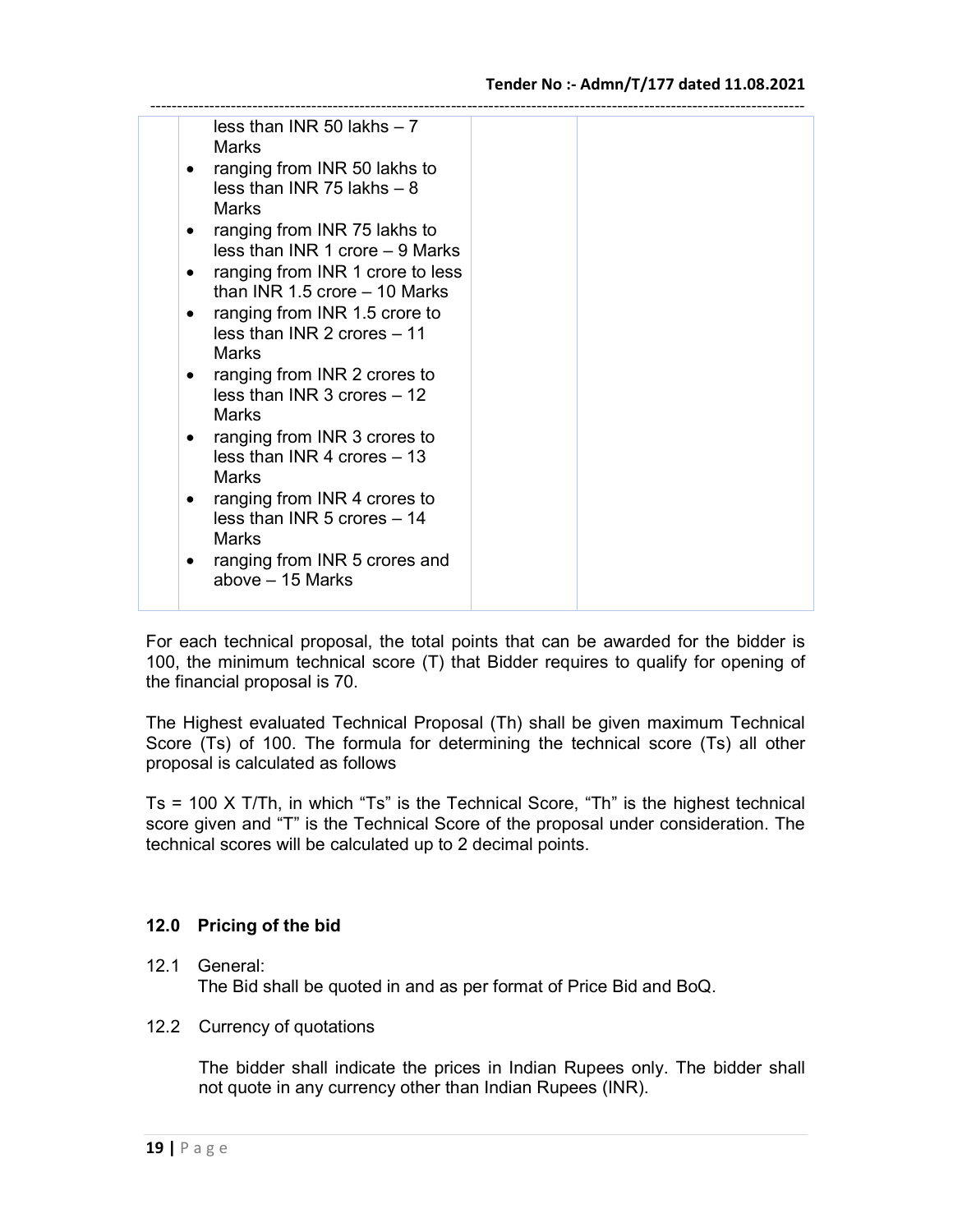#### 12.3 Price Bid Evaluation

The lowest evaluated financial proposal (Fs) will be given a maximum financial score (Fm) of 100 points. The formula for determining financial score of other proposal will be computed as follows:

--------------------------------------------------------------------------------------------------------------------------

Fs = 100 X Fm/F, in which "Fs" is the financial score, "Fm" is the lowest price, and "F" is the price of proposal under consideration. The financial scores will be calculated up to 2 decimal points.

12.4 Validity of Price Bid

Price Bid shall be valid for acceptance for a minimum period of 180 (one hundred eighty) days from the date of opening of Part-I (Techno- commercial Bid).

#### 13.0 Final Evaluation

The Proposal shall be ranked as per the combined technical (Ts) and Financial (Fs) score using the weights (T = the weight given to technical proposal (0.75); P = the weight given to Financial Proposal (0.25); T + P=1) as follows:

 $S = Ts X T + Fs X P$  shall be the first ranked applicant (having the highest combined score). The Second rank applicant shall be kept in reserve and may be invited for negotiation in case first ranked bidder withdraws or fail to with the requirement specify with in RFP. In case the highest combined score is the same for more than one bidder, the bidder with the higher financial bid score will be the first ranked applicant.

#### 14 Duties and Taxes

- a. The prices quoted shall be as per BOQ including all statutory levies excluding GST.
- b. Supplier / Service Provider to confirm that the GST amount charged in invoice is declared in its returns and payment of taxes is also made.
- c. The Supplier / Service Provider agrees to comply with all applicable GST laws, including GST acts, rules, regulations, procedures, circulars & instructions thereunder applicable in India from time to time and to ensure that such compliance is done within the time prescribed under such laws. Supplier / Service Provider should ensure accurate transaction details, as required by GST laws, are timely uploaded in GSTN. In case there is any mismatch between the details so uploaded in GSTN by Supplier / Service Provider and details available with SYAMA PRASAD MOOKERJEE PORT, KOLKATA, then payments to Supplier / Service Provider to the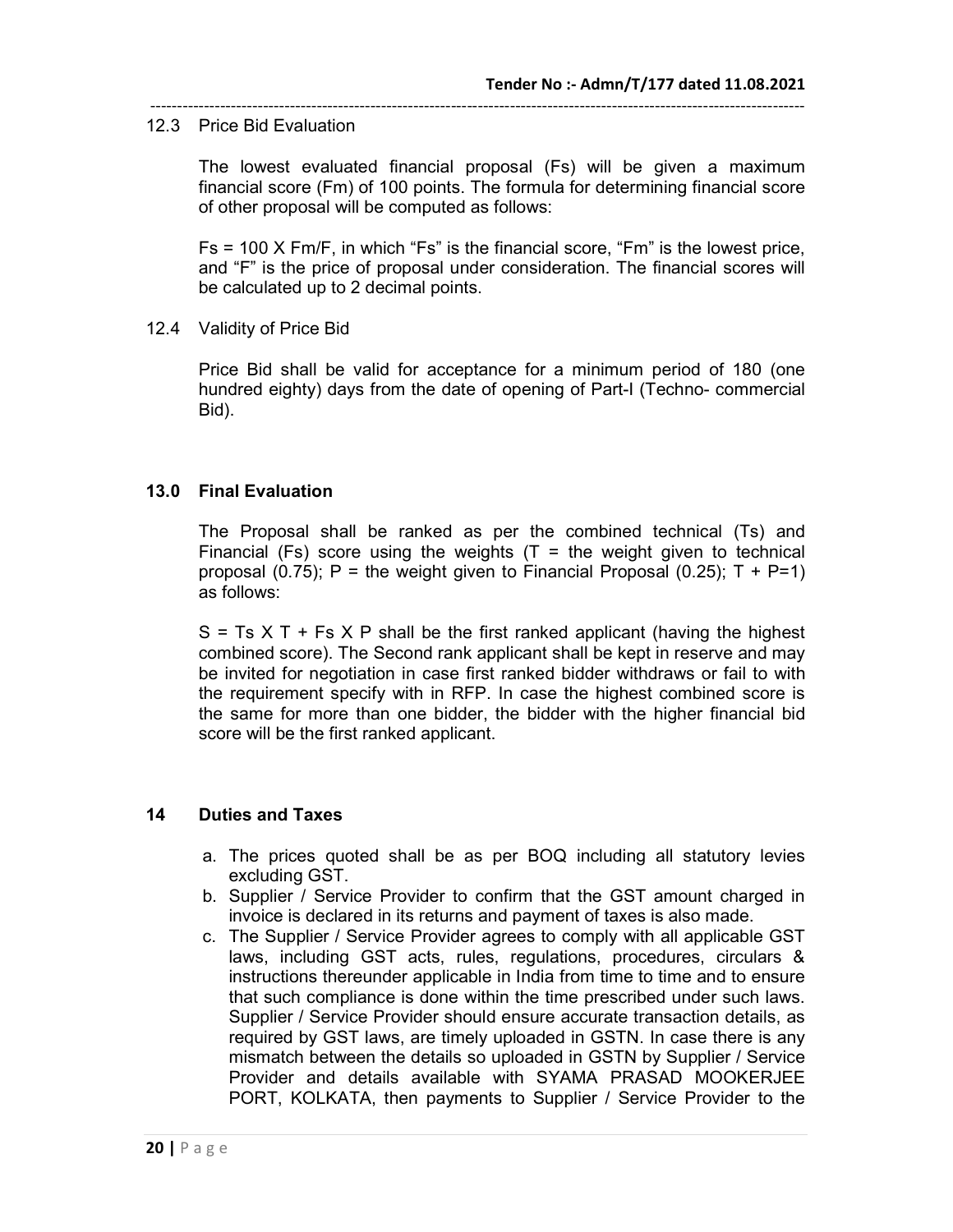------------------------------------------------------------------------------------------------------------------------- extent of GST relating to the invoice/s under mismatch may be retained from due payments till such time SYAMA PRASAD MOOKERJEE PORT, KOLKATA is not sure that accurate tax amount is finally reflected in the GSTN to SMP, Kolkata's Account and is finally available to SYAMA PRASAD MOOKERJEE PORT, KOLKATA in terms of GST laws and that the credit of GST so taken by SYAMA PRASAD MOOKERJEE PORT, KOLKATA is not required to be reversed at a later date along with applicable interest.

- d. SYAMA PRASAD MOOKERJEE PORT, KOLKATA (SMP, Kolkata) has the right to recover monetary loss including interest and penalty suffered by it due to any non-compliance of tax laws by the Supplier / Service Provider. Any loss of input tax credit to SYAMA PRASAD MOOKERJEE PORT, KOLKATA for the fault of supplier shall be recovered by SYAMA PRASAD MOOKERJEE PORT, KOLKATA by way of adjustment in the consideration payable.
- e. Supplementary invoice/debit note/credit note for price revisions to enable SYAMA PRASAD MOOKERJEE PORT, KOLKATA to claim tax benefit on the same shall be issued by you for a particular year before September of the succeeding Financial Year.
- f. The purchase order/work order shall be void, if at any point of time you are found to be a black listed dealer as per GSTN rating system and further no payment shall be entertained.
- g. If any new taxes and duties, increase in existing taxes and duties are imposed by the central / state government and is applicable in this contract, these shall be paid by SMP, Kolkata in addition as the same are not included in the quoted rates.

# 15 Acceptance of the Consultancy Services

Consultancy Services provided by the consultant for IMS certification (ISO 9001:2015, ISO 14001:2015 and ISO 45001:2018) is subject to the acceptance by the Engineer of the contract.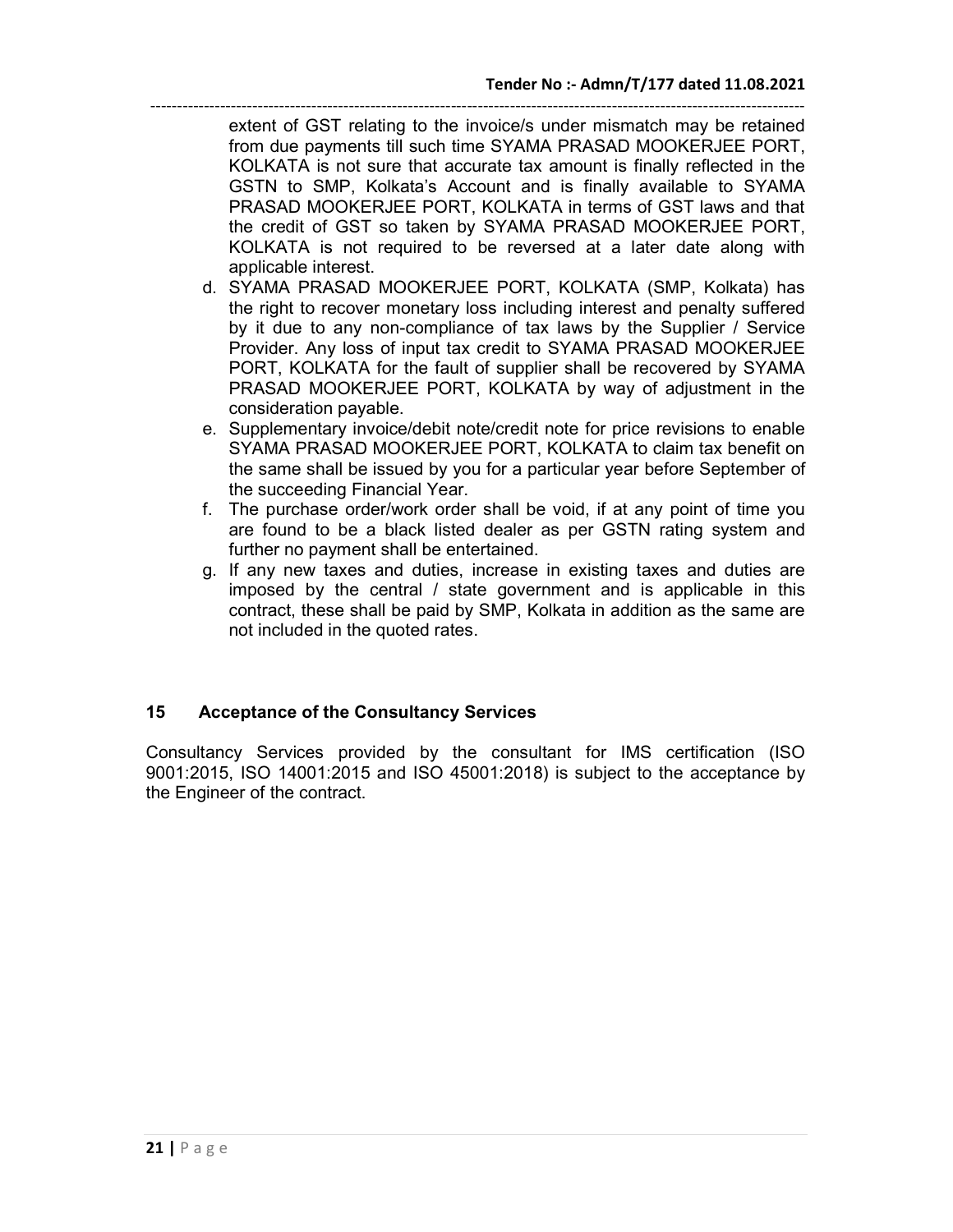#### -------------------------------------------------------------------------------------------------------------------------- Special Conditions of Contract & Technical Specifications

#### 16.0 General

The provisions of the Special Conditions of Contract & Technical Specifications shall be deemed to override the provisions of the General Conditions of Contract, only to the extent of such repugnancy or variations in the Special Conditions of Contract & Technical Specifications, as are not possible of being reconciled with the provisions of General Conditions of Contract.

## 17.0 Introduction

Syama Prasad Mookerjee Port, Kolkata (formerly Kolkata Port Trust) is a statutory body operating under the Ministry of Ports, Shipping and Waterways, Govt. of India. The Port comprises two dock systems namely – Kolkata Dock System and Haldia Dock Complex. Both the docks are primarily engaged in handling of export and import cargo. The docks handle variety of cargo e.g. containers, dry bulk, break bulk, liquid.

Overall SMP Kolkata employs more than 3000 employees. The departments/divisions engaging these employees are –

## Kolkata Dock System:

- 1. Civil Engineering
- 2. Finance (including Planning and Research Division)
- 3. General Administration (including Port Security Division, Labour and Industrial Relationship Division, Legal Division, Estate Division)
- 4. Hydraulic Study (including EDP division)
- 5. Marine
- 6. Mechanical & Electrical Engineering (including Materials Management Division)
- 7. Medical
- 8. Traffic
- 9. Vigilance

#### Haldia Dock Complex:

- 1. Administration (including estate)
- 2. Engineering
- 3. Finance
- 4. Marine
- 5. Medical
- 6. Traffic

For further details of this port covering KDS & HDC; refer SMP, Kolkata's website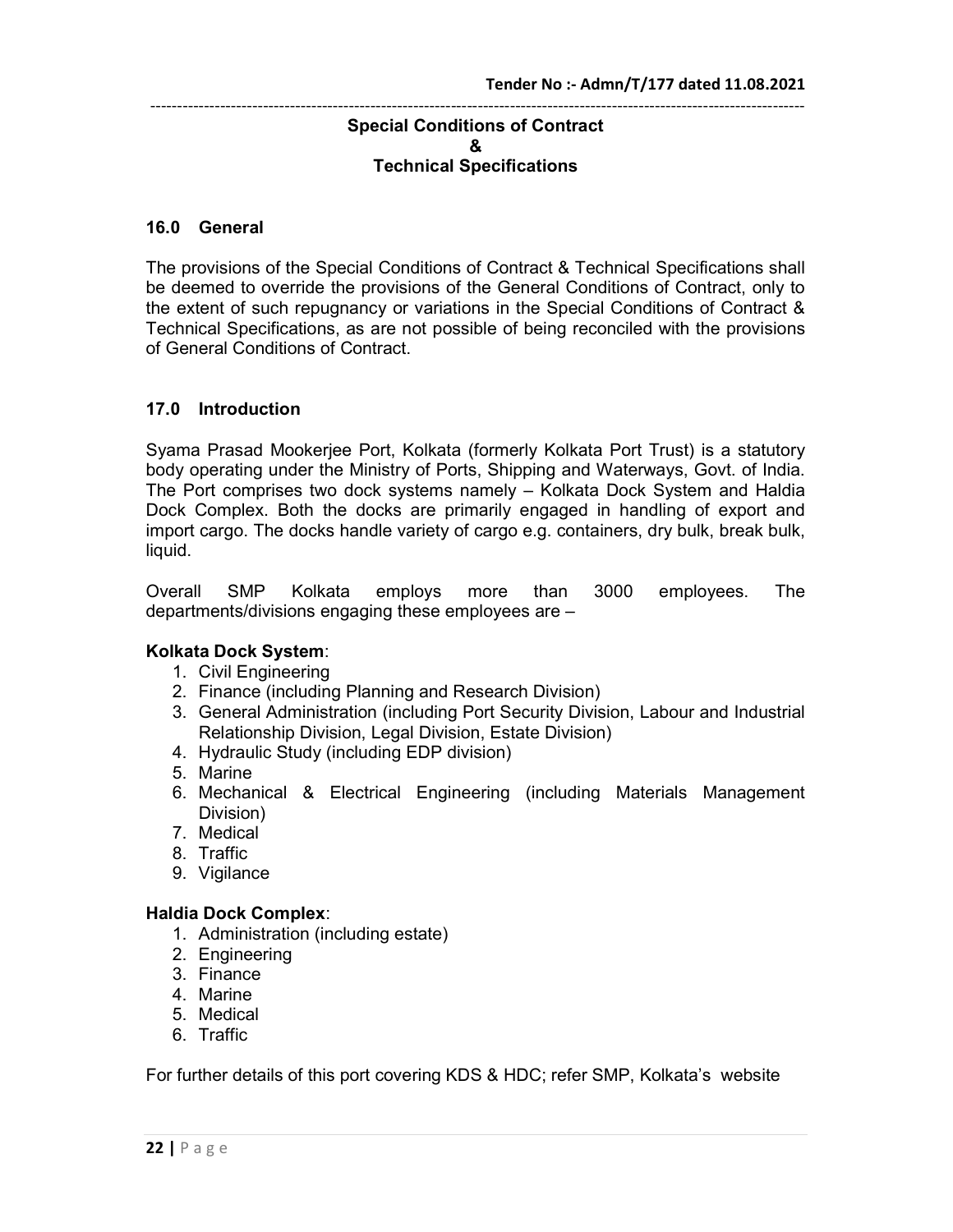# 17.1 Background of ISO Certifications at Kolkata Dock System

 ISO 9002:1994 Standards for Kolkata Dock System (KDS) was first introduced during year 1999 with selected department of KDS covering Management of Riverine Port & Related Service Activities in respect of Container Complex at 7 & 8 NS dock, Pilotage Division, River Survey Division, Communication Division and Hydraulic Study Department.

--------------------------------------------------------------------------------------------------------------------------

 Finally KDS was certified for the first time by Indian Register Quality Systems (IRQS) as ISO 9002:1994 on 9th December 2001 and the same was valid upto 14th December 2003. Subsequently the Quality Manual and Quality Procedure were upgraded from ISO 9001: 1994 to ISO 9001: 2000 by engaging a consultant. The certificate was also upgraded as per ISO 9001: 2000 & was valid for three year period.

 Thereafter, arrangements were made to upgrade the certificate from ISO 9001: 2000 to ISO 9001: 2008 in 2010 by the certification body IRQS covering different departments of KDS. The certificate was again renewed by the certification body IRQS during, 2013 & 2016.

# 17.2 Background of ISO Certifications at Haldia Dock Complex

HDC is certified/ upgraded with ISO 9001:2015 since 2018 covering all departments (including Medical). Renewal Audit for ISO 9001:2015 was conducted by IRQS (the Certification Body) in March 2021 and being satisfied they renewed the certificate for three years i.e. upto May 2024, subject to two satisfactory yearly Surveillance Audit which would be conducted in 2022 & 2023.

## 18.0 Scope of Work

- 1. Undertake gap analysis followed by corrective & preventive actions required for obtaining IMS certification (ISO 9001:2015, ISO 14001:2015, ISO 45001:2018).
- 2. This gap analysis shall be arranged for identification of all regulatory requirements, assist in obtaining licenses, certificates and fulfilment of the other requirements, including maintaining of valid documents/ permissions/ clearances etc. Action to be taken to achieve/ fulfil the requirements as per the gap analysis in KDS & HDC. PDCA Cycle is to be used in SMP, Kolkata for continual improving processes, products or services, and for Identification/resolving problems in KDS & HDC and for successfully implementation of the desired IMS certification as mentioned above.
- 3. Trainings and Awareness Programs to be conducted by qualified lead auditor(s) for SMP, Kolkata employees/ contractor's employees etc at KDS & HDC separately for successful implementation of IMS Certification covering, ISO 9001:2015, ISO 14001:2015 & ISO 45001:2018. The trainer shall have at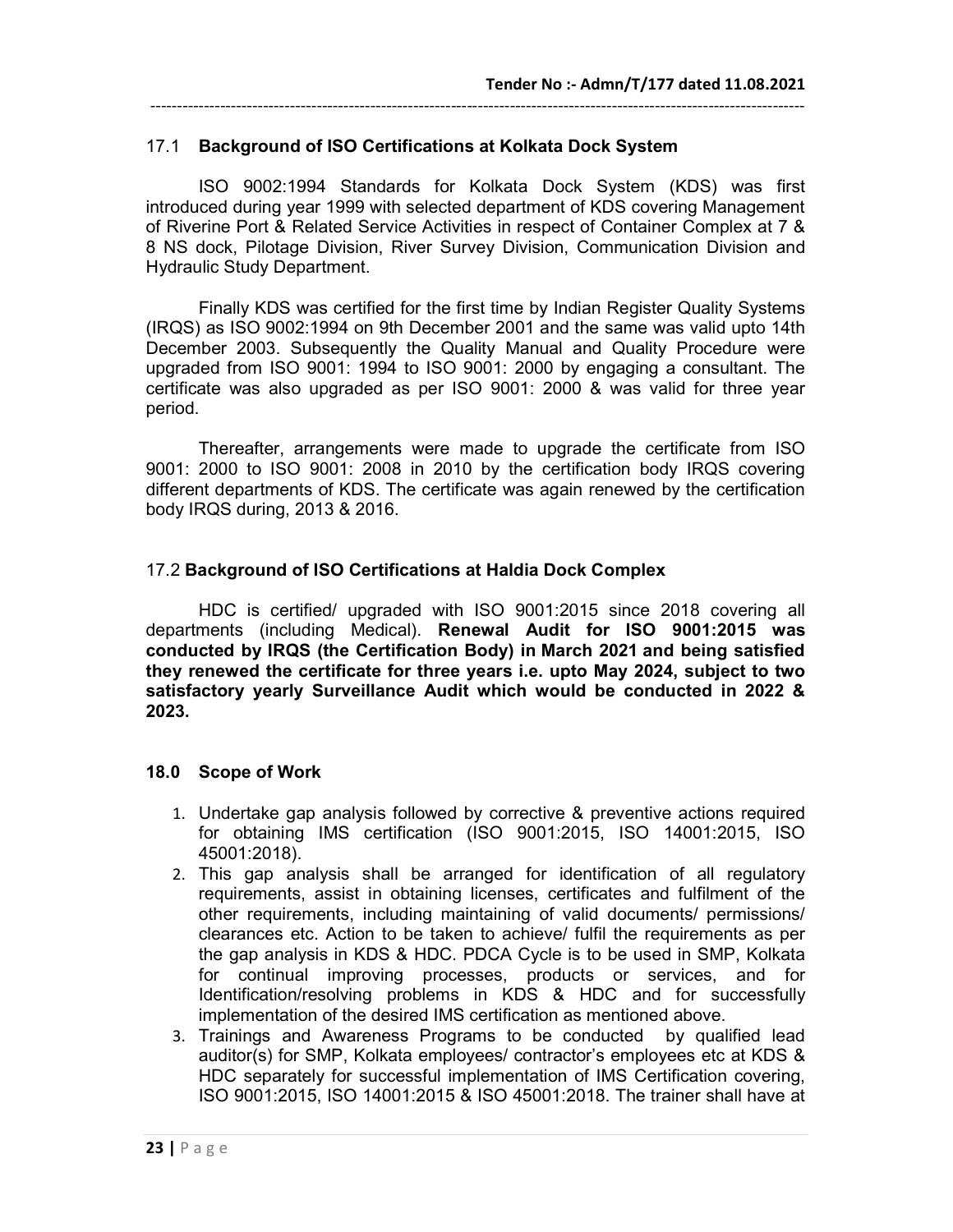------------------------------------------------------------------------------------------------------------------------- least 2 years experience in training & preparation of documents for IMS certification (ISO 9001:2015, ISO 14001:2015, ISO 45001:2018) & the contractor shall train to assist successfully to implement IMS certification. Venue for training is to be selected at KDS & HDC respectively in consultation with Secretary/GM (M&S). Details of the training required at KDS & HDC are given below:

- a. Arrange ½ day awareness programme for Head of the Departments (HoDs) / Dy. HoDS
- b. Arrange ½ day awareness programme for nominated employees from all levels including some of the contractor's employees (½ day separately in 6 batches)
- c. Training of one Nodal officer from each Deptt. / Division for 2 days.
- d. Training of Internal Auditors for 2 days from each Deptt. / Division (2-8 numbers of officers depending on size of Deptt. /division) for two days
- e. The above trainings required to be arranged through authorized competent trainer as per the requirements of the international standards and acceptable to all International Certification bodies including IRQS/DNV etc.
- 4. The Resource personnel of Consultant expected to be involved for discussions with SMP, Kolkata officers for preparation of all documents forms formats etc shall be Qualified lead Auditor related to IMS certification (ISO 9001:2015, ISO 14001:2015, ISO 45001:2018) & have experience for successfully implementation of above certification process.
- 5. Preparation of IMS Manual, IMS procedure documents, forms & formats etc. to be prepared covering QMS (ISO 9001:2015 Standard), EMS (ISO 14001:2015 Standard) & OHSMS (ISO 45001: 2018 standard).
- 6. Arrange for Internal Audits by Internal Auditors & Closing/ Resolving of all Non-conformities (NC's) raised during internal audits. The representatives of consultant shall also remain present during internal audits and assist/ train auditors for writing of NCs during internal audit process in KDS & HDC up to certification audits.
- 7. Provide assistance for engaging external certification agency for KDS & HDC for pre-certification & certification audit.
- 8. Assist for evaluation of documents & records required by the certification body and arrange for pre-certification audit by the certification body. Assist during the entire pre-certification audit process.
- 9. Assist for closing of NCs raised in the pre-certification audit/ certification audit. Correction of documents & records, etc as per the NCs/suggestion by the certification body.
- 10. Arrange & participate in the Management Review Meeting. Suggest corrective action if any required.
- 11. Arrange for certification audit by the certification body & assist during the entire certification audit process.
- 12. Closing/ Resolving of all NC's/ suggestions by certification body if any, till certificate is issued by certification body.
- 13. Facilitation of IMS certification covering QMS (ISO 9001:2015 Standard), EMS (ISO 14001:2015 Standard) & OHSMS (ISO 45001: 2018 standard) by certification body.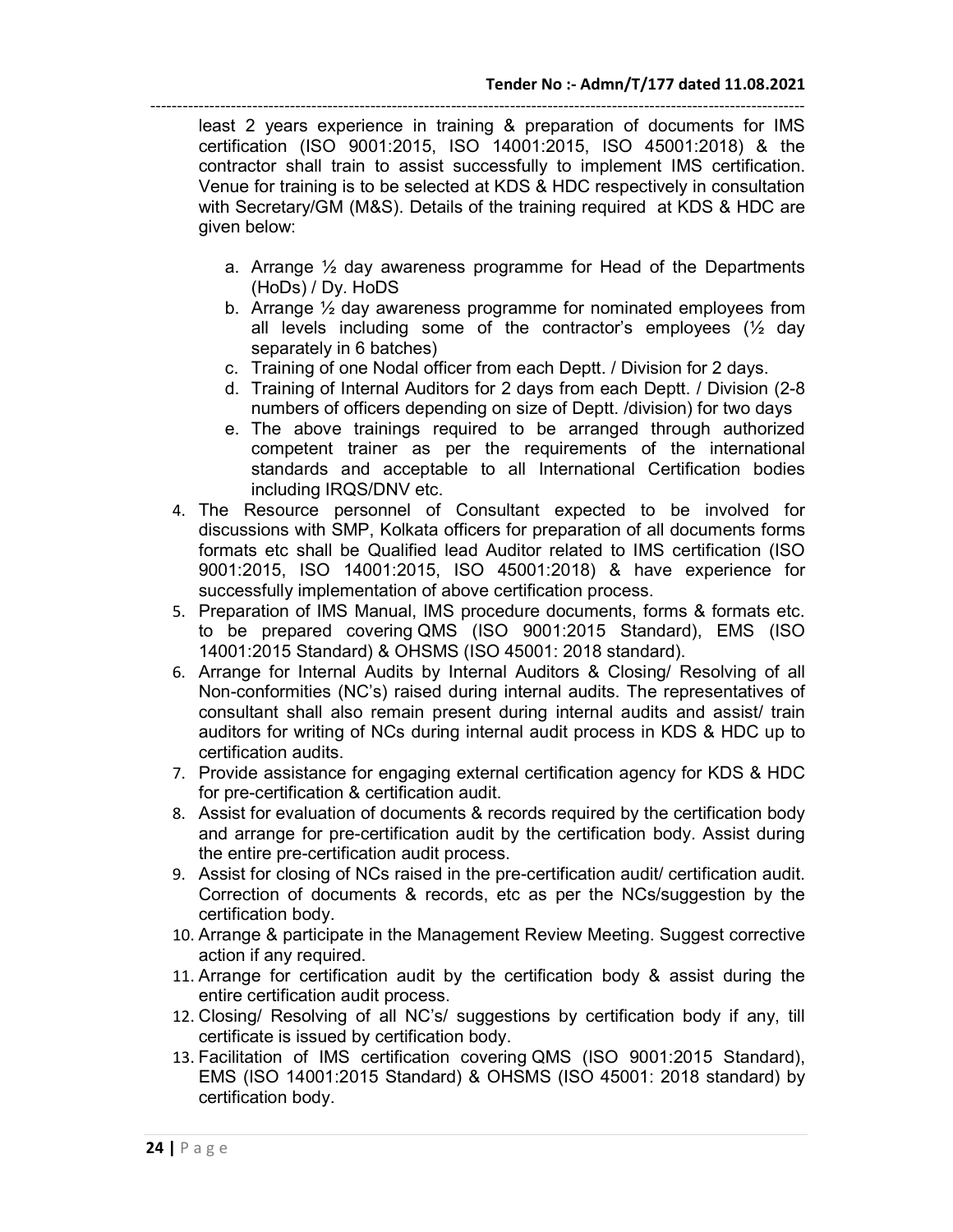14. Assisting for identification & closing of NC's raised during  $1^{st}$  &  $2^{nd}$ surveillance audit by the external body and arrange for closing of NCs raised by the certification body.

Above scope of work is applicable to both, KDS and HDC separately. Hence, the selected bidder shall prepare manuals procedures etc. separately for KDS and HDC.

#### 19.0 Adequacy of the tender:

The intending tenderers are expected to visit the sites and satisfy themselves on the actual site conditions before tendering. Whatever information given in the tender document is only intended as a general guidance for the contractor and no warranty is given for the correctness of the same.

The information being provided in the Tender document does not relieve the Bidders from carrying out the works to suit the specified needs. The Bidder shall inspect the site and may conduct trials at their own cost and risk and use any and every other method to ensure the adequacy of their offer including the suitability and capability of the equipment proposed to be deployed for execution of the work.

#### 20.0 Implementation Schedule:

The service provider will arrange to complete the IMS (ISO 9001:2015, ISO 14001:2015 and ISO 45001:2018) certification processes at KDS and HDC within 6 months of receipt of Work Order.

## 21.0 Payment Terms

Payment shall be made considering the complete quoted price (Part A + Part B) as per clause 34.

| SI. | <b>Milestone</b>                               | Payment (%) |            | <b>Total</b> |
|-----|------------------------------------------------|-------------|------------|--------------|
| No. |                                                | <b>KDS</b>  | <b>HDC</b> | Payment (%)  |
| 1   | <b>Completion of Gap Assessment Activity</b>   | 5%          | 5%         | 10%          |
|     | clause 18.1, 18.2)                             |             |            |              |
| 2   | <b>Completion of Training &amp; Awareness</b>  | 5%          | 5%         | 10%          |
|     | Program (clause 18.3)                          |             |            |              |
| 3   | <b>Completion of Documentation and Process</b> | 6%          | 6%         | 12%          |
|     | Implementation (clause 18.4, 18.5)             |             |            |              |
| 4   | Completion of Review of Document & pre-        | 4%          | 4%         | 8%           |
|     | Certification audits by Certification body &   |             |            |              |
|     | closure of NCS (clause 18.8 & 18.9)            |             |            |              |
| 5   | After completion of Certification Audit & on   | 14%         | 14%        | 28%          |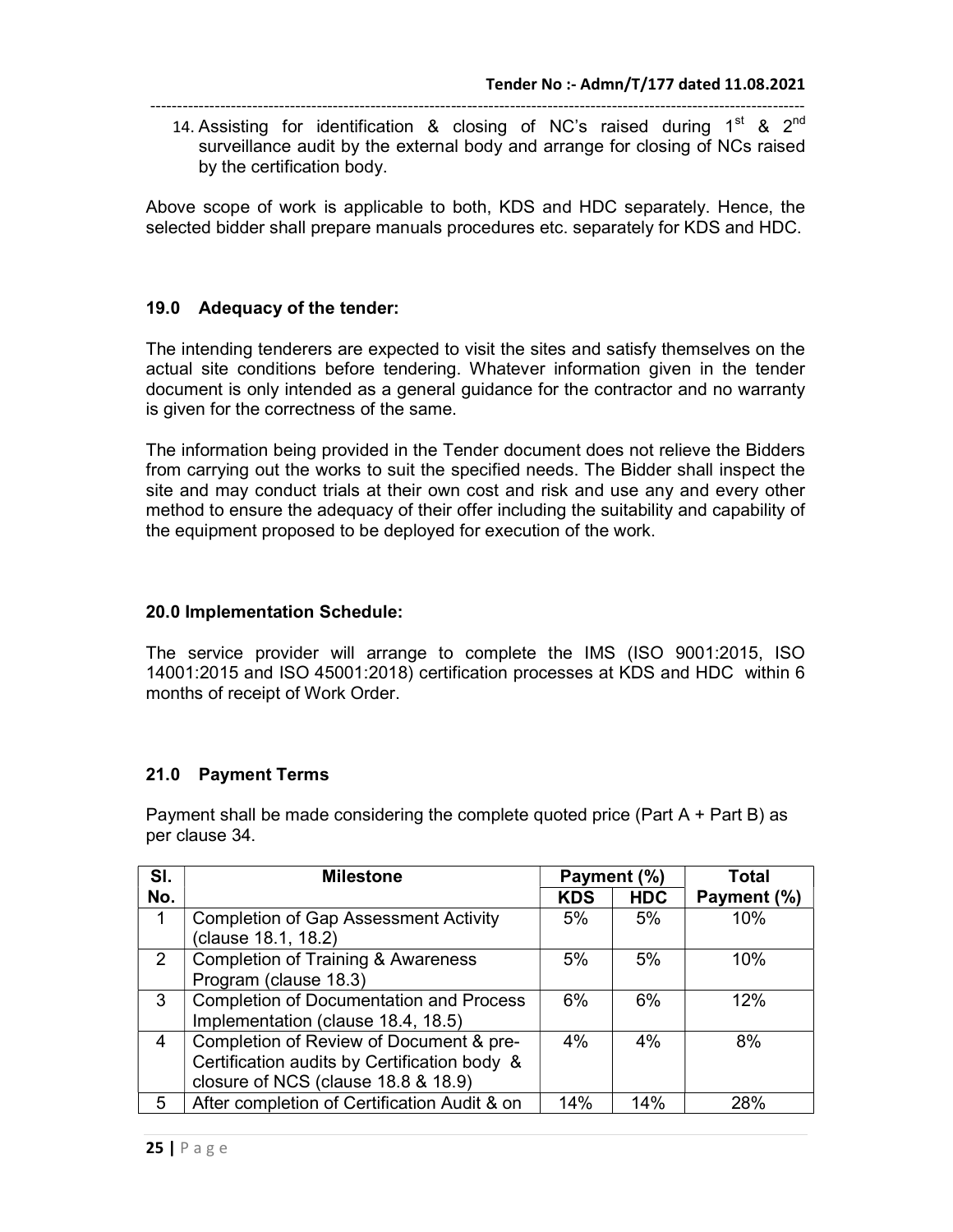| final Receipt of all ISO certificates of KDS             |     |     |         |
|----------------------------------------------------------|-----|-----|---------|
| & HDC                                                    |     |     |         |
| 1 <sup>st</sup> Surveillance Audit by Certification body | 8%  | 8%  | 16%     |
| 2 <sup>nd</sup> Surveillance Audit by Certification body | 8%  | 8%  | 16%     |
|                                                          | 50% | 50% | $100\%$ |

(Bill to be raised after completion of each work for both KDs & HDC)

# 22.0 Penalty for Default Delivery

In the event, the project is not commissioned as per clause 20.0 above, SMP Kolkata will be at liberty to deduct from any sum or money then due or to become due to the service provider as and for Liquidated Damages @ 0.5% of the contract price per week or prorate for each day of the week subject to ceiling of 10% of the contract price. PROVIDED ALWAYS that if the representatives shall certify in writing that such delay or any portion thereof has arisen either in connection with works of the service provider from a general strike or sectional strike of workmen or other general or sectional disputes of workmen or employers or combinations of workmen and employers or accidental fire or destruction of the service provider's works or from Act of God or other causes which in the opinion of the representative were unavoidable and could not be foreseen or overcome by the service provider then and in such cases the Competent authority shall have power to extend accordingly the time fixed for completion.

# 23.0 Liaison Officer

A Liaison Officer should be deployed by the Contractor. Such liaison officer shall have Mobile Phone (with internet/ whatsapp facility). The Liaison officer shall be available to work from home in case of any lockdown due to Covid 19 pandemic or any other reasons.

## 24.0 Evaluation and Comparison of Bids

24.1 SYAMA PRASAD MOOKERJEE PORT, KOLKATA reserves the right to accept price part of the offer (part-II) of only such bidders who achieve minimum technical score of 70 as described in section 11 along with fulfilling mandatory requirements and whose commercial proposals are complete and acceptable. SYAMA PRASAD MOOKERJEE PORT, KOLKATA's decision in this regard shall be final and binding on the bidder. SYAMA PRASAD MOOKERJEE PORT, KOLKATA may not open the price part of the offer (Part-II) of the bidders who fail to achieve minimum technical score of 70 or do not fulfil the mandatory requirements or whose commercial proposals are incomplete or unacceptable.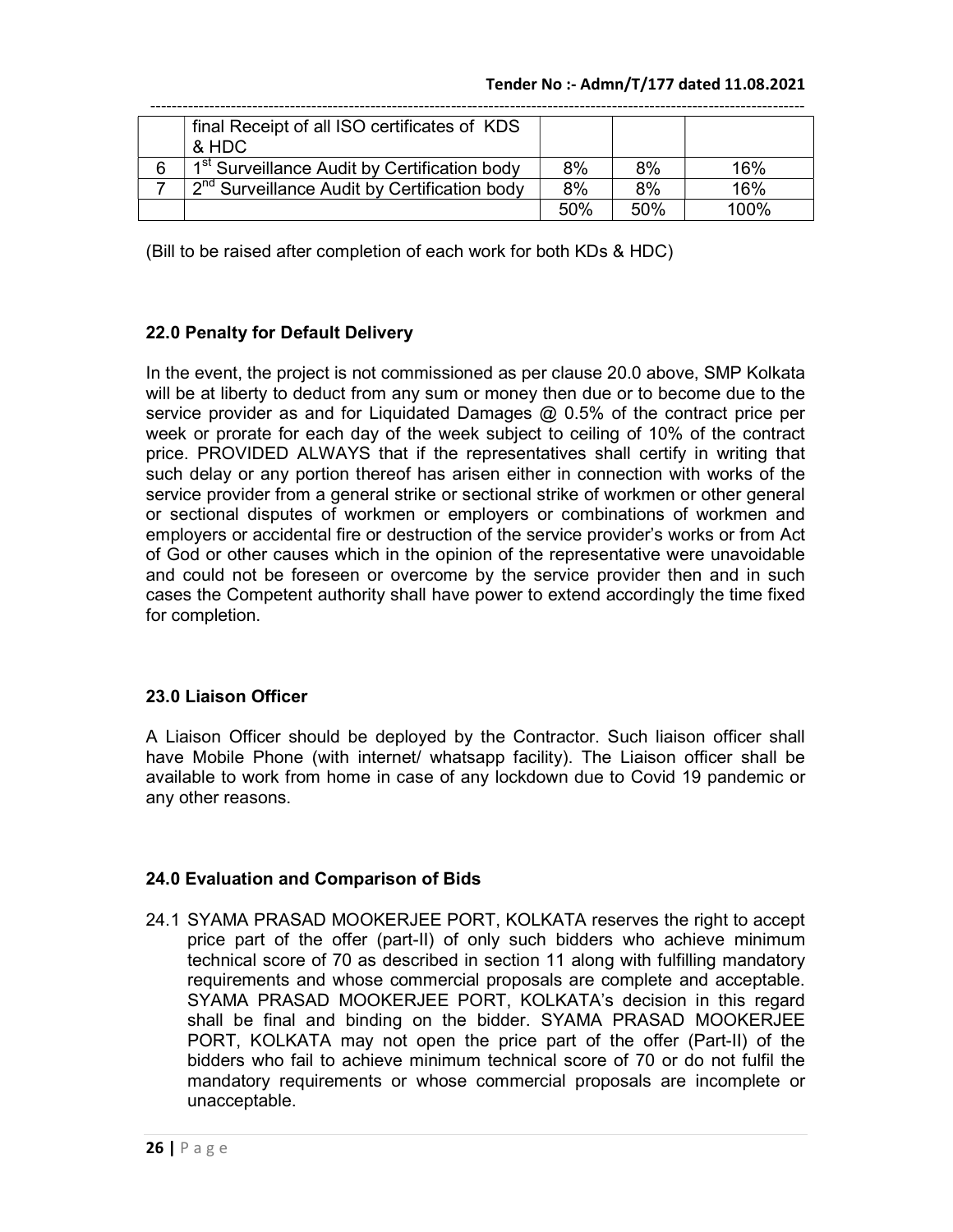- -------------------------------------------------------------------------------------------------------------------------- 24.2 SYAMA PRASAD MOOKERJEE PORT, KOLKATA will not be duty bound to notify the names of unsuccessful bidders nor the reasons for the same.
- 24.3 SYAMA PRASAD MOOKERJEE PORT, KOLKATA also reserves the right to obtain revised commercial bid if necessary, from the technically acceptable bidders.
- 24.4 The Bids received and accepted will be evaluated using Quality and Cost Based Selection (QCBS) as indicated in this document.

## 25.0 Bid Opening

Part-I: Technical and Commercial Aspects

Part-II: Price part of the offer

Price Bid of only those Bidders, who achieve minimum technical score of 70 (as per section 12) along with fulfilling mandatory requirements and whose commercial proposals are complete and acceptable, shall be opened on the scheduled date or a subsequent date, which will be intimated at least 24 hours in advance.

26.0 The general conditions of contract of SMP, Kolkata shall be applicable wherever relevant. The GCC may be downloaded from SMP, Kolkata website, 'Homepage - Rule and Regulations - Non- Service Regulations'- 'General Conditions of Contract- Forms and Agreements'.

## 27.0 Insurance

All persons deployed by the service provider for the subject work shall be insured by the service provider at his/ her own cost. SMP, Kolkata shall not be responsible in any manner for any accident to the personnel engaged by the service provideror persons deployed (if any) during the project implementation.

## 28.0 Termination of Contract

28.1 Without being liable for any compensation to the Contractor, the Trustees may, in their absolute discretion, terminate the contract and enter upon the site and works and expel the Contractor there from after giving him a minimum one month's notice in writing, due to occurrence of any one or more of the following reasons and the decision of the Trustees in this respect, as communicated by the Engineer shall be final, binding and conclusive: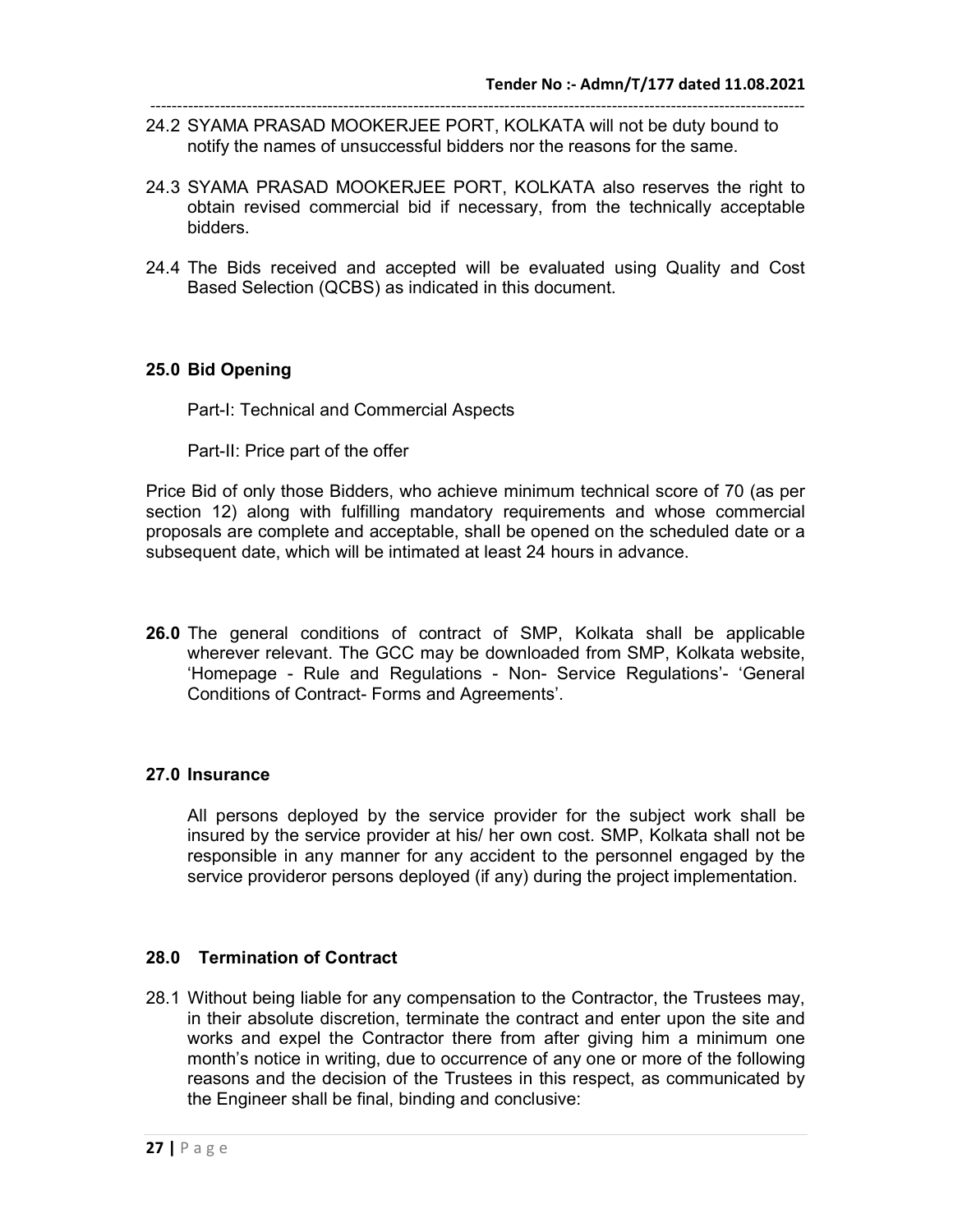------------------------------------------------------------------------------------------------------------------------- a) If the Contractor fails to commence operation within 15 days from the date of issue of 'Work Order'. However, Engineer shall have the discretion to grant additional time if he is satisfied that the grounds for delay are beyond the control of the Contractor.

b) The Contractor has abandoned the contract.

c) The Contractor has failed to commence the works or has without any lawful excuse under these conditions, has kept the work suspended for at least 15 days despite receiving the Engineer's or his Representative's written notice to proceed with the work.

d) The Contractor is not executing the work in accordance with the contract or is persistently or flagrantly neglecting to carry out his obligations under the contract.

e) Any bribe, commission, gift or advantage is given, promised or offered by or on behalf of the Contractor to any officer, servant or representative of the Trustees or to any person on his or their behalf in relation to the obtaining or to the execution of the contract.

f) The Contractor is adjudged insolvent or enters into composition with his creditors or being a company goes into liquidation either compulsory or voluntary.

28.2 In all such cases of Termination of work, the Trustees shall have the power to complete the work through any other agency at the Contractor's risk and expense and the Contractor shall be debited any sum or sums that may be expended in completing the work beyond the amount that would have been due to the Contractor, had he duly completed the whole of the work in accordance with the contract.

#### 29.0 Law of the Land

- 29.1 All relevant rules and regulations and laws regarding Trade Union, Labour, Marine and Pollution Control must be complied by the contractor at their own cost. SMP, Kolkata shall be at liberty to deduct appropriate amount from the pending bills of the contractor in case the contractor fails to comply with the relevant rules and regulations and the consequential damages are to be borne by SMP, Kolkata.
- 29.2 The Contractor shall at all times observe and comply with all prevailing laws including regulations that are relating to works under the scope of the contract. The contractor shall follow instructions in this regard given by SMP, Kolkata. The Contractor shall carry out his work strictly in a manner which shall not obstruct or endanger the usual operation of subject marine vessels and the dumper.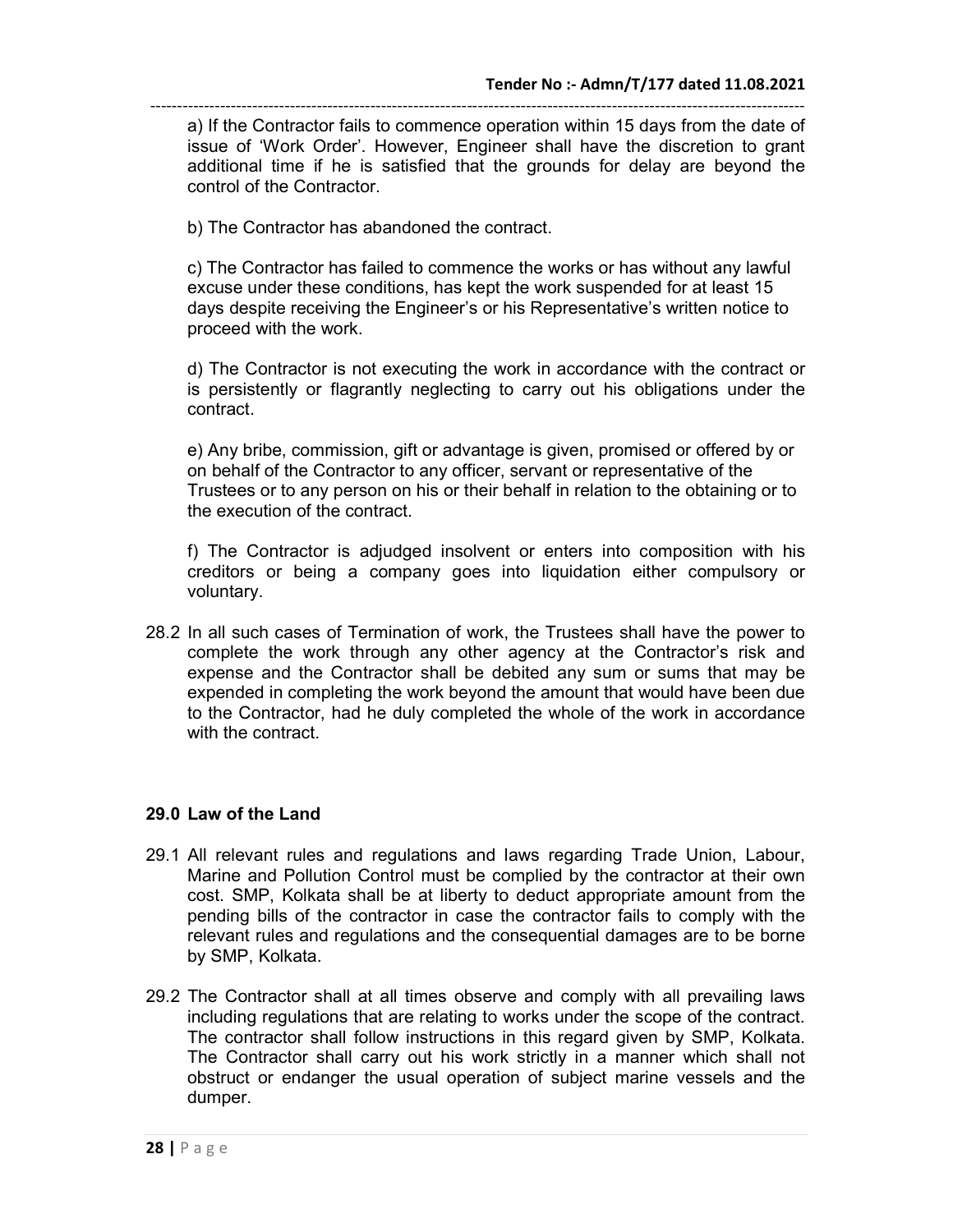# 30.0 Compliance of Labour Act

The contractor shall comply with the Contract labour (Regulation and Abolition) Act, 1970, Employees State Insurance Act (if applicable), Workmen's Compensation Act, 1923, Minimum Wage Act, 1948 and Employer's Insurance and any other Labour and other Laws in force as on date (contractor being deemed to be the employer in all cases).

--------------------------------------------------------------------------------------------------------------------------

## 31.0 Force Majeure

i) In the event of either party being rendered unable by 'force majeure' to perform any obligation required to be performed by them under the contract, the relative obligation of the party affected by such 'force majeure', shall upon notification to the other party, be suspended for the period during which 'force majeure' event lasts. The cost and loss sustained by either party shall be borne by respective parties.

ii) The term 'Force Majeure' as employed shall mean acts of God, earthquake, war, revolt, riot, fire, strike (excluding that of Contractor's Suppliers or Sub-Contractor's Employees) and hurricane. Time of performance shall be extended by the period of delay, which is directly caused by the 'force majeure'. Upon the occurrence of such cause and upon its termination the party alleging that it has been rendered unable, as aforesaid, shall notify the other party in writing immediately but not later than 48 (Forty eight) hours of the alleged beginning and ending thereof, giving full particulars and satisfactory evidence in supports of its claim.

iii) Time for performance of the relative obligation suspended by the 'force majeure' shall stand extended by the period for which such cause lasts.

## 32.0 Interpretation of contract documents, disputes and arbitration

- 32.1 In all disputes, matters, claim demands or questions arising out of or connected with the interpretation of the contract including the meaning of Specifications, Drawings & Instruction or as to the quality of workmanship or as to the materials used in the work or the execution of the work whether during the progress of the works or after the completion and whether before or after the determination, abandonment or breach of the contract, the decision of the Engineer shall be final binding on all parties to the contract and shall forthwith be given effect to by the Contractor.
- 32.2 If the Contractor is dissatisfied with any such decision of the Engineer / his representative, he shall within 15 days after receiving notice of such award /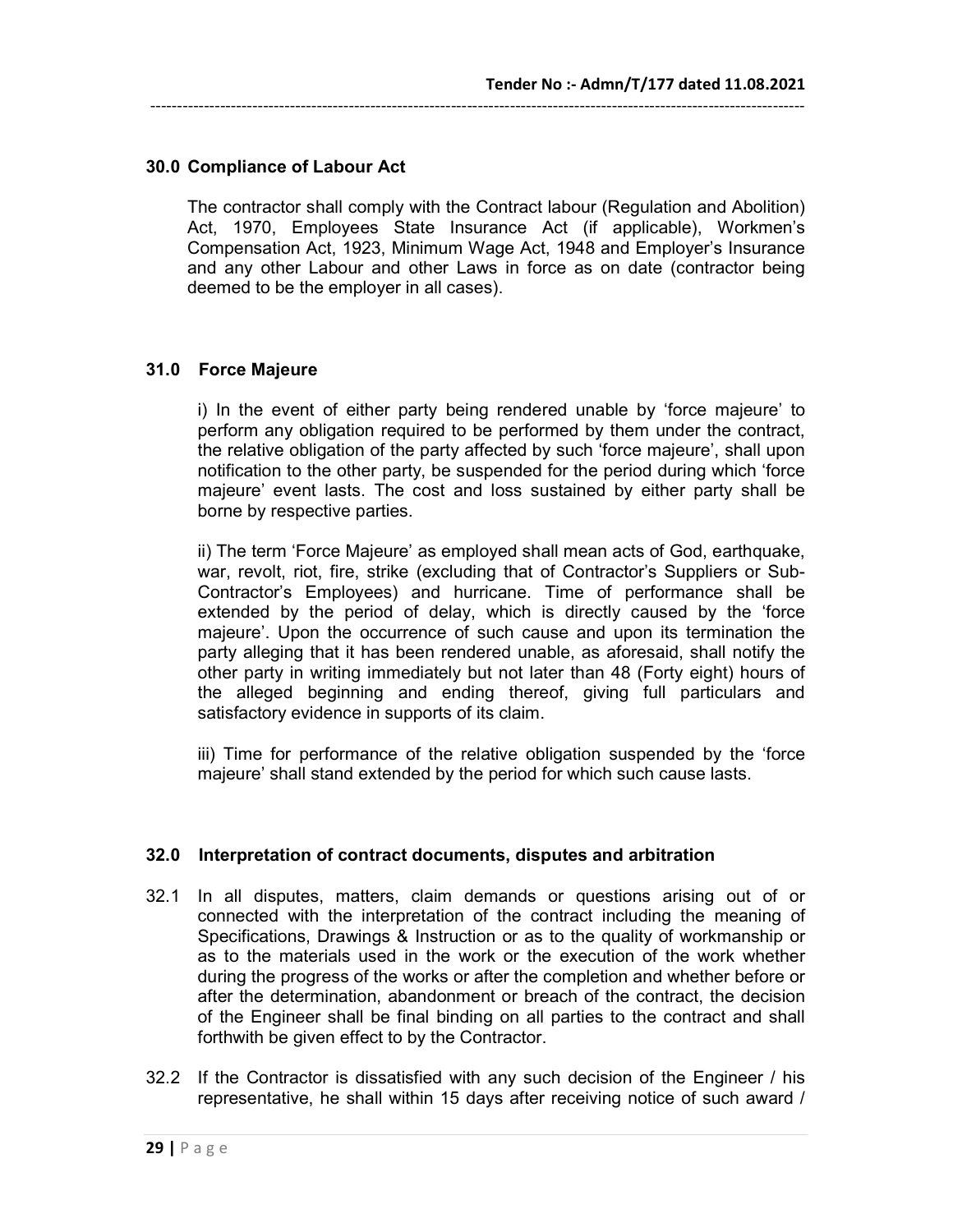------------------------------------------------------------------------------------------------------------------------- decision, require that the matter shall be referred to Chairman or BoT, SMP, Kolkata for taking a view on the dispute.

- 32.3 If there is still no settlement as mentioned at Clauses 33.1 & 33.2, the dispute or differences or claims as the case may be, shall be finally settled by binding arbitration under the Arbitration and Conciliation Act, 1996 including all amendments thereof. The arbitration shall be by a panel of three Arbitrators, one to be appointed by each party and the third to be appointed by the two arbitrators appointed by the parties. A party requiring arbitration shall appoint an Arbitrator in writing, inform the other party about such appointment and call upon the other party to appoint its Arbitrator and inform the other party within 60 days. If the other party fails to appoint its Arbitrator, the party appointing Arbitrator shall take steps in accordance with Arbitration and Conciliation Act, 1996, including any amendment thereof.
- 32.4 Notwithstanding anything contained herein above, Employer also reserve the right to invoke arbitration in all disputes, matters, claim demands or questions arising out of or connected with the interpretation of the contract including the meaning of Specifications, Drawings & Instruction or as to the quality of workmanship or as to the materials used in the work or the execution of the work whether during the progress of the works or after the completion and whether before or after the determination, abandonment or breach of the contract etc.
- 32.5 The place/ jurisdiction of arbitration shall be in Kolkata, West Bengal, India.
- 32.6 The fees and expenses of the arbitrators and all other expenses of the arbitration shall be initially borne and paid equally by respective Parties subject to determination by the arbitrators. The arbitrators may provide in the arbitral award for the reimbursement to the successful Party of its costs and expenses in bringing or defending the arbitration claim, including legal fees and expenses incurred by the Party.
- 32.7 Pending the submission of and / or decision on a dispute, difference or claim or until the arbitral award is published; the Parties shall continue to perform all of their obligations under this Agreement without prejudice to a final adjustment in accordance with such award.
- 32.8 The request for arbitration, the answer to the request, the terms of reference, any written submission, any order and ruling shall be in English language and if oral hearings take place, English shall be the language to be used in the hearing.
- 32.9 Any decision or award resulting from arbitration shall be final and binding upon the Parties. The Parties hereto agree that the arbitral award may be enforced against the Parties to the arbitration proceeding or their assets wherever they may be found and that a judgment upon the arbitral award may be entered in any court having jurisdiction thereof.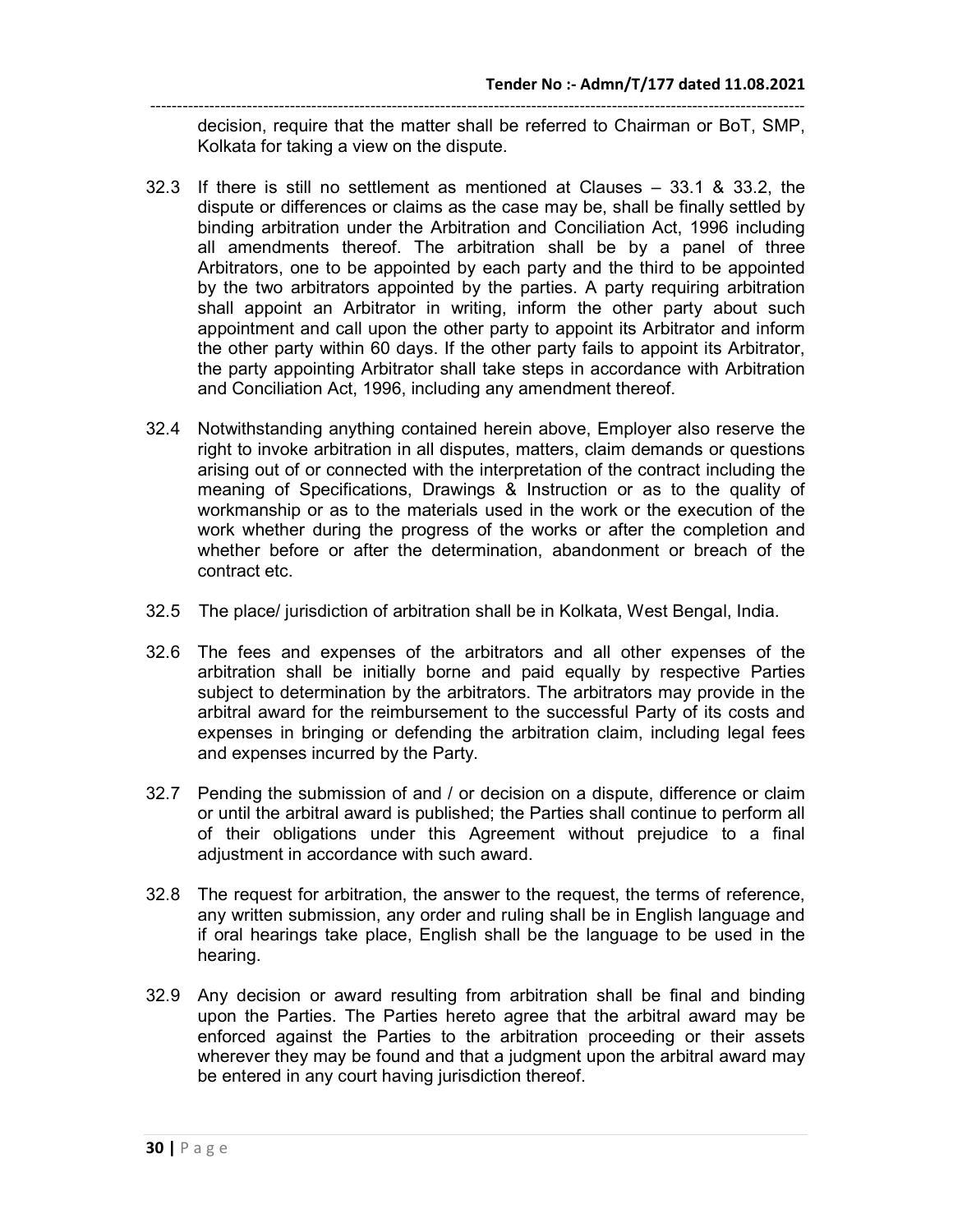- -------------------------------------------------------------------------------------------------------------------------- 32.10 During the contract period, SMP Kolkata shall facilitate free entry pass to the officials of the contractor during their visit to Port premises. Further, the contractor shall arrange its own transport to reach any office/premise of SMP Kolkata, however free car entry permit in docks shall be provided by SMP, Kolkata during the contract period.
- 32.11 During the contract period, the employees of contractor may utilise boarding facilities at Port's guest house at Kolkata and Haldia (subject to availability) on chargeable basis – charges equivalent to that applicable for employees of SMP Kolkata. Existing charges at Kolkata and Haldia guest house for SMP Kolkata employees are Rs 500 per bed per day and Rs 150 per bed per day, respectively.

#### Provided always as follows:

- a) The Contractor shall have to raise disputes or differences of any kind whatsoever, in relation to the execution of the work to the Engineer within 30 days from the date of occurrence of the cause of dispute and before the preparation of the final bill, giving detailed justifications, in the context of contract conditions.
- b) No dispute or difference on any matter whatsoever pertaining to the contract can be raised by the Contractor after submission of certificate in form G.C.3 by him.
- c) Contractor's claim/dispute raised beyond the time limits prescribed in Subclauses (a) & (b) herein above, shall not be entertained by the Engineer and / or by any Arbitrator, subsequently.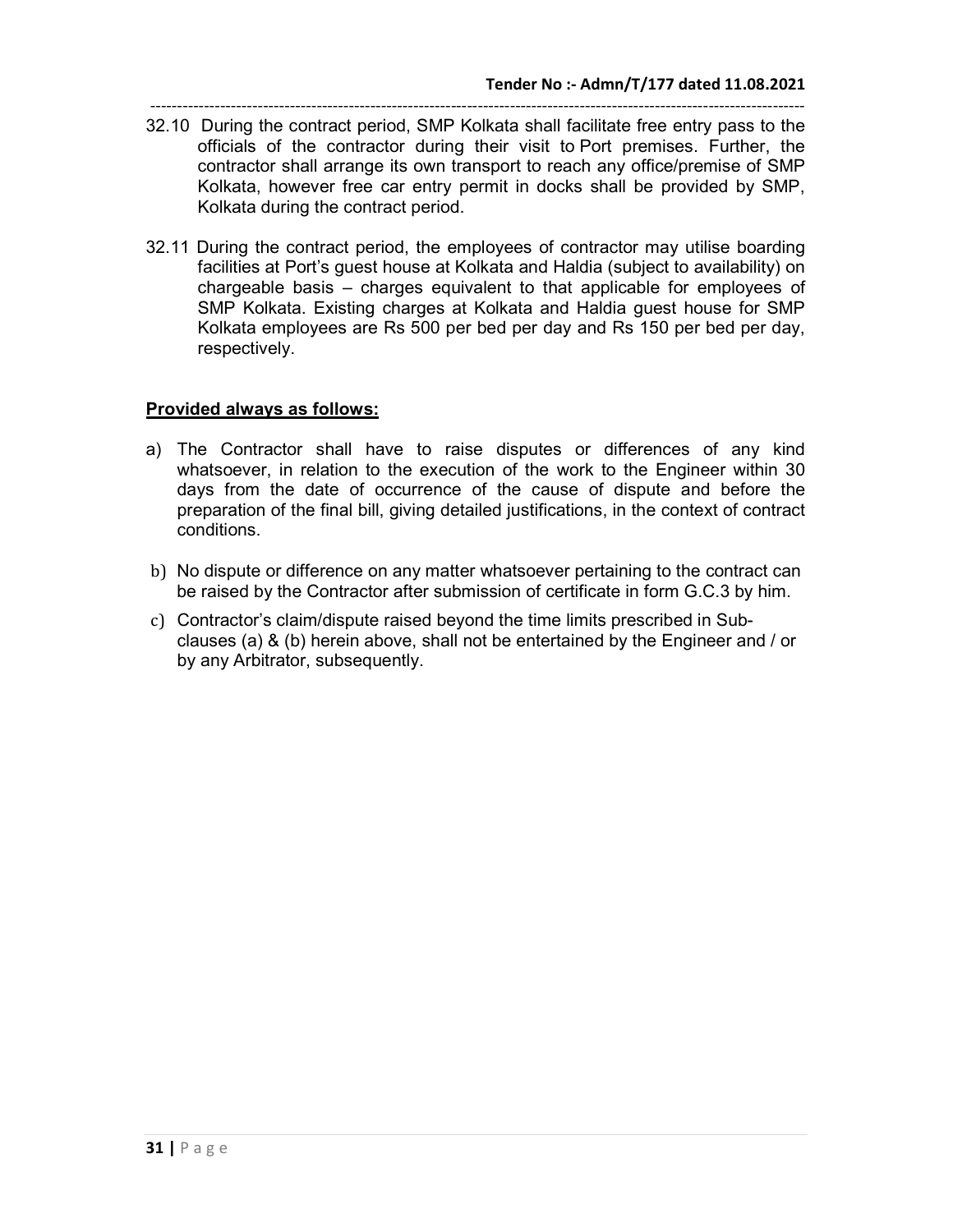#### **Bill of Quantities**

#### Preamble to Bill of Quantities

#### 33.0 General

- 33.1 The Bill of Quantities must be read with the instruction to the bidder, Drawings, General Conditions of Contract and Special Conditions of Contract & Technical Specification and the Contractor is deemed to have examined and to have thoroughly acquainted himself with the detailed descriptions of the works to be done, and the way in which it is to be carried out.
- 33.2 The Contractor shall be bound to carry out the work at the accepted rates and shall not be entitled to any additional claim or compensation whatsoever.
- 33.3 The rates quoted shall be in both figures and words and that in words shall prevail.

#### 34.0 Format of Price Bid:

BOQ:

Part-A:

| SI. | <b>Description</b>                                                                                                                                                                                                                                         | Quantity | Price per unit | <b>GST</b>                   | <b>Total Amount</b> |
|-----|------------------------------------------------------------------------------------------------------------------------------------------------------------------------------------------------------------------------------------------------------------|----------|----------------|------------------------------|---------------------|
| No. |                                                                                                                                                                                                                                                            | (Unit)   | (INR)          | (INR)                        | (INR)               |
|     | Consultancy service<br>charges for ISO<br>9001:2015 (QMS), ISO<br>14001:2015 (EMS), ISO<br>45001:2018 (OHSAS)<br>under Integrated<br><b>Management System</b><br>(IMS) for Kolkata Dock<br>System and Haldia Dock<br>Complex as mentioned<br>in the Scope. | 01       |                |                              |                     |
|     |                                                                                                                                                                                                                                                            |          |                | <b>Total Price of Part A</b> |                     |

Part-B:

| SI. | <b>Description</b>                                                                     | <b>Quantity</b> | Price per unit | <b>GST</b> | <b>Total Amount</b> |
|-----|----------------------------------------------------------------------------------------|-----------------|----------------|------------|---------------------|
| No. |                                                                                        | (Unit)          | (INR)          | (INR)      | (INR)               |
|     | <b>Post IMS Certification</b><br>(ISO 9001:2015, ISO<br>14001:2015, ISO<br>45001:2018) | 02              |                |            |                     |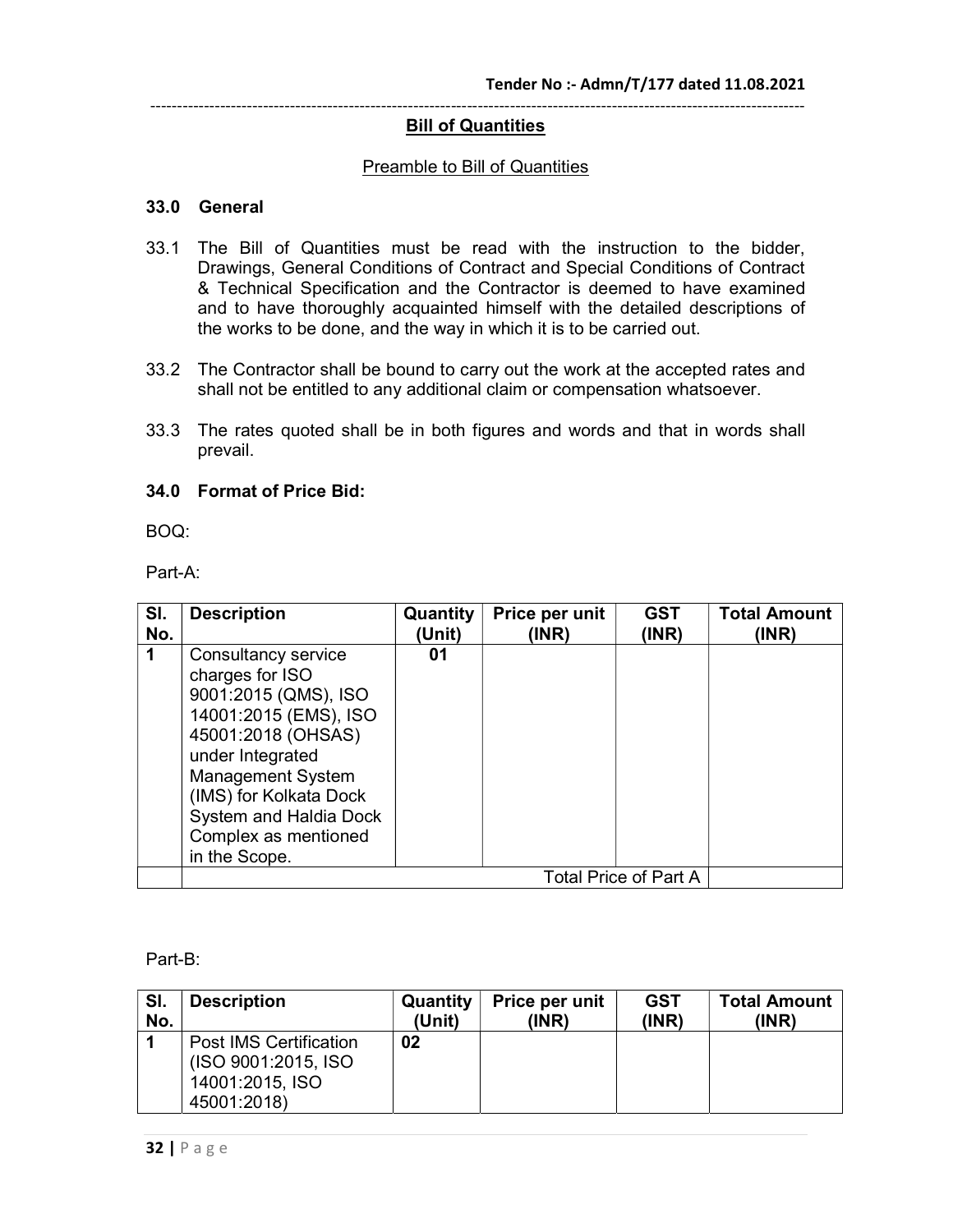|              | surveillance audit and<br>training for <b>Kolkata</b><br>Dock System as per<br>scope of work in this<br>RFP for two years.                                                                                                   |    |                               |            |
|--------------|------------------------------------------------------------------------------------------------------------------------------------------------------------------------------------------------------------------------------|----|-------------------------------|------------|
| $\mathbf{2}$ | <b>Post IMS Certifications</b><br>(ISO 9001:2015, ISO<br>14001:2015, ISO<br>45001:2018)<br>surveillance audit and<br>training for <b>Haldia Dock</b><br><b>Complex as per scope</b><br>of work in this RFP for<br>two years. | 02 |                               |            |
|              |                                                                                                                                                                                                                              |    | Total Price of Part B $(1+2)$ | <b>INR</b> |

Net Price/ Evaluation (Total Price of Part-A + Total Price of Part-B) =  $INR$ 

Note:

- 1. The above rates will include all taxes and duties except Goods and Service tax and no change will be entertained during the contractual period.
- 2. The quoted price will be valid for entire consultancy services as mentioned in the scope. No escalation in price bid will be entertained during the contract period.
- 3. GST shall not be considered for evaluation. However, GST will be paid as per applicable rate.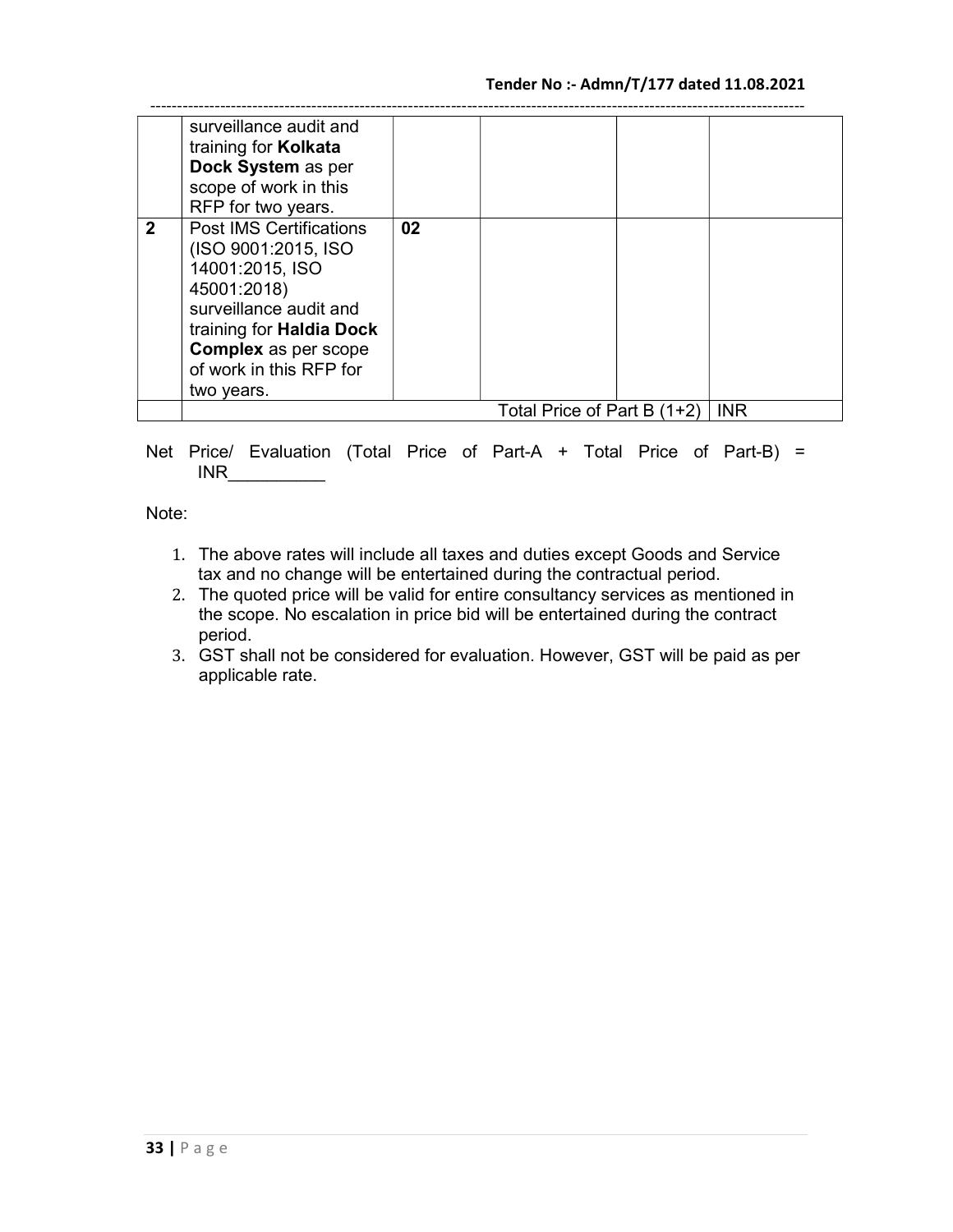#### Annexure-I

# BID SECURITY DECLARATION FROM BIDDERS IN LIEU OF EARNEST MONEY DEPOSIT (EMD)

(On Bidder's letter head)

| I/We. | the | authorized           | signatory | M/S |
|-------|-----|----------------------|-----------|-----|
| the   |     | iob                  |           |     |
|       |     | , do hereby declare: |           |     |

- i. That I/we have availed the benefit of waiver of EMD while submitting our offer against the subject tender and no EMD being deposited for the said tender.
- ii. That in the event we withdraw/modify our bid during the period of validity OR I/we fail to execute formal contract agreement within the given timeline OR I/we fail to submit a performance security within the given timeline OR I/we commit any other breach of tender conditions which attracts penal action of forfeiture of EMD then I/we will be suspended from being eligible for bidding/award of all future contract(s) of Syama Prasad Mookerjee Port, Kolkata for a period of two years from the date of committing such breach.

## Signature and seal of authorized signatory of bidder

Name of authorized signatory…………………………………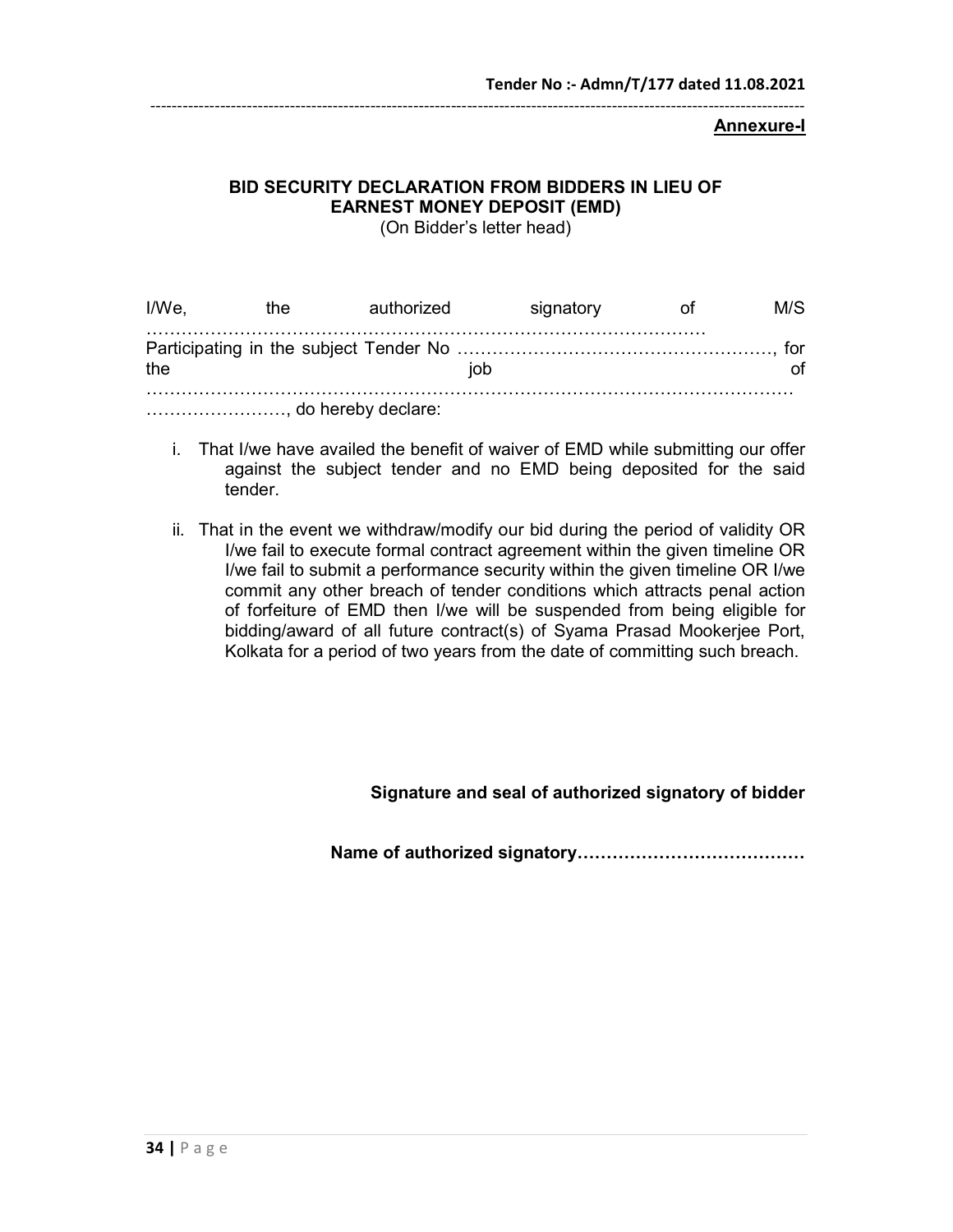Annexure-II

## FORM OF AGREEMENT (On Rs. 50/- STAMP PAPER)

THIS AGREEMENT made this .............................day of......................20............... between the Board of Trustees for the Syama Prasad Mookerjee Port, a body corporate constituted by the Major Port Trusts Act, 1963 (thereinafter called "Trustees" which expression shall unless excluded by or repugnant to the context be deemed to include their successors in office) of the one part and

........................................................................... (hereinafter called " the Contractor ", which expression shall unless excluded by or repugnant to the context be deemed to include its heirs, executors, administrators, representatives and assignees or successors in office) of the other part.

WHEREAS the Trustees are desirous that certain works should be executed / constructed, viz. .................................................................................................... and have accepted a Tender / Offer by the Contractor for the execution and maintenance of such work NOW THIS AGREEMENT WITNESSETH as follows :

1. In this Agreement words and expressions shall have the same meanings as are respectively assigned to them in General Conditions of Contract hereinafter referred to.

2. The following documents shall be deemed to from and be read and construed as part of thisAgreement, viz.

(a) The said Tender / Offer & the acceptance of the Tender / Offer

(b) The General Conditions of Contract

(c) The Special Conditions of Contract (d) The Conditions of Tender

(e) The Technical Specifications

(f) The Schedule of Rates

(g) The Terms of Payment

(h) All correspondence by which, the contract is added, amended, varied or modified in any way by mutual consent.

3. In consideration of the payments to be made by the Trustees to the Contractor as hereinafter mentioned, the Contractor hereby covenant with the Trustees to execute and maintain the work in conformity in all respects with the provisions of the contract.

4. The Trustees hereby covenants to pay to the Contractor, in consideration of such execution and maintenance of the Work, the Contract Prices at the times and in the manner prescribed by the Contract.

IN WITNESS whereof of the parties hereto have caused their respective Common Seals to be hereunto affixed (or have hereunto set their respective hands and seals) the day and year first above written.

Contractor Secretary (I/C) Syama Prasad Mookerjee Port, Kolkata

**Witness** 

1.......................................

2.......................................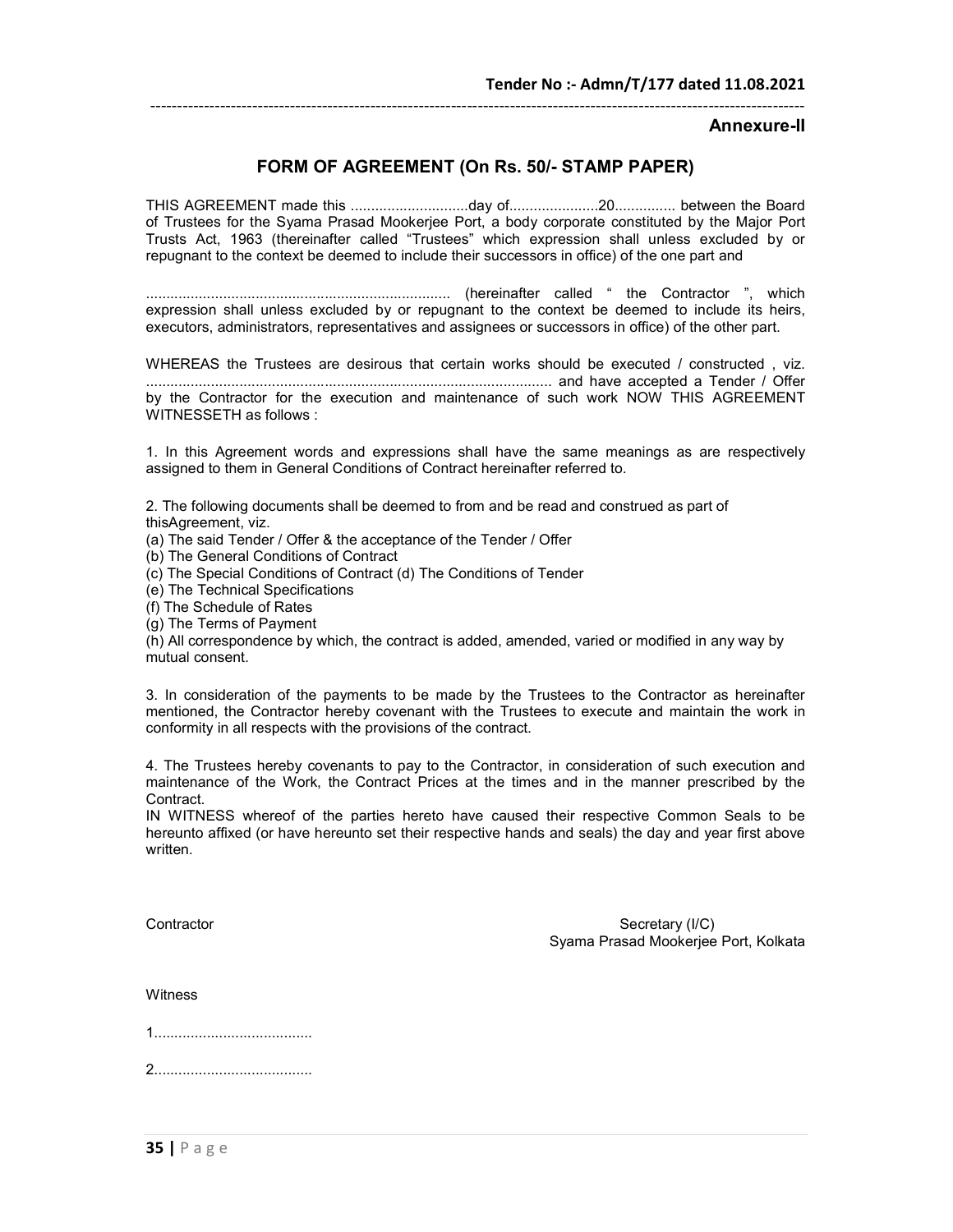#### Appendix-1

# (I) Details in respect of the Company /Firm (Indian /Foreign).

| SI.<br>No. | Name<br>of Firms<br>Bidders. | Date of<br>registration<br>of the<br>Company. | Address of<br>Head Office,<br>Regional<br>Office and<br>Registered<br>Office. | Previous<br>name of the<br>company if<br>any. | Details of earlier approvals, if<br>any (ref. No. & date) |
|------------|------------------------------|-----------------------------------------------|-------------------------------------------------------------------------------|-----------------------------------------------|-----------------------------------------------------------|
|            |                              |                                               |                                                                               |                                               |                                                           |

## (II) Details of criminal cases, if any against the Company / Director (s) as per below format.

#### **SECRET**

Self declaration for company of Director(s) for whom security clearance is sought.

- a. Name and address and registration number of the company:
- b. Name and address of owners, promoters and directors of the company:

| r |  |
|---|--|
|   |  |
|   |  |

c. Is the company owners, promoters or directors listed above the subject of any:

| 1. Preventive detention proceedings (PSA/NSA etc.): | Yes / No. |
|-----------------------------------------------------|-----------|
| 2. Criminal proceedings                             | Yes / No. |

- d. If, Yes. Please provide following details.
	- 1. Detention / Case /FIR/ Warrant number:
	- 2. Police station / District / Agency:
	- 3. Section of law:
	- 4. Name and place of the court:

e. The above mentioned details are in respect of both India and any other foreign country.

Note: The above self declaration is required to be filled and signed by the authorised signatory of the company.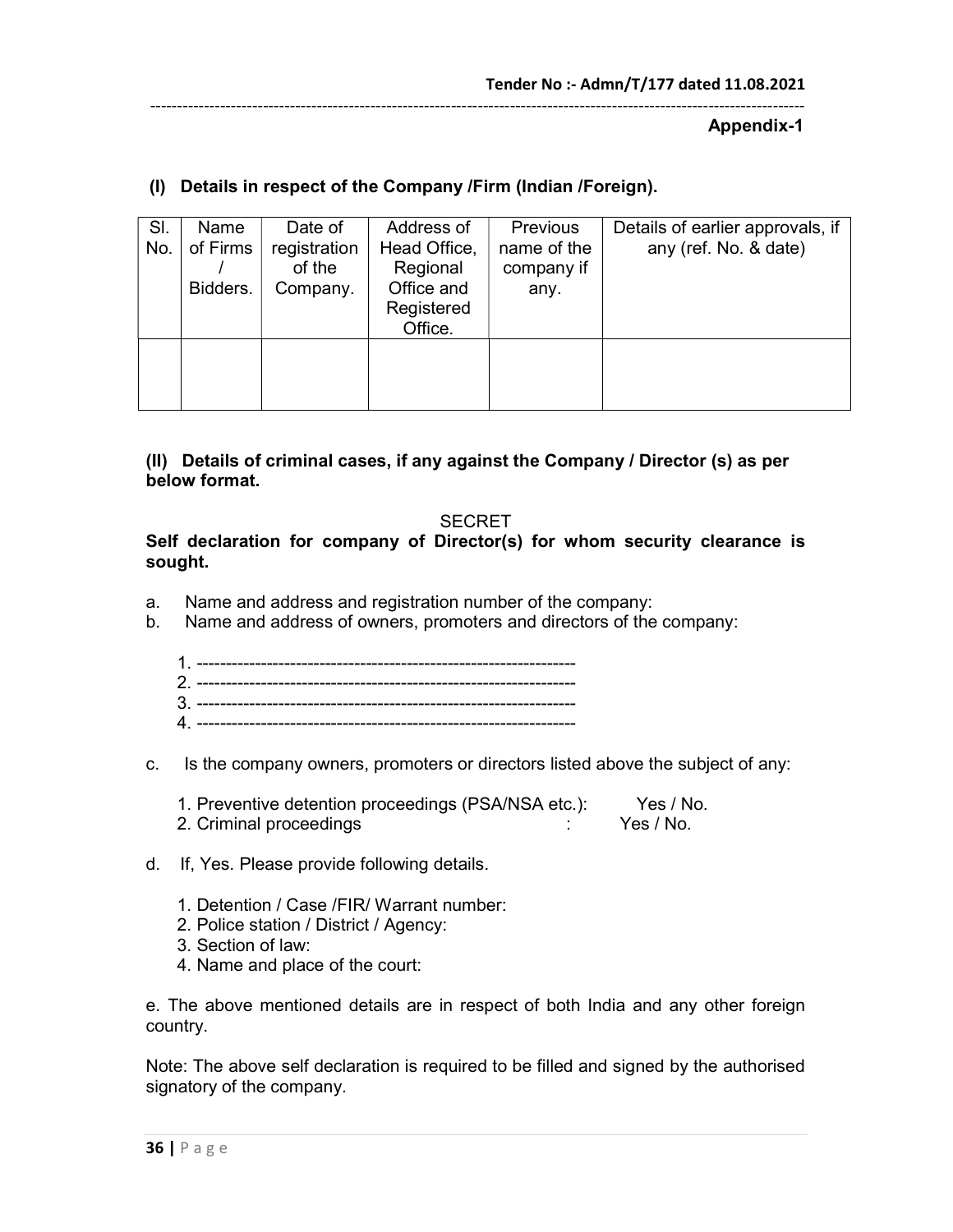APPENDIX- 2

#### Format For Power Of Attorney For Signing of Tender

# (To be executed before Notary Public on a Non-Judicial Stamp Paper of at least Rs

10)

Dated:  $\Box$ 

## POWER OF ATTORNEY

#### To whomsoever it may concern

Mr. \_\_\_\_\_\_\_\_\_\_\_\_\_\_\_\_\_\_\_\_\_\_\_\_\_\_\_\_\_\_\_\_\_\_ [Name of the Person(s)], residing at **Example 2.1 The Example 2.1 Terms** of the person(s)], acting as \_\_\_\_\_\_\_\_\_\_\_\_\_\_\_\_\_\_\_\_\_\_\_ (Designation of the person and name of the firm), and whose signature is attested below, is hereby authorized on behalf of \_\_\_\_\_\_\_\_\_\_\_\_\_\_\_\_\_\_\_\_\_\_\_\_\_\_\_\_\_\_\_\_\_\_\_\_\_\_\_ [Name of the Tenderer] to sign the tender [(Tender No. ……………………………..and (Tender subject- "……………………………")] and submit the same and is hereby further authorized to provide relevant information/ document and respond to the enquiry's etc. as may be required by SYAMA PRASAD MOOKERJI PORT, KOLKATA (SMP, Kolkata) in respect of the tender.

And I/ we hereby agree that all acts, deeds and things lawfully done by our said attorney shall be construed as acts, deeds and things done by us and I/ we undertake to ratify and confirm all and whatsoever that my / our said attorney shall lawfully do or cause to be done for me / us by virtue of the power hereby given.

| (Attested signature of Mr. |                                 |
|----------------------------|---------------------------------|
| For                        | (Name of the Tendererwith Seal) |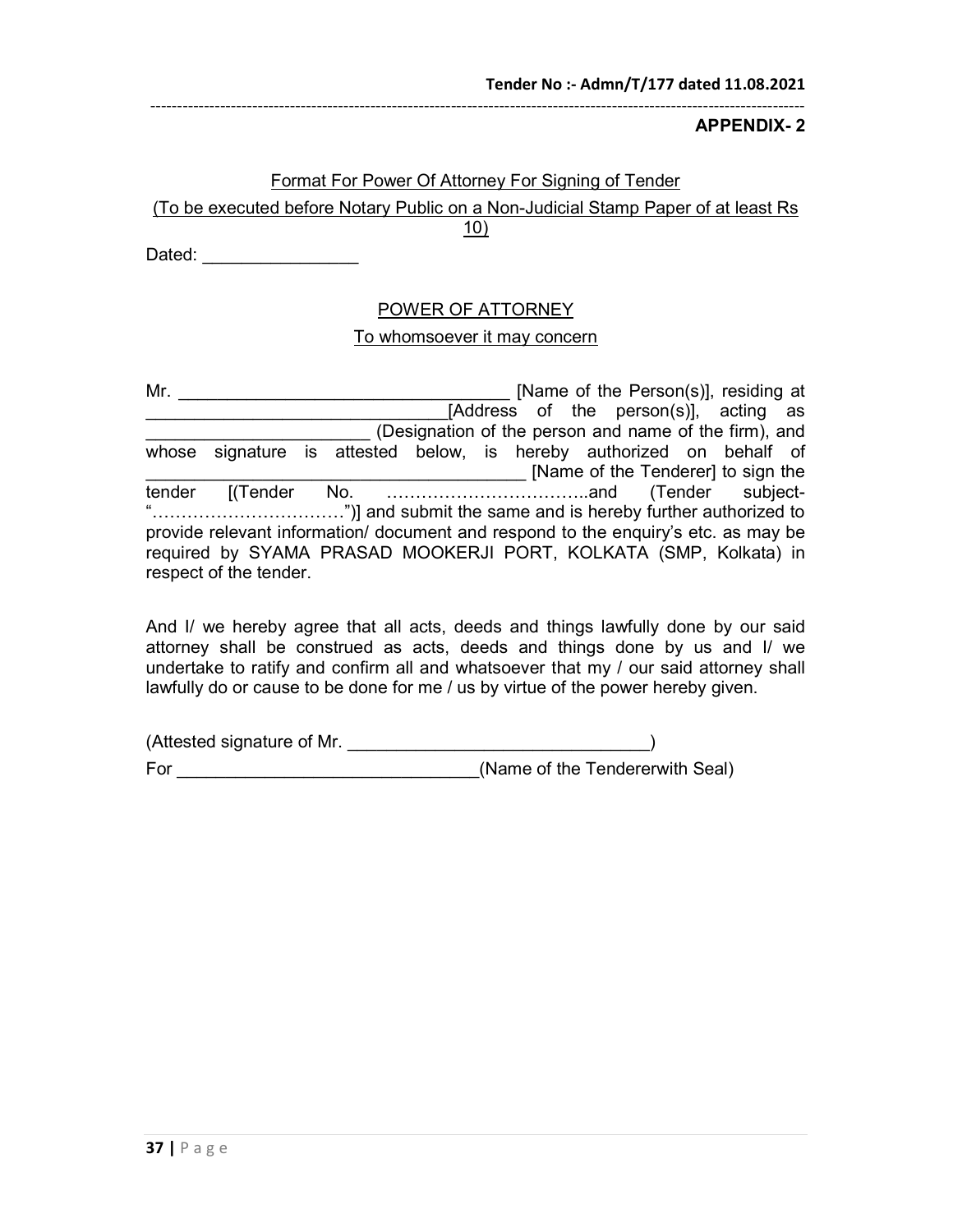Appendix - 3

#### Profile Of The Tenderer

--------------------------------------------------------------------------------------------------------------------------

- 1. (a) Name
	- (b) Country of incorporation
	- (c) Address of the corporate headquarters and its branch office(s), if any in India.
	- (d) Date of incorporation and commencement of business.
- 2. Brief description of the Company including details of its main lines of business and proposed role and responsibilities in connection with implementation of the tender.
- 3. Details of individual(s) of the tendererwho will serve as the point of contact/ communication with SMP, Kolkata.
	- (a) Name : (b) Designation : (c) Company : (d) Address : (e) Telephone Number : (Land & Mobile) (f) E-Mail Address : (g) Fax Number :
- 4. Details of Authorized Signatory of the Tenderer:

| Name            |  |
|-----------------|--|
| Designation     |  |
| Company         |  |
| Address         |  |
| Telephone No.   |  |
| (Land & Mobile) |  |
| Fax No.         |  |
| Email Address   |  |

Seal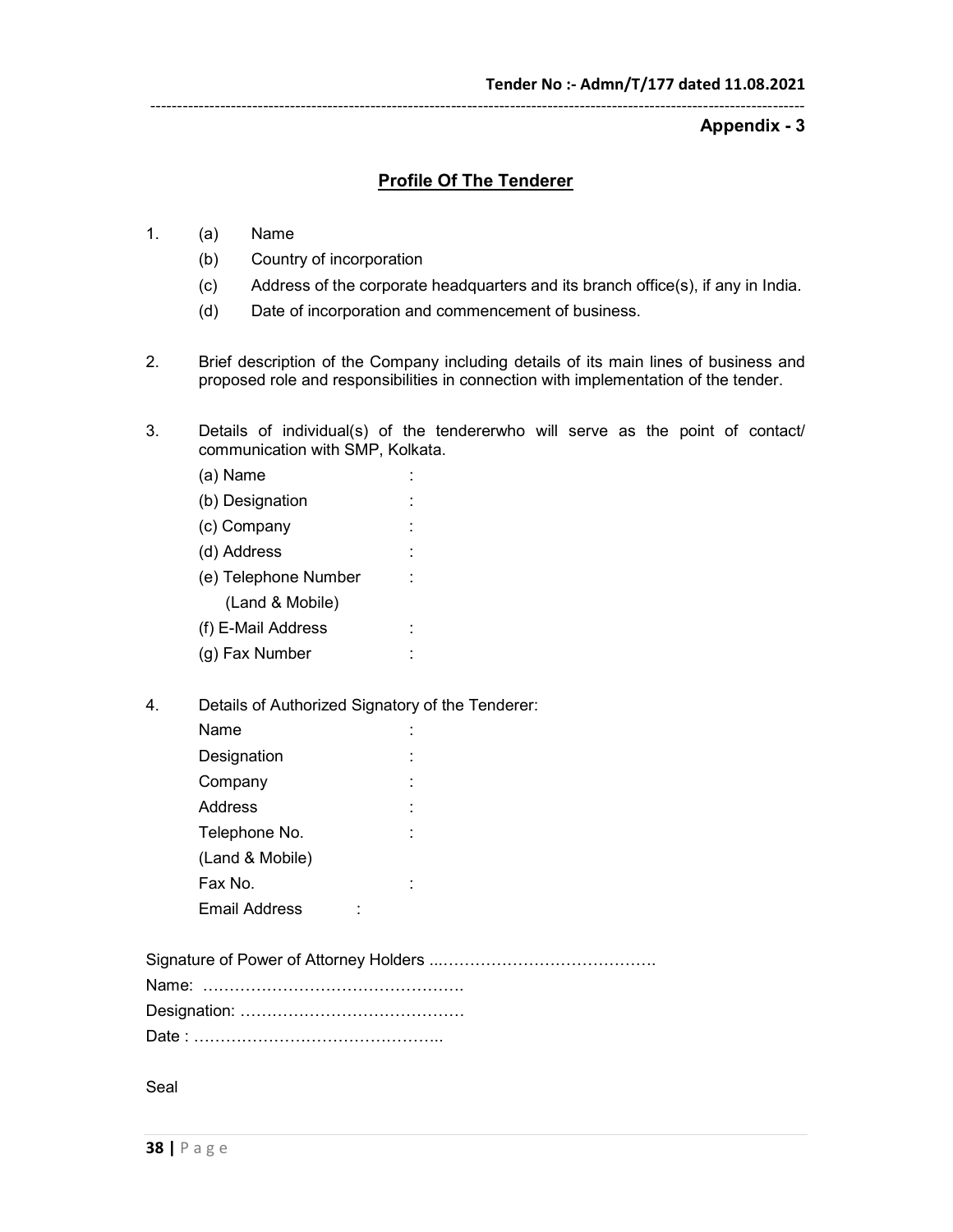#### Appendix - 4

# Details Of Technical Capability of the Tenderer

--------------------------------------------------------------------------------------------------------------------------

|               | Name of the<br>similar<br>project /<br>work<br>executed<br>successfully. | Period of the project | Value of the project |
|---------------|--------------------------------------------------------------------------|-----------------------|----------------------|
| <b>Entity</b> |                                                                          |                       |                      |
|               |                                                                          |                       |                      |

#### Instructions:

- 1. The single entity tenderer should furnish its details in the appropriate column.
- 2. The description of each of the project shall have to be provided while giving the following details:
	- (a) Location of the project
	- (b) Contact details of the concerned projects
		- (i) Name of Contact Person(s)
		- (ii) Designation(s)
		- (iii) Address
		- (iv) Telephone/Mobile No.
		- (v) Fax
		- (vi) Email

Signature of Power of Attorney Holder(s)…………………………………….

Name: …………………………………………..

Designation: ……………………………………

Date: ……………………………………….. Seal:

#### CERTIFIED BY

| Name of Chartered / Certified Accountant Firm |
|-----------------------------------------------|
|-----------------------------------------------|

Registration Number & other details ………………………………………………….

| $\ddot{\phantom{1}}$ |  |  |  |  |
|----------------------|--|--|--|--|

Signature ………………………………………………………………….

Designation ………………………………………………………..

| Date |  |  |  |  |  |  |  |  |  |  |  |
|------|--|--|--|--|--|--|--|--|--|--|--|
| Seal |  |  |  |  |  |  |  |  |  |  |  |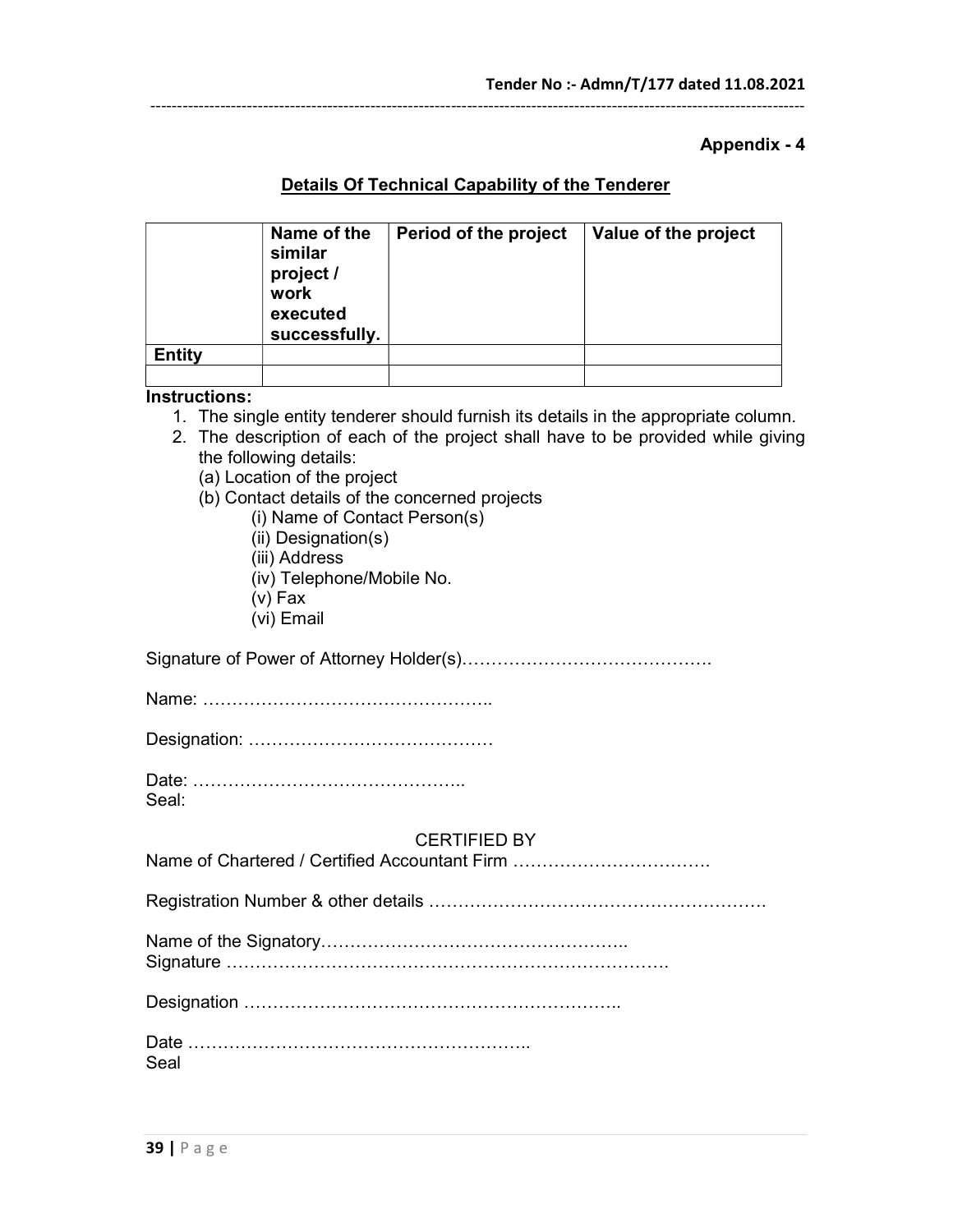Appendix-5

# Details Of Financial Capability of the Tenderer

--------------------------------------------------------------------------------------------------------------------------

(In Rs.)

| <b>Applicant Type</b> | <b>Annual Financial Turn Over</b> |
|-----------------------|-----------------------------------|
|                       | Average on last 3 years           |
| Tenderer              |                                   |

Instructions:

1. The Tenderer should submit its details in the appropriate column.

| <b>Seal</b>         |
|---------------------|
| <b>CERTIFIED BY</b> |

**Date**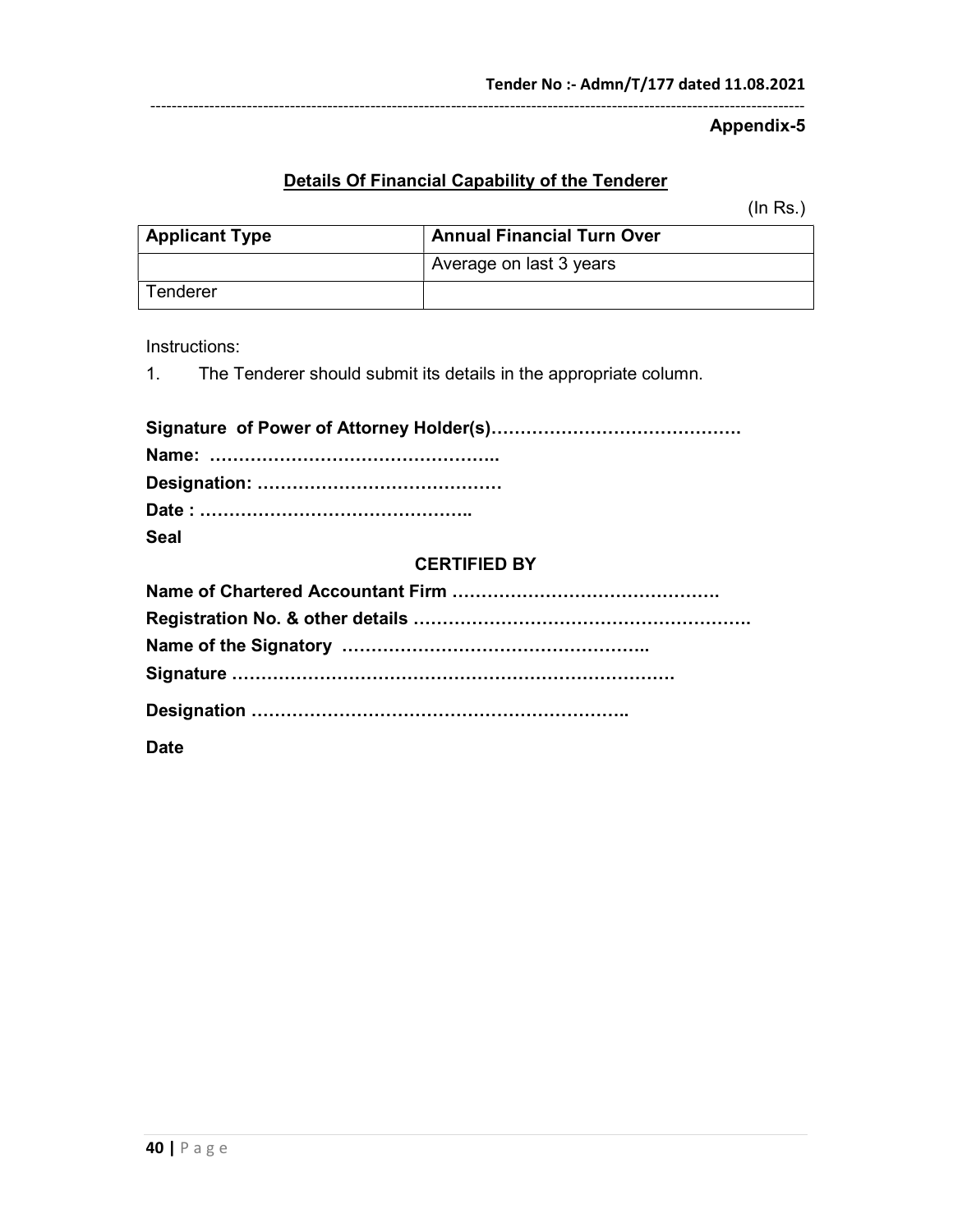## Covering Letter

Dated:

To, **Secretary** SYAMA PRASAD MOOKERJI PORT, KOLKATA,

Dear Sir,

- 1. I/we, <u>the contract of tenderer</u> having examined the Tender Document and understood its contents, hereby submit our tender for ……………………………………….. at SYAMA PRASAD MOOKERJI PORT, KOLKATA.
- 2 All information provided in the tender including Addenda and in the Appendices are true and correct and all documents accompanying such tender are true copies of their respective originals.
- 3. I/We shall make available to SYAMA PRASAD MOOKERJI PORT, KOLKATA (hereinafter referred to as SMP, Kolkata) any additional information it may find necessary or require to supplement or authenticate the Tender
- 4. I/we acknowledge the right of SMP, Kolkata to reject our tender without assigning any reason or otherwise and hereby waive our right to challenge the same on any account whatsoever.
- 5. I/we also certify the following
- a. I/wehave not been debarred by the Central/State Govt. or any entity controlled by them or any other legal authority for participating in any tender / contract / agreement of whatever kind
- b. I/we certify that in the last three years, I/We ourassociates have neither failed to perform on any contract, as evidenced by imposition of a penalty by an arbitral or judicial authority or a judicial pronouncement or arbitration award, nor been expelled from any project or contract by any public authority/entity nor have had any contract terminated by any public authority / entity for breach on our part.
- 6. I/we declare that :